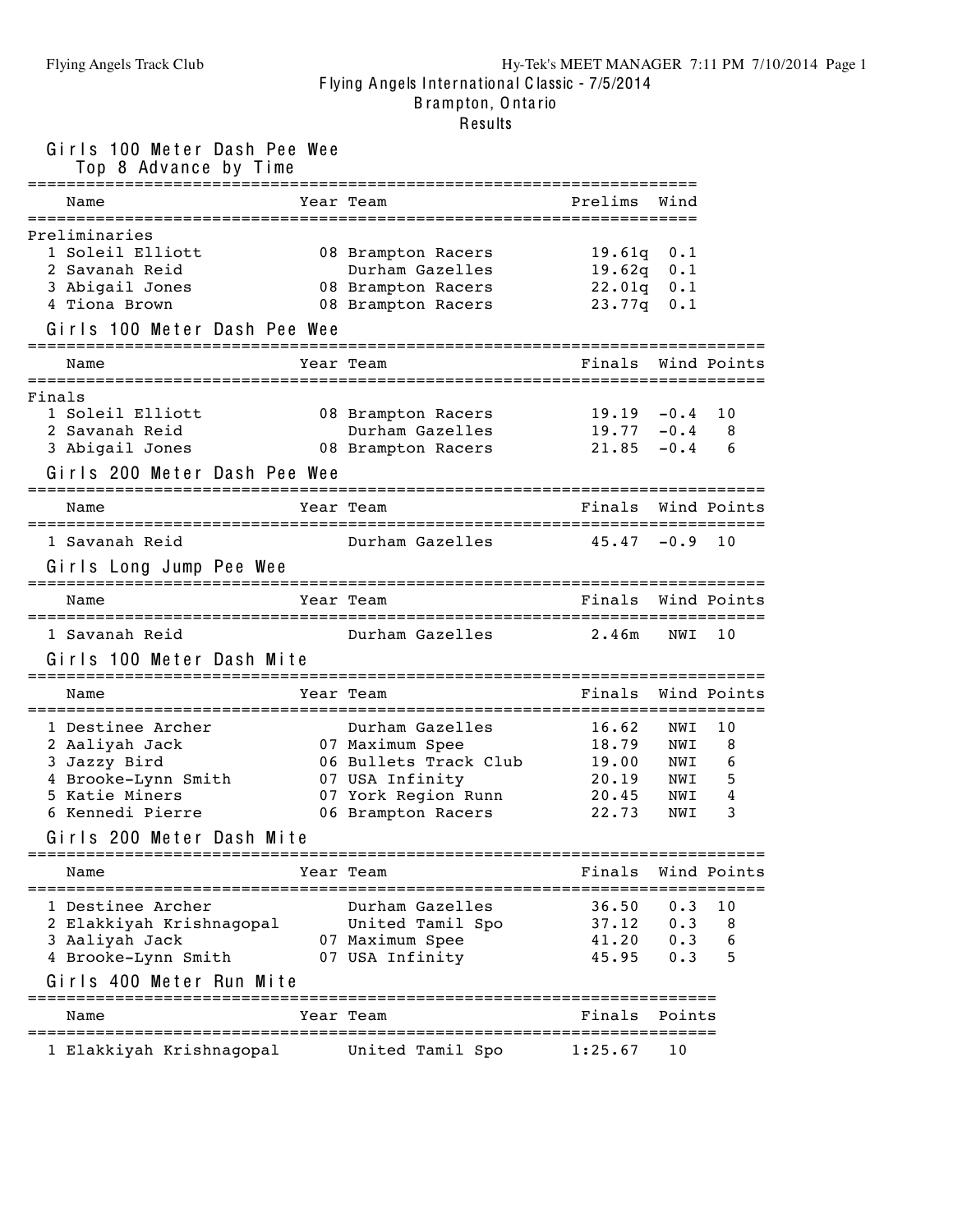| Results |
|---------|
|---------|

| Girls 400 Meter Run Mite                                                                  |                                                    |                  |             |                       |
|-------------------------------------------------------------------------------------------|----------------------------------------------------|------------------|-------------|-----------------------|
| 2 Lilly St. Marie                                                                         | 06 Meaford Coyotes                                 | 1:32.72          | 8           |                       |
| 3 Evie Allen                                                                              | 06 Meaford Coyotes                                 | 1:46.29          | 6           |                       |
| Girls 800 Meter Run Mite                                                                  |                                                    |                  |             |                       |
| Name                                                                                      | Year Team                                          | Finals           | Points      |                       |
| 1 Lilly St. Marie                                                                         | 06 Meaford Coyotes                                 | 3:27.90          | 10          |                       |
| 2 Charlotte Woodhouse                                                                     | 07 Meaford Coyotes                                 | 3:28.30          | 8           |                       |
| 3 Evie Allen                                                                              | 06 Meaford Coyotes                                 | 4:18.75          | 6           |                       |
| Girls Long Jump Mite                                                                      |                                                    |                  |             |                       |
| Name                                                                                      | Year Team                                          | Finals           |             | Wind Points           |
| 1 Elakkiyah Krishnagopal United Tamil Spo                                                 |                                                    | 3.35m            | NWI         | 10                    |
| 2 Brooke-Lynn Smith                                                                       | 07 USA Infinity                                    | 2.70m            | NWI         | 8                     |
| 3 Katie Miners                                                                            | 07 York Region Runn                                | 2.44m            | NWI         | 6                     |
| 4 Sayuri Kulahan                                                                          | United Tamil Spo                                   | 2.10m            | NWI         | 5                     |
| Girls Shot Put Mite<br>=====================================                              | -===============================                   |                  |             |                       |
| Name                                                                                      | Year Team                                          | Finals           | Points      |                       |
| 1 Elakkiyah Krishnagopal                                                                  | United Tamil Spo                                   | 5.14m            | 10          |                       |
| 2 Sayuri Kulahan                                                                          | United Tamil Spo                                   | 3.87m            | 8           |                       |
| 3 Jazzy Bird                                                                              | 06 Bullets Track Club                              | 3.52m            | 6           |                       |
| Girls 100 Meter Dash Tyke<br>Top 8 Advance by Time<br>-================================== |                                                    |                  |             |                       |
| Name                                                                                      | -------------------------------------<br>Year Team | Prelims          | Wind H#     |                       |
| Preliminaries                                                                             |                                                    |                  |             |                       |
| 1 Avery Lewis                                                                             | 05 USA Infinity                                    | $13.86q$ $1.3$   |             | 1                     |
| 2 Naomi Layne                                                                             | 04 Mississauga Track                               | $13.89q$ 1.3     |             | 1                     |
| 3 Danielle Killingbeck                                                                    | 04 Flying Angel                                    | $14.25q$ $3.3$   |             | 2                     |
| 4 Genesis Ghide-Bryan                                                                     | 04 Flying Angel                                    | $14.36q$ $3.3$   |             | 2                     |
| 5 Nia Grosse                                                                              | 04 Durham Legion                                   | $14.44q$ 3.3     |             | 2                     |
| 6 Selah Brookes<br>7 Raveena Vygunthavasan                                                | Durham Gazelles                                    | 14.74q 3.3       | $3 \cdot 3$ | 2<br>$\boldsymbol{2}$ |
| 8 Charleze Frazer                                                                         | United Tamil Spo<br>05 Bullets Track Club          | 15.27q<br>15.35q | 1.3         | 1                     |
| 9 Serena Francis                                                                          | 05 Flying Angel                                    | 15.76            | 1.3         | 1                     |
| 10 Sophia Saldutto                                                                        | 05 Niagara Regional                                | 15.88            | 3.3         | 2                     |
| 11 Alison Lowe                                                                            | 05 Flying Angel                                    | 16.26            | 1.3         | 1                     |
| 12 Nilayah Clarke                                                                         | Durham Gazelles                                    | 16.47            | 1.3         | 1                     |
| 13 Danielle Hoggar                                                                        | 04 Brampton Racers                                 | 17.71            | 3.3         | 2                     |
| 14 Madison Foster                                                                         | 05 Bullets Track Club                              | 17.83            | 1.3         | 1                     |
| 15 Brynn Miller                                                                           | 04 Georgetown Rockets                              | 18.21            | 1.3         | 1                     |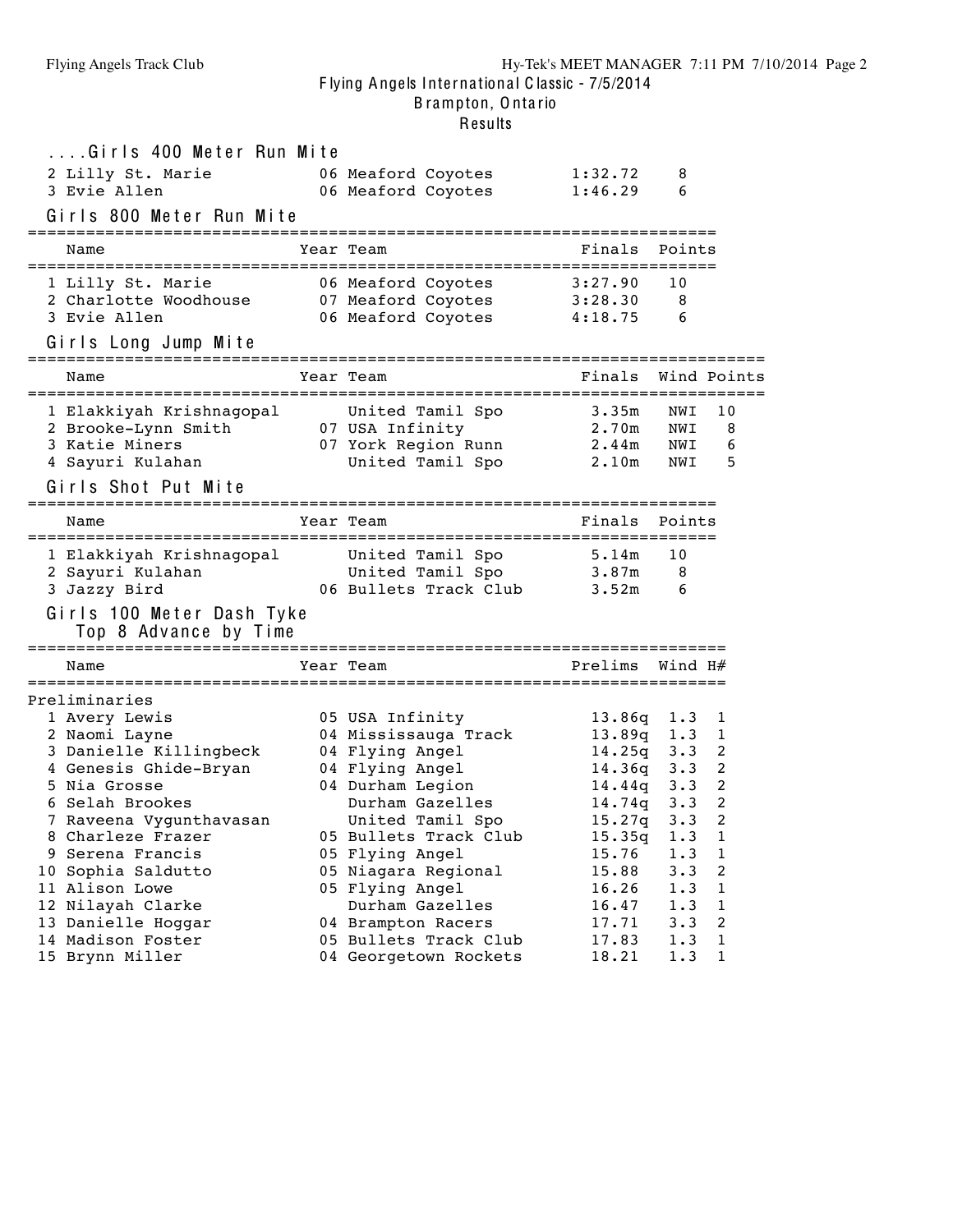### Flying Angels Track Club Hy-Tek's MEET MANAGER 7:11 PM 7/10/2014 Page 3 F lying Angels Inte rna tiona l C lassic - 7/5/2014 B rampton, O nta rio

# Results

Girls 100 Meter Dash Tyke

| Name                                                                                                                                                                                                                              | Year Team                                            |             | Finals Wind Points               |                  |
|-----------------------------------------------------------------------------------------------------------------------------------------------------------------------------------------------------------------------------------|------------------------------------------------------|-------------|----------------------------------|------------------|
| Finals                                                                                                                                                                                                                            |                                                      |             |                                  |                  |
| 1 Naomi Layne                                                                                                                                                                                                                     | 04 Mississauga Track                                 | 13.72       | $-0.2$<br>10                     |                  |
| 2 Avery Lewis                                                                                                                                                                                                                     | 05 USA Infinity                                      | 13.84       | $-0.2$<br>8                      |                  |
| 3 Genesis Ghide-Bryan b 04 Flying Angel                                                                                                                                                                                           |                                                      | 14.71       | $-0.2$<br>-6                     |                  |
| 4 Danielle Killingbeck                                                                                                                                                                                                            | 04 Flying Angel                                      | 14.75       | $5^{\circ}$<br>$-0.2$            |                  |
| 5 Selah Brookes                                                                                                                                                                                                                   | Durham Gazelles                                      |             | $15.00 -0.2 4$<br>$15.16 -0.2 3$ |                  |
| 6 Nia Grosse                                                                                                                                                                                                                      | 04 Durham Legion                                     |             |                                  |                  |
| 7 Raveena Vygunthavasan                                                                                                                                                                                                           | United Tamil Spo 15.68                               |             | $-0.2$ 2                         |                  |
| 8 Charleze Frazer                                                                                                                                                                                                                 | 05 Bullets Track Club 16.41                          |             | $-0.2$<br>1                      |                  |
| Girls 200 Meter Dash Tyke                                                                                                                                                                                                         |                                                      |             |                                  |                  |
| Name                                                                                                                                                                                                                              | Year Team                                            |             | Finals Wind H# Points            |                  |
|                                                                                                                                                                                                                                   |                                                      |             |                                  | 10               |
|                                                                                                                                                                                                                                   |                                                      |             |                                  | 8                |
|                                                                                                                                                                                                                                   |                                                      |             |                                  | 6                |
|                                                                                                                                                                                                                                   |                                                      |             |                                  | 5                |
|                                                                                                                                                                                                                                   |                                                      |             |                                  | 4                |
| 6 Raveena Vygunthavasan                                                                                                                                                                                                           | United Tamil Spo 33.19 1.2 2                         |             |                                  | 3                |
| 7 Serena Francis                                                                                                                                                                                                                  | 05 Flying Angel                                      | $33.19$ 0.4 | 3                                | $\boldsymbol{2}$ |
| 8 Nia Grosse                                                                                                                                                                                                                      | 04 Durham Legion                                     | $33.41$ 0.4 | 3                                | $\mathbf{1}$     |
| 9 Keiyah Buckle                                                                                                                                                                                                                   | 04 Flying Angel                                      | $33.72$ 1.2 | $\overline{2}$                   |                  |
| 10 Nilayah Clarke                                                                                                                                                                                                                 | Durham Gazelles 34.77 0.4<br>Flying Angel 35.89 +0.0 |             | $\mathbf{3}$                     |                  |
| 11 Csenge Lodi<br>12 Alison Lowe                                                                                                                                                                                                  | 04 Flying Angel<br>05 Flying Angel 36.16 1.2         |             | 1<br>2                           |                  |
| 13 Blanka Lodi                                                                                                                                                                                                                    | 05 Flying Angel                                      | 37.57       | $+0.0$<br>$\mathbf{1}$           |                  |
| 14 Madison Foster                                                                                                                                                                                                                 | 05 Bullets Track Club                                |             | $38.14$ 1.2<br>2                 |                  |
| Girls 400 Meter Run Tyke                                                                                                                                                                                                          |                                                      |             |                                  |                  |
| Name                                                                                                                                                                                                                              | Year Team                                            | Finals      | Points                           |                  |
|                                                                                                                                                                                                                                   |                                                      |             |                                  |                  |
|                                                                                                                                                                                                                                   |                                                      |             | 10                               |                  |
|                                                                                                                                                                                                                                   |                                                      |             | 8                                |                  |
|                                                                                                                                                                                                                                   |                                                      |             | 6                                |                  |
|                                                                                                                                                                                                                                   |                                                      |             | 5                                |                  |
| 1 Miracle Price 04 USA Infinity 1:09.11 1<br>2 Zahra Bryant 05 USA Infinity 1:09.99<br>3 Genesis Ghide-Bryan 04 Flying Angel 1:12.06<br>4 Danielle Killingbeck 04 Flying Angel 1:12.34<br>5 Keiyah Buckle 04 Flying Angel 1:19.01 |                                                      |             | 4                                |                  |
| Girls 800 Meter Run Tyke                                                                                                                                                                                                          |                                                      |             |                                  |                  |
| Name                                                                                                                                                                                                                              | Year Team                                            | Finals      | Points                           |                  |
| 1 Miracle Price                                                                                                                                                                                                                   | 04 USA Infinity                                      | 2:43.34     | 10                               |                  |
| 2 Kara Tichbourne                                                                                                                                                                                                                 | 05 Meaford Coyotes                                   | 2:47.53     | 8                                |                  |
| 3 Bethany Woohouse                                                                                                                                                                                                                | 04 Meaford Coyotes                                   | 2:55.37     | 6                                |                  |
| 4 Charlotte Leach                                                                                                                                                                                                                 | 04 Flying Angel                                      | 3:03.10     | 5                                |                  |
| 5 Lauren Fennell                                                                                                                                                                                                                  | 04 Niagara Regional                                  | 3:05.81     | 4                                |                  |
| 6 Dana Tulloch                                                                                                                                                                                                                    | 04 Meaford Coyotes                                   | 3:39.52     | 3                                |                  |
|                                                                                                                                                                                                                                   |                                                      |             |                                  |                  |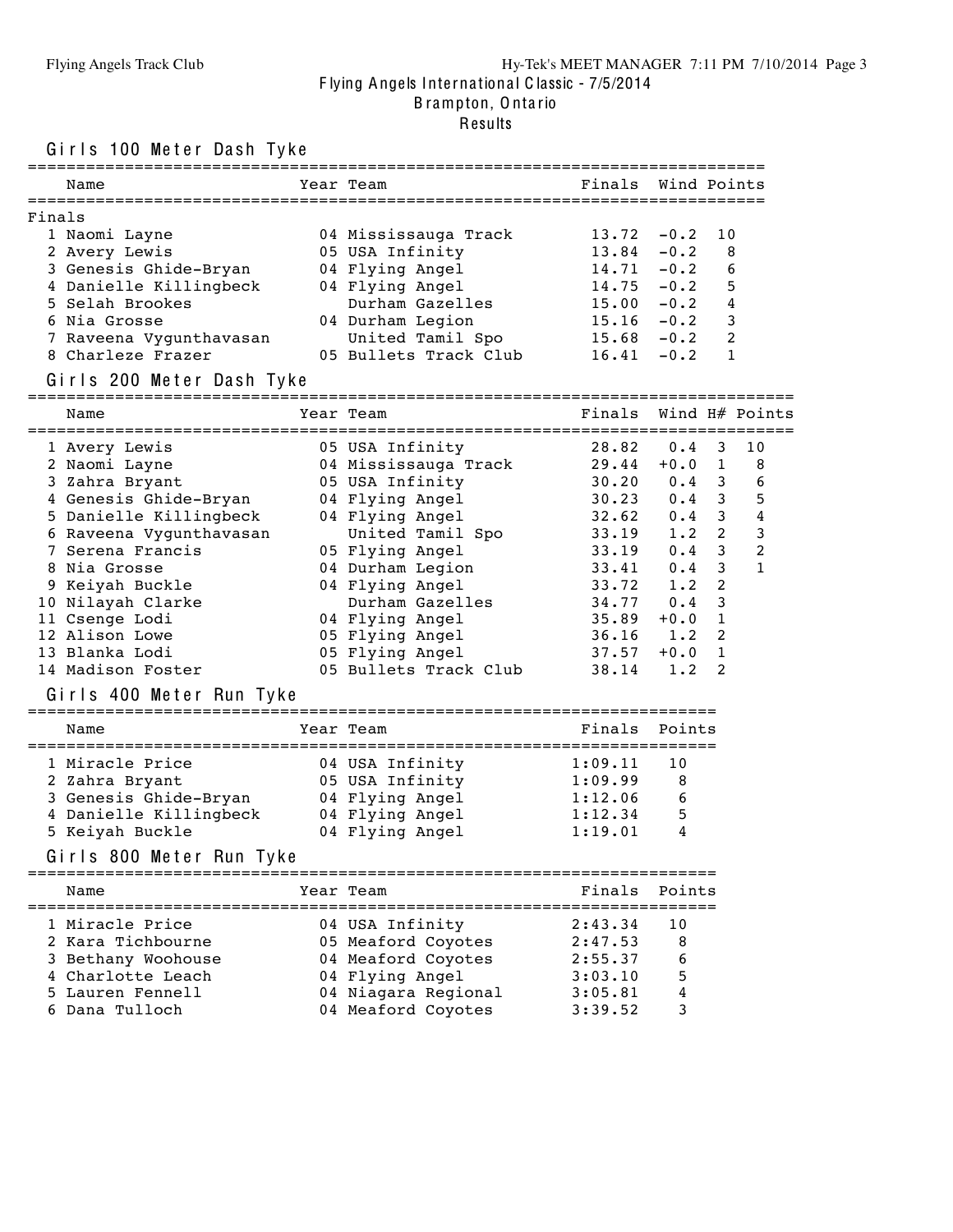### Flying Angels Track Club Hy-Tek's MEET MANAGER 7:11 PM 7/10/2014 Page 4 F lying Angels Inte rna tiona l C lassic - 7/5/2014 B rampton, O nta rio Results

### Girls 1500 Meter Run Tyke

| ============================                                                                                                                                                                                               |                            | ======================                                                                                                                                                                                       |                                                                                        |                                                                    |                                       |
|----------------------------------------------------------------------------------------------------------------------------------------------------------------------------------------------------------------------------|----------------------------|--------------------------------------------------------------------------------------------------------------------------------------------------------------------------------------------------------------|----------------------------------------------------------------------------------------|--------------------------------------------------------------------|---------------------------------------|
| Name                                                                                                                                                                                                                       |                            | Year Team                                                                                                                                                                                                    | Finals                                                                                 | Points                                                             |                                       |
| 1 Kara Tichbourne<br>2 Bethany Woohouse<br>3 Charlotte Leach<br>4 Charlotte Woodhouse<br>5 Dana Tulloch                                                                                                                    |                            | 05 Meaford Coyotes<br>04 Meaford Coyotes<br>04 Flying Angel<br>07 Meaford Coyotes<br>04 Meaford Coyotes                                                                                                      | 5:32.67<br>6:00.95<br>6:07.06<br>6:49.50<br>6:52.05                                    | 10<br>8<br>6<br>5<br>4                                             |                                       |
| Girls 200 Meter Hurdles Tyke                                                                                                                                                                                               |                            | --------------------                                                                                                                                                                                         |                                                                                        |                                                                    |                                       |
| Name                                                                                                                                                                                                                       |                            | Year Team<br>==============<br>===========================                                                                                                                                                   | Finals                                                                                 |                                                                    | Wind Points                           |
| 1 Raveena Vygunthavasan<br>2 Keiyah Buckle<br>3 Brynn Miller<br>Girls 4x100 Meter Relay Tyke                                                                                                                               |                            | United Tamil Spo<br>04 Flying Angel<br>04 Georgetown Ro<br>04 Georgetown Rockets 39.90                                                                                                                       | 34.60<br>35.52                                                                         | 0.9<br>0.9<br>0.9                                                  | 10<br>8<br>6                          |
| Team                                                                                                                                                                                                                       |                            |                                                                                                                                                                                                              | Finals                                                                                 | Points                                                             |                                       |
| 1 Flying Angels Academy<br>2 Flying Angels Academy<br>Girls Long Jump Tyke                                                                                                                                                 | ' A '<br>$\cdot$ B $\cdot$ |                                                                                                                                                                                                              | 1:04.19<br>1:10.18                                                                     | 10<br>8                                                            |                                       |
| Name                                                                                                                                                                                                                       |                            | Year Team                                                                                                                                                                                                    | Finals                                                                                 |                                                                    | Wind Points                           |
| 1 Avery Lewis<br>2 Zahra Bryant<br>3 Raveena Vygunthavasan<br>4 Sophia Saldutto<br>5 Brynn Miller<br>6 Blanka Lodi<br>7 Sajini Ganeshamurthi<br>8 Csenge Lodi<br>9 Alison Lowe<br>10 Madison Foster<br>Girls Shot Put Tyke |                            | 05 USA Infinity<br>05 USA Infinity<br>United Tamil Spo<br>05 Niagara Regional<br>04 Georgetown Rockets<br>05 Flying Angel<br>United Tamil Spo<br>04 Flying Angel<br>05 Flying Angel<br>05 Bullets Track Club | 4.56m<br>4.15m<br>3.71m<br>3.53m<br>3.41m<br>3.40m<br>3.39m<br>3.35m<br>3.18m<br>2.94m | NWI<br>NWI<br>NWI<br>NWI<br>NWI<br>NWI<br>NWI<br>NWI<br>NWI<br>NWI | 10<br>8<br>6<br>5<br>4<br>3<br>2<br>1 |
| Name                                                                                                                                                                                                                       |                            | Year Team                                                                                                                                                                                                    | Finals                                                                                 | Points                                                             |                                       |
| 1 Sophia Saldutto<br>2 Sajini Ganeshamurthi<br>Girls 100 Meter Dash Atom<br>Top 8 Advance by Time<br>============                                                                                                          |                            | 05 Niagara Regional<br>United Tamil Spo<br>===========================                                                                                                                                       | 5.66m<br>4.48m                                                                         | 10<br>8                                                            |                                       |
| Name                                                                                                                                                                                                                       |                            | Year Team                                                                                                                                                                                                    | Prelims                                                                                | Wind H#                                                            |                                       |
| Preliminaries<br>1 Brianna Gayle<br>2 Nyanna Cooper<br>3 Ursula Wood<br>4 Thi Anne Hillyard                                                                                                                                |                            | 02 Flying Angel<br>03 Flying Angel<br>02 Wood - Unattched<br>02 Oakville Legion TF                                                                                                                           | 12.48q<br>13.57q<br>13.81q<br>13.88q                                                   | 1.7<br>1.7<br>NWI<br>NWI                                           | 4<br>4<br>2<br>2                      |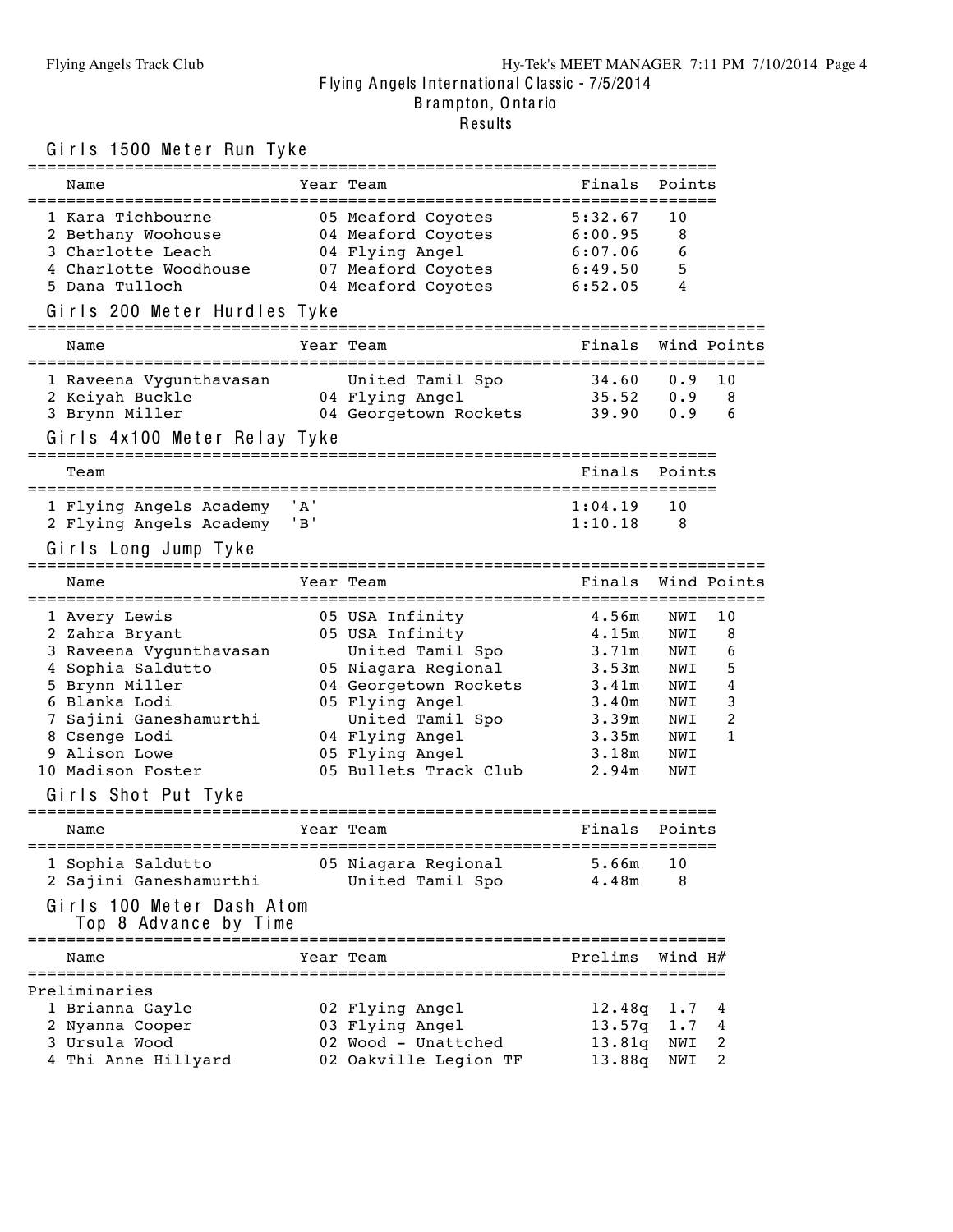#### B rampton, O nta rio

|        | Girls 100 Meter Dash Atom       |                                        |                       |                                                                    |                |             |
|--------|---------------------------------|----------------------------------------|-----------------------|--------------------------------------------------------------------|----------------|-------------|
|        | 5 Inara Shell                   | 03 USA Infinity                        | 14.12q                | NWI                                                                | 1              |             |
|        | 6 Jasmine Kidd                  | Durham Gazelles                        | 14.29q                | 8.4                                                                | 3              |             |
|        | 7 Brianna Jacobs                | 03 Flying Angel                        | 14.36q                | NWI                                                                | $\overline{c}$ |             |
|        | 8 Nadia Austin                  | 03 Niagara Regional                    | 14.43q                | NWI                                                                | 1              |             |
|        | 9 Leann Sealy - Hinds           | Durham Gazelles                        | 14.48                 | 1.7                                                                | 4              |             |
|        | 10 Vasiliki Kiriakou            | 02 York Region Runn                    | 14.52                 | NWI                                                                | 2              |             |
|        | 11 Jordana Williams             | 02 Brampton Racers                     | 14.68                 | NWI                                                                | 1              |             |
|        | 12 Khalis Somerville            | 03 Flying Angel                        | 14.98                 | 1.7                                                                | 4              |             |
|        | 13 Shankari sivachandran        | United Tamil Spo                       | 15.30                 | 8.4                                                                | 3              |             |
|        | 14 Ezinne Arki                  | Durham Gazelles                        | 15.32                 | 1.7                                                                | 4              |             |
|        | 15 Cassandra Murphy             | 02 Niagara Regional                    | 15.36                 | NWI                                                                | 2              |             |
|        | 16 Toni Ellis                   | 03 Flying Angel                        | 15.44                 | NWI                                                                | 1              |             |
|        | 17 Arianna Lee                  | Aktev Sports T&F                       | 15.69                 | NWI                                                                | 1              |             |
|        | 18 Alysha Peddie                | 03 Brampton Racers                     | 15.80                 | 8.4                                                                | 3              |             |
|        | 19 Raine Garrell                | Durham Gazelles                        | 15.86                 | 8.4                                                                | 3              |             |
|        | 20 Andrea Hoggar                | 03 Brampton Racers                     | 16.05                 | 8.4                                                                | 3              |             |
|        | 21 Madeleine Danso              | 03 Flying Angel                        | 16.41                 | NWI                                                                | 1              |             |
|        | 22 Tasha Reid                   | 03 Flying Angel                        | 16.45                 | 1.7                                                                | 4              |             |
|        | 23 Akilah Henry                 | 02 Brampton Racers                     | 16.55                 | NWI                                                                | 2              |             |
|        | 24 Khalia Henry                 | 03 Brampton Racers                     | 17.71                 | 1.7                                                                | $\overline{4}$ |             |
|        | Girls 100 Meter Dash Atom       |                                        |                       |                                                                    |                |             |
|        |                                 |                                        |                       |                                                                    |                |             |
|        | Name                            | Year Team                              | Finals Wind Points    |                                                                    |                |             |
|        |                                 |                                        |                       |                                                                    |                |             |
| Finals |                                 |                                        |                       |                                                                    |                |             |
|        | 1 Brianna Gayle                 | 02 Flying Angel                        | 12.76                 | $-0.4$                                                             | 10             |             |
|        | 2 Nyanna Cooper                 | 03 Flying Angel                        | 13.74                 | $-0.4$                                                             | 8              |             |
|        | 3 Ursula Wood                   | 02 Wood - Unattched                    | 13.80                 | $-0.4$                                                             | 6              |             |
|        | 4 Thi Anne Hillyard             | 02 Oakville Legion TF                  | 13.84                 | $-0.4$                                                             | 5              |             |
|        | 5 Inara Shell<br>6 Nadia Austin | 03 USA Infinity                        | 14.32<br>14.46        | $-0.4$                                                             | 4<br>3         |             |
|        | 7 Jasmine Kidd                  | 03 Niagara Regional<br>Durham Gazelles | 14.53                 | $-0.4$                                                             | 2              |             |
|        | 8 Brianna Jacobs                |                                        | 14.57                 | $-0.4$                                                             | 1              |             |
|        |                                 | 03 Flying Angel                        |                       | $-0.4$                                                             |                |             |
|        | Girls 200 Meter Dash Atom       |                                        |                       |                                                                    |                |             |
|        | Name                            | Year Team                              | Finals Wind H# Points |                                                                    |                |             |
|        |                                 |                                        |                       |                                                                    |                |             |
|        | 1 Brianna Gayle                 | 02 Flying Angel                        | 27.00                 | $+0.0$                                                             | 4              | 10          |
|        | 2 Brianna Smith                 | 02 USA Infinity                        | $28.98 + 0.0$         |                                                                    |                | $4 \quad 8$ |
|        | 3 Thi Anne Hillyard             | 02 Oakville Legion TF                  | 29.27                 | 1.2                                                                | 2              | 6           |
|        | 4 Ursula Wood                   | 02 Wood - Unattched                    | 29.84                 | 1.2                                                                | 2              | 5           |
|        | 5 Inara Shell                   | 03 USA Infinity                        | 30.09                 | $+0.0$                                                             | 4              | 4           |
|        | 6 Brianna Jacobs                | 03 Flying Angel                        | 30.73                 | $-0.7$                                                             | 3              | 3           |
|        | 7 Jasmine Kidd                  | Durham Gazelles                        | 31.02                 | $+0.0$                                                             | 4              | 2           |
|        | 8 Maia Rodrigue                 | 02 Laurel Creek                        | 31.65                 | 1.2                                                                | 2              | 1           |
|        | 9 Leann Sealy - Hinds           | Durham Gazelles                        | 31.75                 | $+0.0$                                                             | 4              |             |
|        | 10 Shagika Sureshwaran          | United Tamil Spo                       | 31.76                 | $-1.1$                                                             | 1              |             |
|        | 11 Nadia Austin                 | 03 Niagara Regional                    | 31.77                 | $-1.1$                                                             | 1              |             |
|        | 12 Khalis Somerville            | 03 Flying Angel                        | 31.94                 | $-0.7$                                                             | 3              |             |
|        | 13 Cassandra Murphy             | 02 Niagara Regional                    | 31.99                 | $-1.1$                                                             | 1              |             |
|        | 14 Ezinne Arki                  | Durham Gazelles                        | 32.72                 | $-0.7$                                                             | 3              |             |
|        | 15 Subiksha Mathivathanan       | United Tamil Spo                       | 33.07                 | 1.2                                                                | 2              |             |
|        | 16 Olivia Forrest               | 02 Boardwalk Rc                        | 33.16                 | $\mathord{\hspace{1pt}\text{--}\hspace{1pt}}\mathord{\circ}$ 0 . 7 | 3              |             |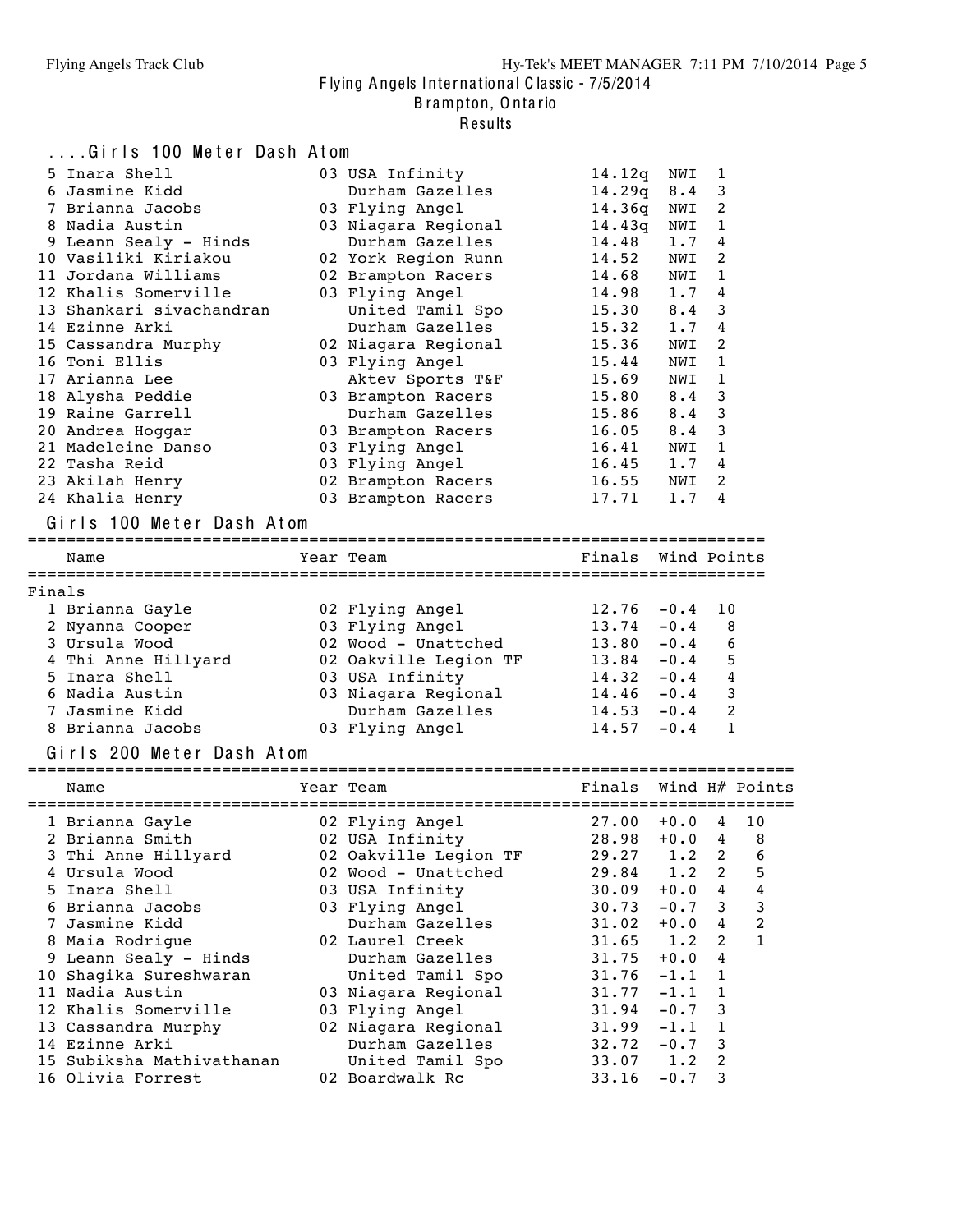#### Results

| Girls 200 Meter Dash Atom |                    |                     |  |
|---------------------------|--------------------|---------------------|--|
| 17 Arianna Lee            | Aktev Sports T&F   | $33.18 - 0.7$ 3     |  |
| 18 Andrea Hoggar          | 03 Brampton Racers | $33.26 + 0.04$      |  |
| 19 Sasha Lee              | 03 USA Infinity    | $33.27 + 0.04$      |  |
| 20 Alysha Peddie          | 03 Brampton Racers | $33.44 - 0.7$ 3     |  |
| 21 Shankari sivachandran  | United Tamil Spo   | $34.00 \t 1.2 \t 2$ |  |
| 22 Raine Garrell          | Durham Gazelles    | $35.71 - 0.7$ 3     |  |
| 23 Khalia Henry           | 03 Brampton Racers | $36.15 -1.1 1$      |  |

#### Girls 400 Meter Run Atom

| Name                   |  |  | Finals                                                                                                                                                                                                                                 |                | H# Points      |  |  |  |  |
|------------------------|--|--|----------------------------------------------------------------------------------------------------------------------------------------------------------------------------------------------------------------------------------------|----------------|----------------|--|--|--|--|
| 1 Brianna Smith        |  |  | 1:05.87                                                                                                                                                                                                                                | 2              | - 10           |  |  |  |  |
| 2 Lauren Jacobs        |  |  | 1:10.52                                                                                                                                                                                                                                | $\overline{2}$ | - 8            |  |  |  |  |
| 3 Andriana Erotocritou |  |  | 1:11.90                                                                                                                                                                                                                                | $\overline{2}$ | 6              |  |  |  |  |
| 4 Jillian Caton        |  |  | 1:13.11                                                                                                                                                                                                                                | $\overline{2}$ | 5              |  |  |  |  |
| 5 Petal Palmer         |  |  | 1:13.57                                                                                                                                                                                                                                | $\mathbf{1}$   | 4              |  |  |  |  |
| 6 Nyanna Cooper        |  |  | 1:15.46                                                                                                                                                                                                                                | $\overline{2}$ | 3              |  |  |  |  |
| 7 Khalis Somerville    |  |  | 1:15.78                                                                                                                                                                                                                                | $\overline{2}$ | $\mathfrak{D}$ |  |  |  |  |
| 8 Brianna Jacobs       |  |  | 1:15.90                                                                                                                                                                                                                                | $\mathcal{L}$  |                |  |  |  |  |
| 9 Zoe Leblanc          |  |  | 1:19.17                                                                                                                                                                                                                                | $\mathfrak{D}$ |                |  |  |  |  |
| 10 Skye Kavcic         |  |  | 1:22.32                                                                                                                                                                                                                                |                |                |  |  |  |  |
| 11 Kendra Jacobs       |  |  | 1:28.26                                                                                                                                                                                                                                |                |                |  |  |  |  |
|                        |  |  | Year Team<br>02 USA Infinity<br>02 Flying Angel<br>03 Flying Angel<br>03 Bullets Track Club<br>02 Flying Angel<br>03 Flying Angel<br>03 Flying Angel<br>03 Flying Angel<br>03 Meaford Coyotes<br>02 Meaford Coyotes<br>03 Flying Angel |                |                |  |  |  |  |

#### Girls 800 Meter Run Atom

| Name                                                                                                   | Year Team                                                                                      | Finals Points                                       |                        |
|--------------------------------------------------------------------------------------------------------|------------------------------------------------------------------------------------------------|-----------------------------------------------------|------------------------|
| 1 Lauren Jacobs<br>2 Andriana Erotocritou<br>3 Sophie Guerrico<br>4 Petal Palmer<br>5 Julia Tichbourne | 02 Flying Angel<br>03 Flying Angel<br>03 Flying Angel<br>02 Flying Angel<br>03 Meaford Coyotes | 2:39.71<br>2:40.79<br>2:43.34<br>3:00.72<br>3:18.19 | 10<br>8<br>6<br>5<br>4 |
| 6 Kendra Jacobs                                                                                        | 03 Flying Angel                                                                                | 3:31.31                                             | ર                      |

#### Girls 1500 Meter Run Atom

| Name               |  | Year Team           | Finals Points |    |  |  |  |  |  |  |  |  |
|--------------------|--|---------------------|---------------|----|--|--|--|--|--|--|--|--|
| 1 Brenna Ainslie   |  | 02 Niagara Regional | 5:41.77       | 10 |  |  |  |  |  |  |  |  |
| 2 Sophie Guerrico  |  | 03 Flying Angel     | 5:44.06       | -8 |  |  |  |  |  |  |  |  |
| 3 Zoe Leblanc      |  | 03 Meaford Coyotes  | 6:28.29       | 6  |  |  |  |  |  |  |  |  |
| 4 Julia Tichbourne |  | 03 Meaford Coyotes  | 6:28.50       | 5  |  |  |  |  |  |  |  |  |
| 5 Skye Kavcic      |  | 02 Meaford Coyotes  | 6:39.54       | 4  |  |  |  |  |  |  |  |  |

#### Girls 200 Meter Hurdles Atom

| Name                     | Year Team             | Finals Wind H# Points |               |     |
|--------------------------|-----------------------|-----------------------|---------------|-----|
| 1 Jillian Caton          | 03 Bullets Track Club | 32.01                 | $0.2$ 2 10    |     |
| 2 Shaqika Sureshwaran    | United Tamil Spo      | 33.03                 | $0.2 \quad 2$ | - 8 |
| 3 Madura Muraleetharan   | United Tamil Spo      | 33.12                 | $0.2 \quad 2$ | - 6 |
| 4 Jordana Williams       | 02 Brampton Racers    | 33.68                 | $0.2 \quad 2$ | - 5 |
| 5 Abigale Richards       | 03 Flying Angel       | 33.79                 | $1.3 \quad 1$ | 4   |
| 6 Subiksha Mathivathanan | United Tamil Spo      | 36.53                 | 1.3           |     |
|                          |                       |                       |               |     |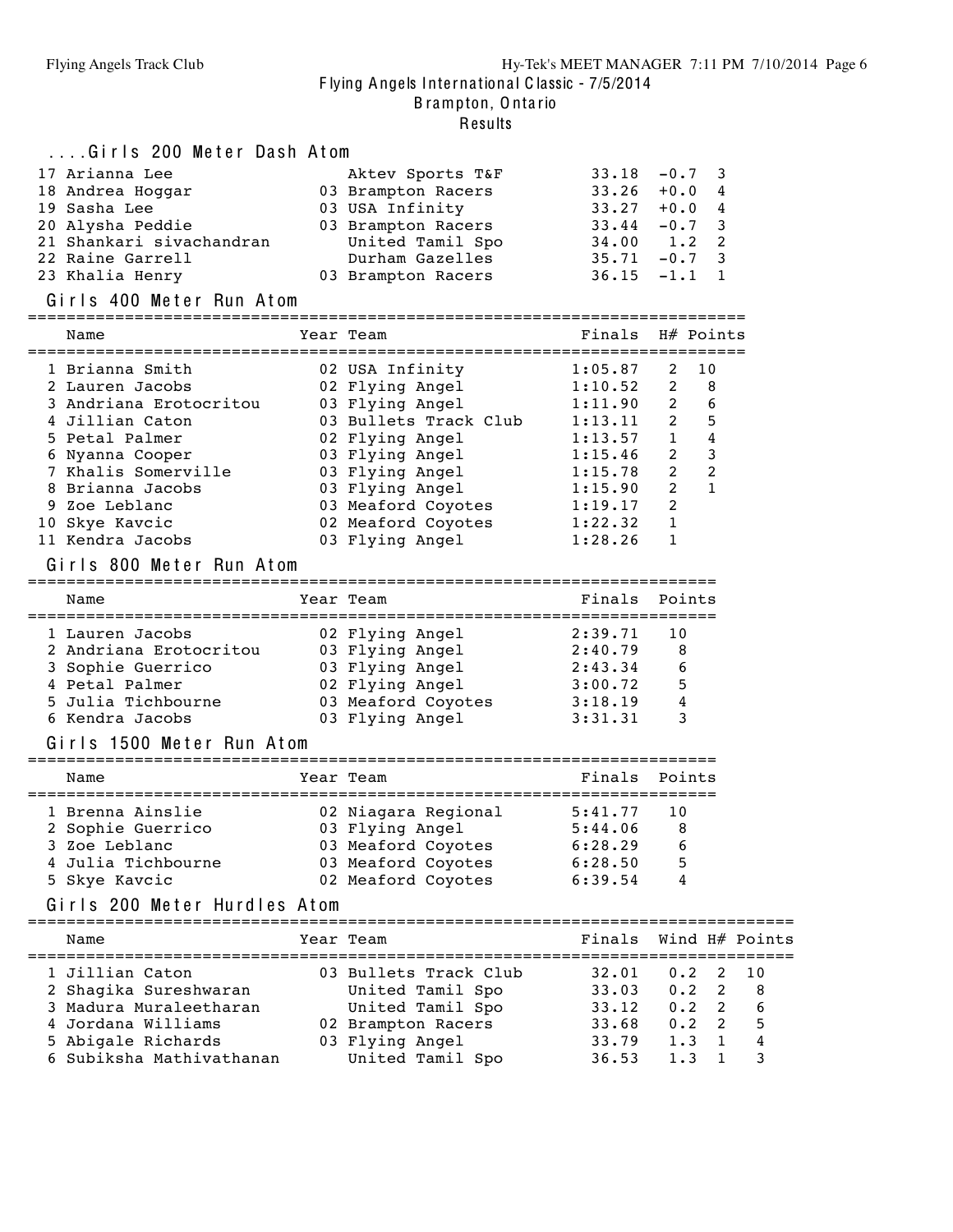.<br>Results

Girls 4x100 Meter Relay Atom

| Team                                                                                                                                                                                                                                                                                                                                                                     |                                                                                                                                                                                                                                                                                                                                   | Finals                                                                                                                                                   | Points                                                                                                       |                                       |
|--------------------------------------------------------------------------------------------------------------------------------------------------------------------------------------------------------------------------------------------------------------------------------------------------------------------------------------------------------------------------|-----------------------------------------------------------------------------------------------------------------------------------------------------------------------------------------------------------------------------------------------------------------------------------------------------------------------------------|----------------------------------------------------------------------------------------------------------------------------------------------------------|--------------------------------------------------------------------------------------------------------------|---------------------------------------|
| 1 USA Infinity Track Club 'A'<br>2 Flying Angels Academy 'B'<br>3 United Tamil Sports Club 'A'                                                                                                                                                                                                                                                                           |                                                                                                                                                                                                                                                                                                                                   | 57.89<br>1:00.76<br>1:01.91                                                                                                                              | 10<br>8<br>6                                                                                                 |                                       |
| Girls Long Jump Atom                                                                                                                                                                                                                                                                                                                                                     |                                                                                                                                                                                                                                                                                                                                   |                                                                                                                                                          |                                                                                                              |                                       |
| Name                                                                                                                                                                                                                                                                                                                                                                     | Year Team                                                                                                                                                                                                                                                                                                                         | Finals                                                                                                                                                   |                                                                                                              | Wind Points                           |
| 1 Ursula Wood<br>2 Vasiliki Kiriakou<br>3 Inara Shell<br>4 Nadia Austin<br>5 Sasha Lee<br>6 Brianna Smith<br>7 Maia Rodrigue<br>8 Shagika Sureshwaran<br>9 Leann Sealy - Hinds<br>10 Abigale Richards<br>11 Nyanna Cooper<br>12 Shankari sivachandran<br>13 Cassandra Murphy<br>14 Subiksha Mathivathanan<br>15 Arianna Lee<br>16 Zoe Cummings<br>Girls Triple Jump Atom | 02 Wood - Unattched<br>02 York Region Runn<br>03 USA Infinity<br>03 Niagara Regional<br>03 USA Infinity<br>02 USA Infinity<br>02 Laurel Creek<br>United Tamil Spo<br>Durham Gazelles<br>03 Flying Angel<br>03 Flying Angel<br>United Tamil Spo<br>02 Niagara Regional<br>United Tamil Spo<br>Aktev Sports T&F<br>Aktev Sports T&F | 4.55m<br>4.47m<br>4.45m<br>4.41m<br>4.28m<br>4.23m<br>4.21m<br>4.13m<br>4.02m<br>3.90m<br>3.87m<br>3.84 <sub>m</sub><br>3.58m<br>3.20m<br>3.12m<br>2.55m | NWI<br>NWI<br>NWI<br>NWI<br>NWI<br>NWI<br>NWI<br>NWI<br>NWI<br>NWI<br>NWI<br>NWI<br>NWI<br>NWI<br>NWI<br>NWI | 10<br>8<br>6<br>5<br>4<br>3<br>2<br>1 |
| --------------------------------------<br>Name                                                                                                                                                                                                                                                                                                                           | ==============================<br>Year Team                                                                                                                                                                                                                                                                                       | Finals                                                                                                                                                   |                                                                                                              | Wind Points                           |
| 1 Jillian Caton<br>2 Shankari sivachandran<br>3 Vasiliki Kiriakou<br>Girls Shot Put Atom                                                                                                                                                                                                                                                                                 | 03 Bullets Track Club<br>United Tamil Spo<br>02 York Region Runn                                                                                                                                                                                                                                                                  | 9.23m<br>8.00m<br>7.55m                                                                                                                                  | NWI<br>NWI<br>NWI                                                                                            | 10<br>8<br>6                          |
| Name                                                                                                                                                                                                                                                                                                                                                                     | Year Team                                                                                                                                                                                                                                                                                                                         | Finals                                                                                                                                                   | Points                                                                                                       |                                       |
| 1 Madura Muraleetharan<br>2 Sasha Lee<br>3 Nadia Austin<br>4 Abigale Richards<br>Girls 100 Meter Dash MTA Senior<br>Top 8 Advance by Time<br>-------------------------------                                                                                                                                                                                             | United Tamil Spo<br>03 USA Infinity<br>03 Niagara Regional 6.43m<br>03 Flying Angel                                                                                                                                                                                                                                               | 8.27m<br>6.77m<br>5.59m                                                                                                                                  | 10<br>8<br>$6\overline{6}$<br>5                                                                              |                                       |
| Name                                                                                                                                                                                                                                                                                                                                                                     | Year Team                                                                                                                                                                                                                                                                                                                         | Prelims                                                                                                                                                  | Wind H#                                                                                                      |                                       |
| Preliminaries<br>1 NhKeeda Lambert<br>2 Sydonie Merrick<br>3 Tevianna Jones<br>4 Sarah Saldutto<br>5 Desiree Kennedy-Swan                                                                                                                                                                                                                                                | 00 Flying Angel<br>01 Flying Angel<br>01 Flying Angel<br>01 Niagara Regional<br>01 Flying Angel                                                                                                                                                                                                                                   | 13.08q<br>13.11q<br>$13.12q - 0.5$<br>13.17q<br>13.18q                                                                                                   | 9.5<br>NWI<br>NWI<br>9.5                                                                                     | 2<br>3<br>1<br>3<br>2                 |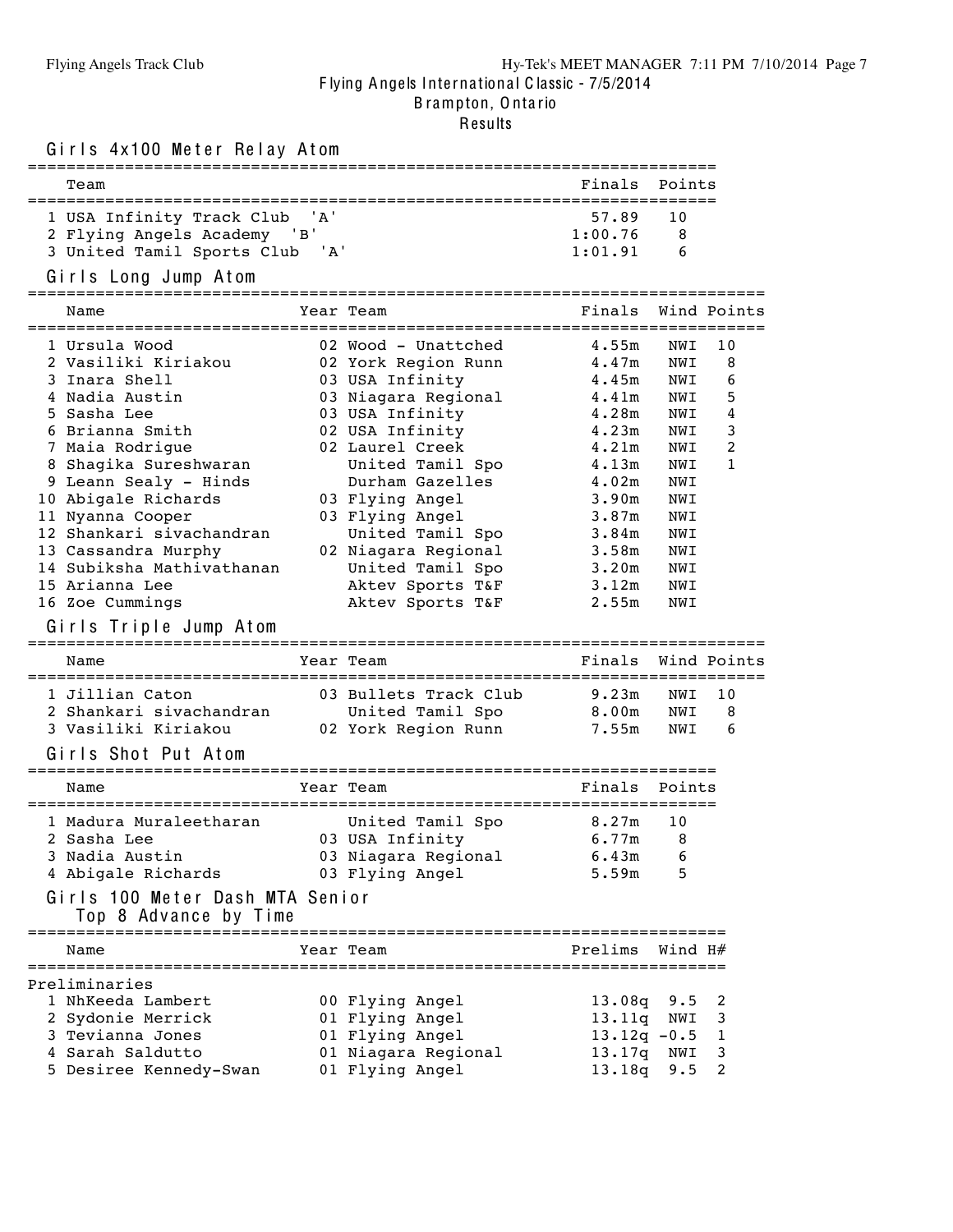B rampton, O nta rio

|        | Girls 100 Meter Dash MTA Senior                            |                        |                 |             |                |                  |
|--------|------------------------------------------------------------|------------------------|-----------------|-------------|----------------|------------------|
|        | 6 Nakita Bradshaw                                          | 01 Durham Legion       | $13.40q - 0.5$  |             | 1              |                  |
|        | 7 Azjani Senior                                            | Durham Gazelles        | 13.41q          | NWI         | 3              |                  |
|        | 8 Samantha Rae                                             | 01 York Region Runn    | $13.79q - 0.5$  |             | 1              |                  |
|        | 9 Mackenzie Vanderkooi                                     | 01 Durham Legion       | 13.81           | 9.5         | 2              |                  |
|        | 10 Sara Bell                                               | Quinte Legion          | 13.92           | 9.5         | 2              |                  |
|        | 11 Keane Browne                                            | 01 Durham Legion       | 14.07           | $-0.5$      | 1              |                  |
|        | 12 Myeka Gayle-James                                       | 00 Flying Angel        | 14.17           | NWI         | 3              |                  |
|        | 13 Jahia Pinnock                                           | Aktev Sports T&F       | 14.43           | NWI         | 3              |                  |
|        | 14 Monique Munroe                                          | 01 Flying Angel        | $14.49 - 0.5$   |             | 1              |                  |
|        | 15 Alexis Okengwu                                          | 01 Flying Angel        | $14.58$ 9.5     |             | 2              |                  |
|        | 16 Aiyanna Gayle - Bennett                                 | Aktev Sports T&F       | 14.59           | $-0.5$      | $\mathbf{1}$   |                  |
|        | 17 Grace Dawson                                            | 01 Flying Angel        | 15.53           | NWI         | 3              |                  |
|        | Girls 100 Meter Dash MTA Senior                            |                        |                 |             |                |                  |
|        | Name                                                       | Year Team              | Finals          | Wind Points |                |                  |
| Finals |                                                            |                        |                 |             |                |                  |
|        | 1 NhKeeda Lambert                                          | 00 Flying Angel        | 12.86           | 0.4         | 10             |                  |
|        | 2 Tevianna Jones                                           | 01 Flying Angel        | 12.87           | 0.4         | 8              |                  |
|        | 3 Desiree Kennedy-Swan                                     | 01 Flying Angel        | 12.90 0.4       |             | 6              |                  |
|        | 4 Sarah Saldutto                                           | 01 Niagara Regional    | $13.23$ 0.4     |             | 5              |                  |
|        | 5 Sydonie Merrick                                          | 01 Flying Angel        | $13.27$ 0.4     |             | $\overline{4}$ |                  |
|        | 6 Nakita Bradshaw                                          | 01 Durham Legion       | $13.31$ 0.4     |             | 3              |                  |
|        | 7 Azjani Senior                                            | Durham Gazelles        | $13.38$ 0.4     |             | 2              |                  |
|        | 8 Samantha Rae                                             | 01 York Region Runn    | 14.07           | 0.4         | $\mathbf{1}$   |                  |
|        |                                                            |                        |                 |             |                |                  |
|        | Girls 200 Meter Dash MTA Senior                            |                        |                 |             |                |                  |
|        | Name                                                       | Year Team              | Finals          |             |                | Wind $H#$ Points |
|        | 1 NhKeeda Lambert                                          | 00 Flying Angel        | $27.51 - 5.2 4$ |             |                | 10               |
|        | 2 Britteney McLean                                         | 00 Sky's The Li        | 28.47           | $-5.2$      | 4              | 8                |
|        | 3 Myeka Gayle-James                                        | 00 Flying Angel        | 28.57 0.3 3 6   |             |                |                  |
|        | 4 Azjani Senior                                            | Durham Gazelles        | $28.62 \t 0.3$  |             | 3              | 5                |
|        | 5 Nyah Layne                                               | 01 Mississauga Track   | 28.73           | $-5.2$      | 4              | 4                |
|        | 6 Janelle Lawes                                            | 01 Oakville Legion TF  | $29.02 \t 0.8$  |             | $\overline{2}$ | 2.50             |
|        | 6 Sara Bell                                                | Quinte Legion          | $29.02 - 5.2$   |             | 4              | 2.50             |
|        | 8 Destiny Allen-Buckmire                                   | 00 Flying Angel        | $30.34$ 0.3     |             | 3              | 1                |
|        | 9 Alexis Okengwu                                           | 01 Flying Angel        | 30.87           | 0.3         | 3              |                  |
|        | 10 Megan O'Brien                                           | Durham Gazelles        | 30.94           | 0.3         | 3              |                  |
|        | 11 Vashni Russell                                          | 01 Russell - Unatta    | 31.13           | 0.3         | 3              |                  |
|        | 12 Aiyanna Gayle - Bennett                                 | Aktev Sports T&F       | 31.27           | 1.5         | 1              |                  |
|        | 13 Jahia Pinnock                                           | Aktev Sports T&F       | 32.28           | 0.8         | 2              |                  |
|        | 14 Dhayaniya Paramesvaran                                  | United Tamil Spo       | 32.96           | 1.5         | 1              |                  |
|        | 15 Grace Dawson                                            | 01 Flying Angel        | 33.27           | 0.8         | 2              |                  |
|        | 16 Maria Fernando Betancour                                | 01 Oakville Legion TF  | 33.51           | 0.8         | 2              |                  |
|        | Girls 400 Meter Run MTA Senior<br>======================== | ====================== |                 | ----------  |                |                  |
|        | Name                                                       | Year Team              | Finals          | H# Points   |                |                  |
|        | 1 Holly Gibson                                             | Durham Gazelles        | 1:03.15         | 2           | 10             |                  |
|        | 2 Janelle Lawes                                            | 01 Oakville Legion TF  | 1:03.88         | 1           | 8              |                  |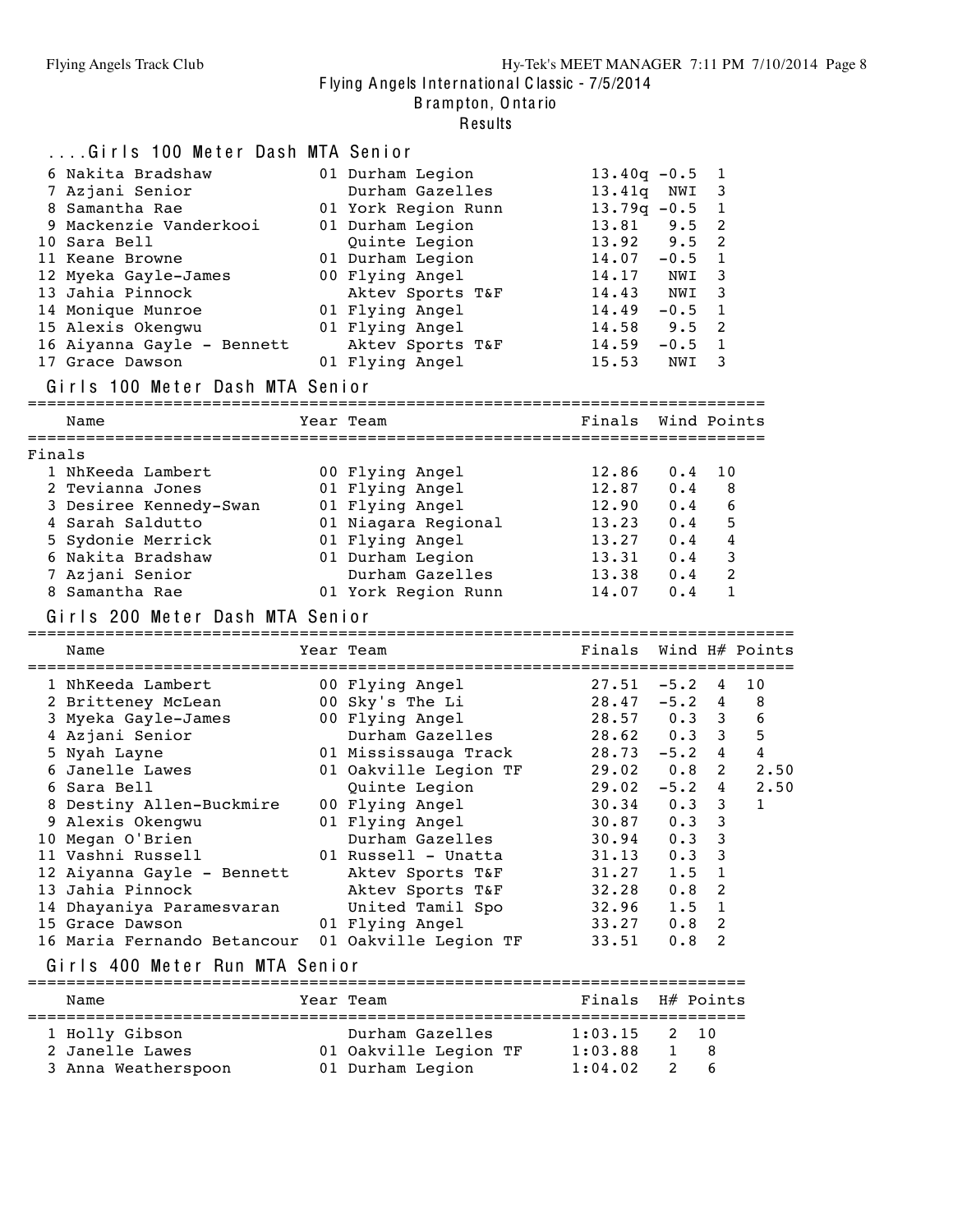| Girls 400 Meter Run MTA Senior     |       |                                                                 |                   |                |             |
|------------------------------------|-------|-----------------------------------------------------------------|-------------------|----------------|-------------|
| 4 Britteney McLean                 |       | 00 Sky's The Li                                                 | 1:04.34           | 2              | 5           |
| 5 Ashley Pattynama                 |       | 00 Burlington T                                                 | 1:05.60           | $\overline{2}$ | 4           |
| 6 Megan O'Brien                    |       | Durham Gazelles                                                 | 1:06.85           | $\overline{2}$ | 3           |
| 7 Sophie Bierer                    |       | 01 Meaford Coyotes                                              | 1:10.15           | $\mathbf{1}$   | 2           |
| 8 Vashni Russell                   |       | 01 Russell - Unatta                                             | 1:11.43           | 1              | 1           |
| 9 Maria Fernando Betancour         |       | 01 Oakville Legion TF                                           | 1:15.18           | 1              |             |
| 10 Malavika Dushyanthan            |       | United Tamil Spo                                                | 1:20.02           | 1              |             |
| Girls 800 Meter Run MTA Senior     |       |                                                                 |                   |                |             |
|                                    |       |                                                                 |                   |                |             |
| Name<br>======================     |       | Year Team<br>==============<br>-=============================== | Finals            | Points         |             |
| 1 Jessie Fennell                   |       | 00 Niagara Regional                                             | 2:25.44           | 10             |             |
| 2 Cate Gualtieri                   |       | 00 Niagara Regional                                             | 2:27.05           | 8              |             |
| 3 Holly Gibson                     |       | Durham Gazelles                                                 | 2:44.16           | 6              |             |
| 4 Sophie Bierer                    |       | 01 Meaford Coyotes                                              | 2:57.44           | 5              |             |
| Girls 1500 Meter Run MTA Senior    |       |                                                                 |                   |                |             |
|                                    |       |                                                                 |                   |                |             |
| Name                               |       | Year Team                                                       | Finals            | Points         |             |
| 1 Kayleigh Bush                    |       | 00 Niagara Regional                                             | 5:21.47           | 10             |             |
| 2 Ashley Pattynama                 |       | 00 Burlington T                                                 | 5:25.35           | 8              |             |
| 3 Alessia Pizzimenti               |       | 00 York Univers                                                 | 5:34.40           | 6              |             |
| 4 Julia Latham                     |       | 00 Meaford Coyotes                                              | 6:13.72           | 5              |             |
|                                    |       |                                                                 |                   |                |             |
| Girls 200 Meter Hurdles MTA Senior |       |                                                                 |                   |                |             |
|                                    |       |                                                                 |                   |                |             |
| Name                               |       | Year Team                                                       | Finals            |                | Wind Points |
|                                    |       |                                                                 |                   |                |             |
| 1 Anna Weatherspoon                |       | 01 Durham Legion                                                | 30.09             | $-1.3$         | 10          |
| 2 Mackenzie Vanderkooi             |       | 01 Durham Legion                                                | 31.27             | $-1.3$         | 8           |
| 3 Nyah Layne                       |       | 01 Mississauga Track                                            | 31.53             | $-1.3$         | 6           |
| 4 Keileigh Rauch                   |       | 10 Durham Legion                                                | 33.99             | $-1.3$         | 5           |
| 5 Terry Bugler                     |       | 00 Burlington T                                                 | 34.50             | $-1.3$         | 4           |
| Girls 4x100 Meter Relay MTA Senior |       |                                                                 |                   |                |             |
| Team                               |       |                                                                 | Finals            | Points         |             |
|                                    |       |                                                                 |                   |                |             |
| 1 Flying Angels Academy            | ' B ' |                                                                 | 53.33             | 10             |             |
| 2 Durham Legion<br>' A '           |       |                                                                 | 53.37             | 8              |             |
| 3 Durham Gazelles<br>' A '         |       |                                                                 | 55.92             | 6              |             |
| 4 Aktev Sports T&F Club            | 'B'   |                                                                 | 1:01.33           | 5              |             |
| Girls Long Jump MTA Senior         |       |                                                                 |                   |                |             |
| ===============================    |       | =========================                                       |                   |                |             |
| Name                               |       | Year Team                                                       | Finals            |                | Wind Points |
| 1 Akshanaa Sivanathan              |       | United Tamil Spo                                                | 4.26m             | NWI            | 10          |
| 2 Keerthana Sivakumar              |       | United Tamil Spo                                                | 4.12m             | NWI            | 8           |
| 3 Kaylene Kaylene Herdsman         |       | 00 Aktev Sports T&F                                             | 3.87m             | NWI            | 6           |
| 4 Malavika Dushyanthan             |       | United Tamil Spo                                                | 3.82m             | NWI            | 5           |
| 5 Esther Abule                     |       | 01 Flying Angel                                                 | 3.81 <sub>m</sub> | NWI            | 4           |
| 6 Alisha Brown                     |       | 00 Aktev Sports T&F                                             | 3.79m             | NWI            | 3           |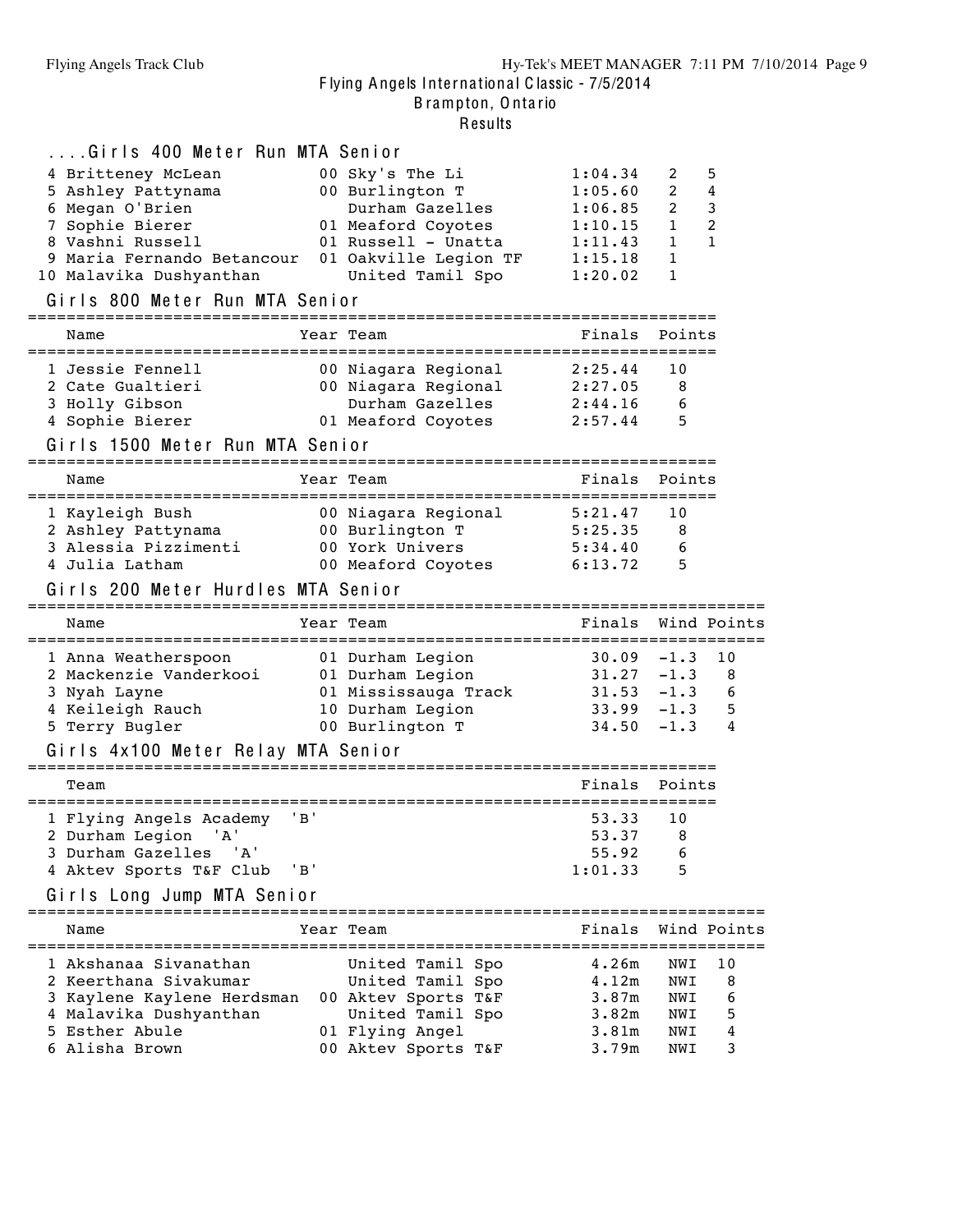B rampton, O nta rio

# .<br>Results

| Girls Long Jump MTA Senior                                                                                                                                                                                      |                                                                                                                                                  |                                                                                  |                                                |                                 |
|-----------------------------------------------------------------------------------------------------------------------------------------------------------------------------------------------------------------|--------------------------------------------------------------------------------------------------------------------------------------------------|----------------------------------------------------------------------------------|------------------------------------------------|---------------------------------|
| 7 Dhayaniya Paramesvaran<br>-- Sarah Saldutto                                                                                                                                                                   | United Tamil Spo<br>01 Niagara Regional                                                                                                          | 2.14m<br>DNF                                                                     | NWI<br>NWI                                     | 2                               |
| Girls Triple Jump MTA Senior                                                                                                                                                                                    |                                                                                                                                                  |                                                                                  |                                                |                                 |
| Name                                                                                                                                                                                                            | Year Team                                                                                                                                        | Finals                                                                           |                                                | Wind Points                     |
| 1 Keerthana Sivakumar<br>-- Akshanaa Sivanathan<br>-- Sunjany Vythieswaran                                                                                                                                      | United Tamil Spo<br>United Tamil Spo<br>United Tamil Spo                                                                                         | 9.42m<br>FOUL<br>DNF                                                             | NWI<br>NWI                                     | 10                              |
| Girls Shot Put MTA Senior<br>======================================                                                                                                                                             | ====================================                                                                                                             |                                                                                  |                                                |                                 |
| Name                                                                                                                                                                                                            | Year Team                                                                                                                                        | Finals                                                                           | Points                                         |                                 |
| 1 Sarah Saldutto<br>2 Aiyanna Gayle - Bennett<br>3 Mayura Sapanathan<br>4 Kaylene Kaylene Herdsman<br>5 Aruljothie Muraleetharan<br>6 Malavika Dushyanthan<br>7 Monique Munroe<br>Girls Discus Throw MTA Senior | 01 Niagara Regional<br>Aktev Sports T&F<br>00 United Tamil Spo<br>00 Aktev Sports T&F<br>United Tamil Spo<br>United Tamil Spo<br>01 Flying Angel | 10.42m<br>9.33m<br>8.73m<br>8.55m<br>7.36m<br>7.02m<br>6.34m                     | 10<br>8<br>6<br>5<br>4<br>3<br>2               |                                 |
| Name                                                                                                                                                                                                            | Year Team                                                                                                                                        | Finals                                                                           | Points                                         |                                 |
| 1 Madura Muraleetharan<br>2 Aruljothie Muraleetharan<br>Girls 100 Meter Dash Youth<br>Top 8 Advance by Time                                                                                                     | United Tamil Spo<br>United Tamil Spo                                                                                                             | 17.99m<br>14.84m                                                                 | 10<br>8                                        |                                 |
| Name                                                                                                                                                                                                            | Year Team                                                                                                                                        | Prelims                                                                          | Wind H#                                        |                                 |
| Preliminaries<br>1 Xahria Santiago<br>2 Jonae Bond<br>3 Zaria Armstrong                                                                                                                                         | 99 Santiago - unatt<br>Durham Gazelles<br>99 Burlington T                                                                                        | $12.43q - 1.3$<br>$12.57q$ $1.0$<br>$12.76q - 0.7$                               |                                                | 1<br>2<br>3                     |
| 4 Renae Taylor<br>5 Trisanne Clark<br>6 Taja McLean<br>7 Jayd Lake<br>8 Duprih Roberts                                                                                                                          | 98 Flying Angel<br>98 Flying Angel<br>99 Oakville Legion TF<br>Aktev Sports T&F<br>99 Flying Angel                                               | $12.77q$ 1.0<br>$12.91q - 1.3$<br>$13.01q - 0.7$<br>13.10q 1.0<br>$13.13q - 1.3$ |                                                | 2<br>1<br>3<br>2<br>$\mathbf 1$ |
| 9 Brianna Davis<br>10 Denee Seaton<br>11 Janelle Bryan<br>12 Tenila Olapido<br>13 Adenieke Lewis-Gibbs                                                                                                          | Oakville Legion TF<br>99 Project Athl<br>98 Flying Angel<br>98 Project Athl<br>99 Flying Angel                                                   | 13.47<br>13.55<br>13.62<br>13.91<br>14.04                                        | $-1.3$<br>$-1.3$<br>$-1.3$<br>$-1.3$<br>$-0.7$ | 1<br>1<br>1<br>1<br>3           |
| 14 Kaylin Daniels<br>15 kristina Nievera                                                                                                                                                                        | 99 Flying Angel<br>Durham Gazelles                                                                                                               | 14.80<br>14.86                                                                   | $-0.7$<br>1.0                                  | 3<br>2                          |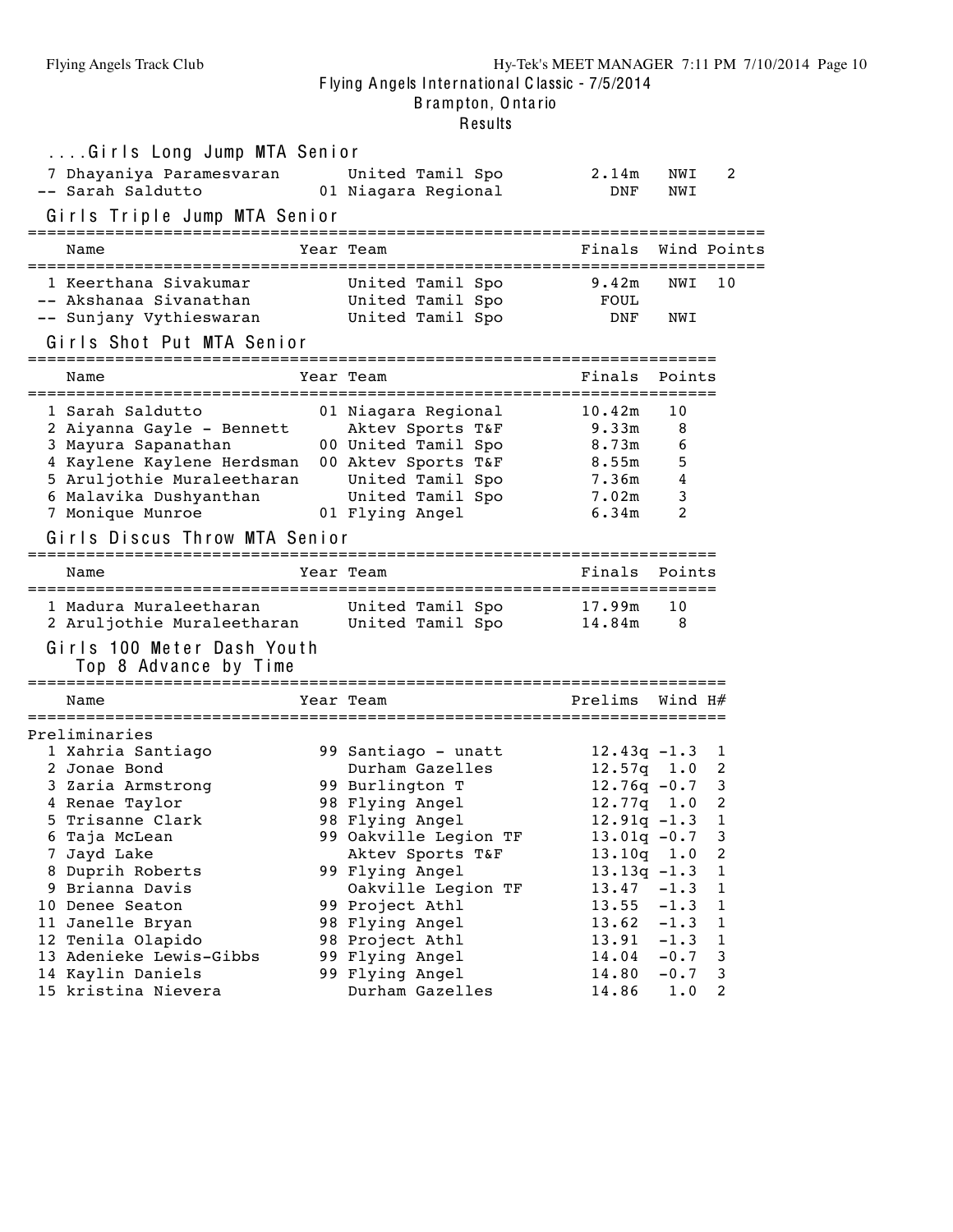#### Flying Angels Track Club Hy-Tek's MEET MANAGER 7:11 PM 7/10/2014 Page 11 F lying Angels Inte rna tiona l C lassic - 7/5/2014 B rampton, O nta rio

#### Results

Girls 100 Meter Dash Youth

|        | Name              | Year Team             | Finals Wind Points |     |                 |
|--------|-------------------|-----------------------|--------------------|-----|-----------------|
| Finals |                   |                       |                    |     |                 |
|        | 1 Xahria Santiago | 99 Santiago - unatt   | 12.32              | 1.4 | $\overline{10}$ |
|        | 2 Zaria Armstrong | 99 Burlington T       | 12.50              | 1.4 | 8               |
|        | 3 Trisanne Clark  | 98 Flying Angel       | 12.67              | 1.4 | 6               |
|        | 4 Jonae Bond      | Durham Gazelles       | 12.70              | 1.4 | 5               |
|        | 5 Renae Taylor    | 98 Flying Angel       | 12.84              | 1.4 | 4               |
|        | 6 Taja McLean     | 99 Oakville Legion TF | 12.99              | 1.4 | 3               |
|        | 7 Duprih Roberts  | 99 Flying Angel       | 13.16              | 1.4 | $\mathcal{L}$   |
|        | 8 Jayd Lake       | Aktev Sports T&F      | 13.20              | 1.4 |                 |
|        |                   |                       |                    |     |                 |

#### Girls 200 Meter Dash Youth

=============================================================================== Name Tear Team Team Finals Wind H# Points =============================================================================== Xahria Santiago 99 Santiago - unatt 25.47 0.2 3 10

| r vanrıa panrıado        | yy Santiago – unatt | 25.47               | 0.2 <sub>3</sub> |   | ΙV             |  |
|--------------------------|---------------------|---------------------|------------------|---|----------------|--|
| 2 Tiffany Sabado-Worrell | 97 Flying Angel     | 25.87               | $0.2 \quad 3$    |   | - 8            |  |
| 3 Kayla Howard           | Durham Gazelles     | $26.44$ 0.2 3       |                  |   | 6              |  |
| 4 Trisanne Clark         | 98 Flying Angel     | 26.45               | $-1.0$ 1         |   | 5              |  |
| 5 Zaria Armstrong        | 99 Burlington T     | 26.47               | $0.2 \quad 3$    |   | $\overline{4}$ |  |
| 6 Eden Senior            | 00 Project Athl     | $26.52 \t 0.2 \t 3$ |                  |   | 3              |  |
| 7 Chante Burnett         | 98 Project Athl     | $26.96$ 0.2 3       |                  |   | 2              |  |
| 8 Duprih Roberts         | 99 Flying Angel     | 27.03               | $-1.5$ 2         |   | $\mathbf{1}$   |  |
| 9 Brianna Davis          | Oakville Legion TF  | 27.36               | $-1.0$ 1         |   |                |  |
| 10 Kishana Smith         | 99 Project Athl     | 27.71               | $-1.0$ 1         |   |                |  |
| 11 Janelle Bryan         | 98 Flying Angel     | 28.14               | $-1.0$ 1         |   |                |  |
| 12 Sojung Kim            | Durham Gazelles     | 28.38               | $0.2 \quad 3$    |   |                |  |
| 13 Isabel Dacosta        | 99 Relentless T     | 29.23               | $-1.5$ 2         |   |                |  |
| 14 Adenieke Lewis-Gibbs  | 99 Flying Angel     | 29.71               | $-1.0$ 1         |   |                |  |
| 15 Ciera Mills           | 98 Durham Legion    | 29.72               | $-1.5$ 2         |   |                |  |
| 16 Denee Seaton          | 99 Project Athl     | 30.04               | $-1.5$ 2         |   |                |  |
| 17 Tenila Olapido        | 98 Project Athl     | $30.78 - 1.5$ 2     |                  |   |                |  |
| 18 kristina Nievera      | Durham Gazelles     | 32.92               | $-1.5$           | 2 |                |  |

#### Girls 400 Meter Run Youth

| Name                      | Year Team             | Finals        |                | H# Points |
|---------------------------|-----------------------|---------------|----------------|-----------|
| 1 Xahria Santiago         | 99 Santiago - unatt   | 57.56         | $\mathcal{L}$  | 10        |
| 2 Tiffany Sabado-Worrell  | 97 Flying Angel       | 57.84 2       |                | 8         |
| 3 Chante Burnett          | 98 Project Athl       | 58.56 2       |                | 6         |
| 4 Eden Senior             | 00 Project Athl       | 59.15         | $\overline{2}$ | 5         |
| 5 Kishana Smith           | 99 Project Athl       | 1:03.56       | $\overline{2}$ | 4         |
| 6 Sojung Kim              | Durham Gazelles       | 1:04.16       | $\overline{2}$ | 3         |
| 7 Charlie Schell          | 99 Oakville Legion TF | 1:05.46       | $\mathbf{1}$   | 2         |
| 8 Emily Kocjancic         | 99 Centro Scuol       | 1:06.40       | $\overline{2}$ |           |
| 9 Ciera Mills             | 98 Durham Legion      | 1:07.21       | $\mathbf{1}$   |           |
| 10 Priscilla Brown        | Aktev Sports T&F      | 1:17.57       | 1              |           |
| Girls 800 Meter Run Youth |                       |               |                |           |
| Name                      | Year Team             | Finals Points |                |           |
| 1 Hannah Woodhouse        | 97 Meaford Coyotes    | 2:19.55       | 10             |           |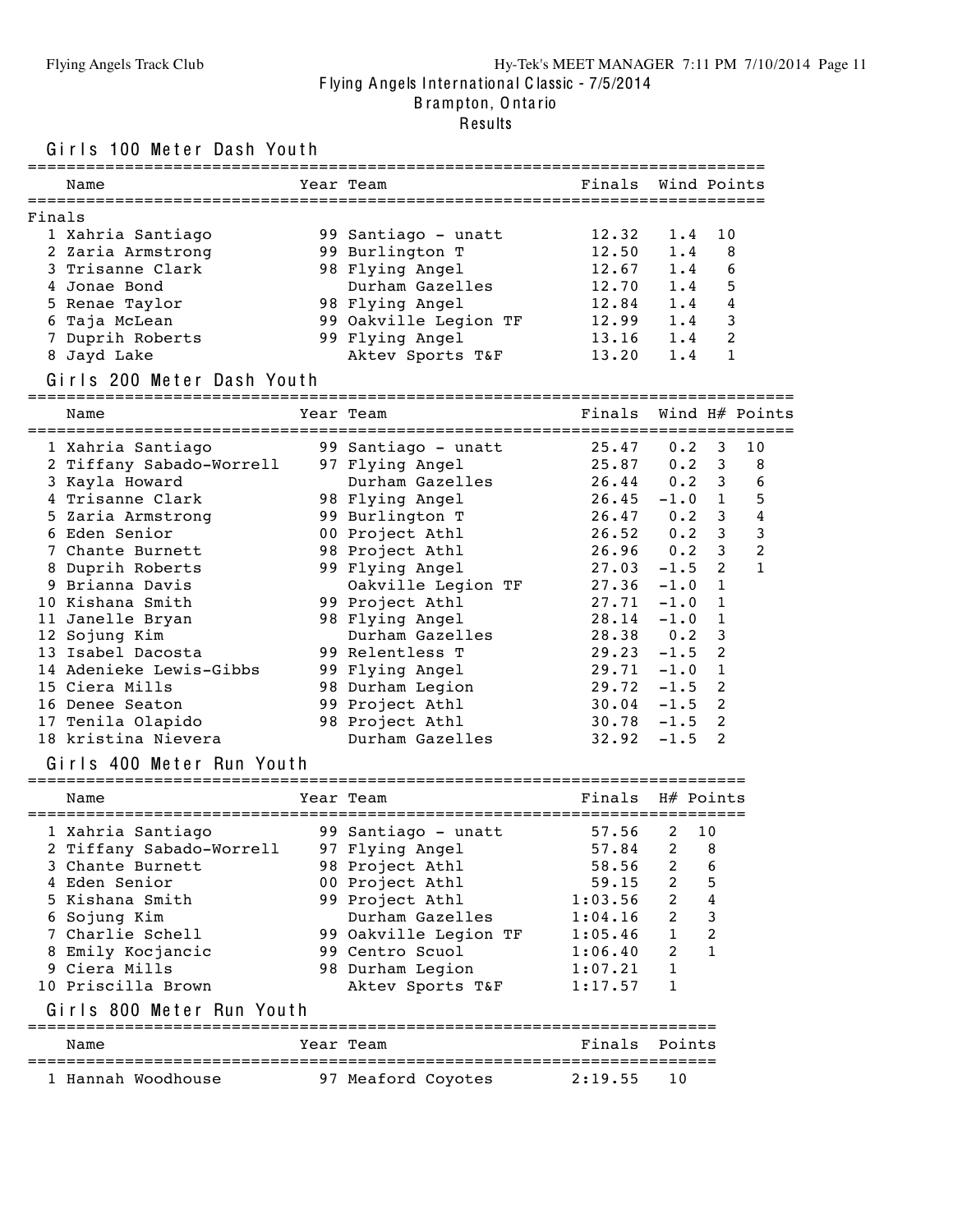B rampton, O nta rio

| Girls 800 Meter Run Youth                          |       |                                                                                 |                |        |             |
|----------------------------------------------------|-------|---------------------------------------------------------------------------------|----------------|--------|-------------|
| 2 Rose Nadjwan                                     |       | 98 Meaford Coyotes                                                              | 2:29.44        | 8      |             |
| 3 Katelyn Murphy                                   |       | 98 Meatord Coyotes<br>00 Murphy - Unattached 2:29.51<br>00 Proiect Athl 2:44.62 |                | 6      |             |
| 4 Shea Boersma                                     |       |                                                                                 |                | 5      |             |
| 5 Kaylin Daniels                                   |       | 99 Flying Angel                                                                 | 2:47.20        | 4      |             |
| 6 Mya Vialva                                       |       | 00 Durham Dragons                                                               | 2:51.31        | 3      |             |
| Girls 1500 Meter Run Youth                         |       |                                                                                 |                |        |             |
| Name                                               |       | Year Team                                                                       | Finals         | Points |             |
| 1 Hannah Woodhouse                                 |       | 97 Meaford Coyotes                                                              | 4:44.39        | 10     |             |
| 2 Shaun Donnelly                                   |       | 99 Niagara Regional                                                             | 5:07.04        | 8      |             |
| 3 Rose Nadjwan                                     |       |                                                                                 | 5:08.15        | 6      |             |
| 4 Jessica Ruest                                    |       | 98 Meaford Coyotes<br>99 Meaford Coyotes                                        | 5:44.15        | 5      |             |
| 5 Shea Boersma                                     |       | 99 Project Athl                                                                 | 5:56.52        | 4      |             |
| Girls 4x100 Meter Relay Youth                      |       |                                                                                 |                |        |             |
| Team                                               |       |                                                                                 | Finals         | Points |             |
|                                                    |       |                                                                                 |                |        |             |
| 1 Flying Angels Academy                            | ' A ' |                                                                                 | 51.84          | 10     |             |
| 2 Durham Gazelles<br>' A'                          |       |                                                                                 | 52.22          | 8      |             |
| 3 Aktev Sports T&F Club                            | ' A ' |                                                                                 | 52.87          | 6      |             |
| Girls Long Jump Youth                              |       |                                                                                 |                |        |             |
| Name                                               |       | Year Team                                                                       | Finals         |        | Wind Points |
| 1 Kishana Smith                                    |       | 99 Project Athl                                                                 | $4.96m - 1.4$  |        | 10          |
| 2 Jayd Lake                                        |       | Aktev Sports T&F                                                                | $4.62m -2.4$   |        | 8           |
| 3 Mackenzie Denington                              |       | 00 Burlington T                                                                 | $4.46m$ $0.1$  |        | 6           |
| 4 Adah Beck                                        |       | 98 South Simcoe                                                                 | 4.42m          | $+0.0$ | 5           |
| Girls Triple Jump Youth                            |       |                                                                                 |                |        |             |
|                                                    |       |                                                                                 |                |        |             |
| Name<br>==================                         |       | Year Team                                                                       | Finals         |        | Wind Points |
| 1 Adah Beck                                        |       | 98 South Simcoe                                                                 | $10.02m + 0.0$ |        | 10          |
| Girls Long Jump Open                               |       |                                                                                 |                |        |             |
|                                                    |       |                                                                                 |                |        |             |
| Name                                               |       | Year Team                                                                       | Finals         |        | Wind Points |
| 1 Lashe Wedderburn                                 |       | 96 Take Flight                                                                  | $5.03m - 1.1$  |        | 10          |
| 2 Chantel Pilon                                    |       | 91 Waterloo Track Club                                                          | $4.93m + 0.0$  |        | 8           |
| 3 Tisha Graham                                     |       | 93 Sky's The Li                                                                 | $4.69m - 1.3$  |        | 6           |
| Women 100 Meter Dash Open<br>Top 8 Advance by Time |       |                                                                                 |                |        |             |
| Name                                               |       | Year Team                                                                       | Prelims        | Wind   |             |
| Preliminaries                                      |       |                                                                                 |                |        |             |
| 1 Nkeka Pinheiro                                   |       | 95 Project Athl                                                                 | $12.75q -2.2$  |        |             |
| 2 Latoya Thomas                                    |       | 96 Sky's The Li                                                                 | $12.94q - 2.2$ |        |             |
|                                                    |       |                                                                                 |                |        |             |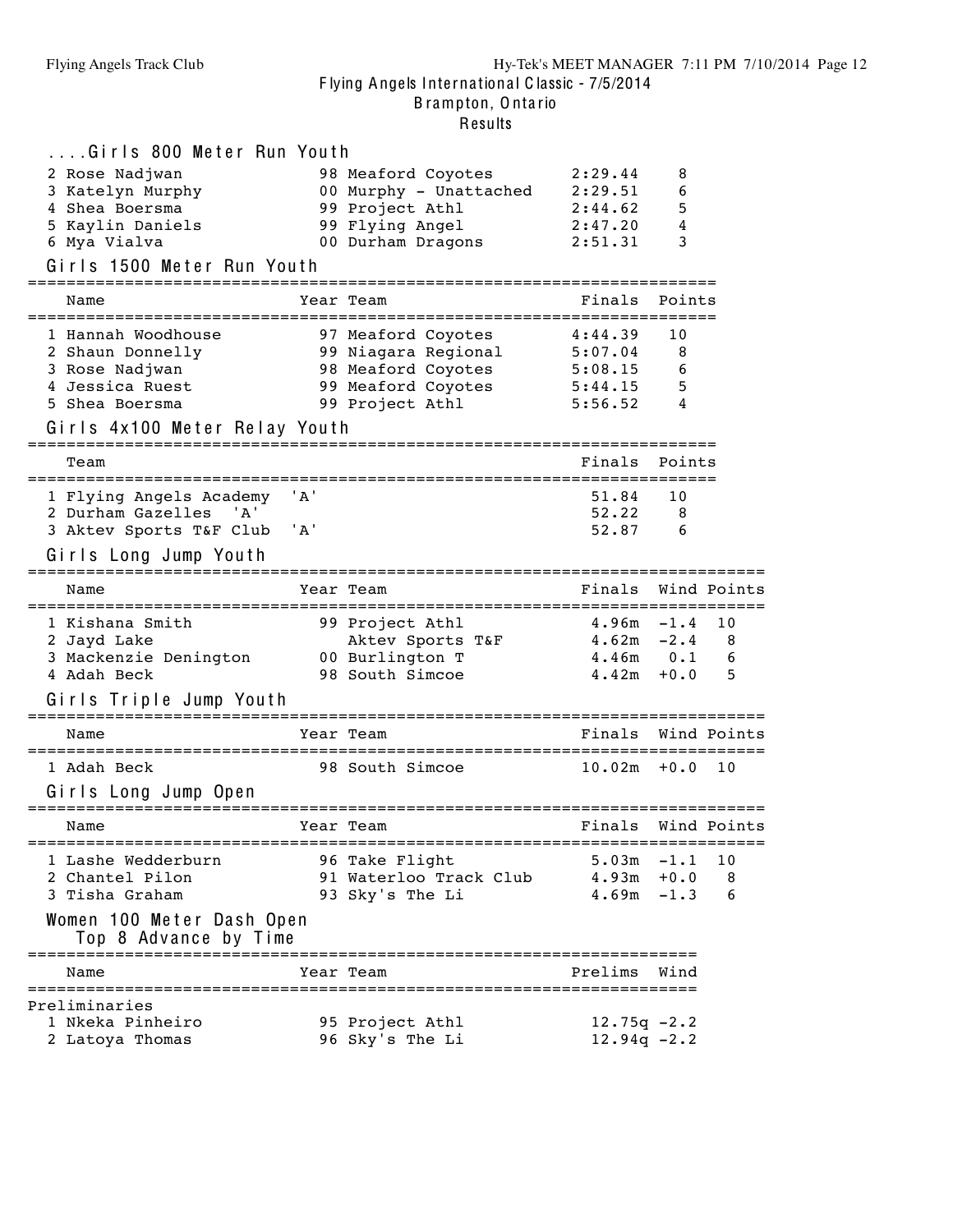| Women 100 Meter Dash Open                            |                                                    |                            |        |             |
|------------------------------------------------------|----------------------------------------------------|----------------------------|--------|-------------|
| 3 Kenisha William                                    | 97 Sky's The Li                                    | $13.07q -2.2$              |        |             |
| 4 Tenisha Wilmot                                     | 94 Project Athl                                    | $13.29q -2.2$              |        |             |
| Women 100 Meter Dash Open                            |                                                    |                            |        |             |
| Name                                                 | Year Team                                          | Finals                     |        | Wind Points |
| Finals                                               |                                                    |                            |        |             |
| 1 Latoya Thomas                                      | 96 Sky's The Li                                    | $12.71 - 0.8$              |        | 10          |
| 2 Kenisha William                                    | 97 Sky's The Li                                    | $12.71 - 0.8$              |        | 8           |
| 3 Tenisha Wilmot                                     | 94 Project Athl                                    | $13.09 - 0.8$              |        | 6           |
| Women 200 Meter Dash Open                            |                                                    |                            |        |             |
| Name                                                 | Year Team                                          | Finals                     |        | Wind Points |
| 1 Kyra Constantine                                   | 98 Project Athl                                    | $24.74$ 8.0                |        | 10          |
| 2 Shennae Steele                                     | 89 G Force                                         | $25.04$ 8.0                |        | 8           |
| 3 Latoya Thomas                                      | 96 Sky's The Li                                    | 26.36 8.0 6                |        |             |
| 4 Kenisha William<br>5 Tenisha Wilmot                | 97 Sky's The Li<br>94 Project Athl                 | 26.82 8.0 5<br>$27.04$ 8.0 |        | 4           |
|                                                      |                                                    |                            |        |             |
| Women 400 Meter Run Open                             |                                                    |                            |        |             |
| Name                                                 | Year Team                                          | Finals                     | Points |             |
| 1 Kyra Constantine                                   | 98 Project Athl                                    |                            | 10     |             |
| 2 Bryce West                                         | 96 Meaford Coyotes                                 | 58.79<br>1:02.00           | 8      |             |
| 3 Sarah Schweter                                     | 90 Schweter $\overline{\phantom{a}}$ unatt 1:02.56 |                            | 6      |             |
| Women 800 Meter Run Open                             |                                                    |                            |        |             |
| Name                                                 | Year Team                                          | Finals                     | Points |             |
|                                                      | 97 York Region Runn 2:14.67                        |                            | 10     |             |
| 1 Rachel Glynn<br>2 Darya Chenskikh 100 York Univers |                                                    | 2:32.92                    | 8      |             |
| 3 Bryce West                                         | 96 Meaford Coyotes 2:38.78                         |                            | 6      |             |
| 4 Logan Carmichael                                   | 95 Carmichael - Una 2:50.74                        |                            | 5      |             |
| Women Triple Jump Open                               |                                                    |                            |        |             |
| Name                                                 | Year Team                                          | Finals                     |        | Wind Points |
| 1 Lashe Wedderburn                                   | ========================<br>96 Take Flight         | 10.34m                     | 1.2    | 10          |
| Women Shot Put Open                                  |                                                    |                            |        |             |
| Name                                                 | ================<br>Year Team                      | Finals                     | Points |             |
| 1 Btittany Crew                                      | 94 York Univers                                    | 15.95m                     | 10     |             |
| 2 Chantel Pilon                                      | 91 Waterloo Track Club                             | 11.79m                     | 8      |             |
| 3 Rowland Brooke                                     | 94 York Univers                                    | 11.09m                     | 6      |             |
| 4 Karleen Crossman                                   | 73 Maximum Spee                                    | 9.73m                      | 5      |             |
|                                                      |                                                    |                            |        |             |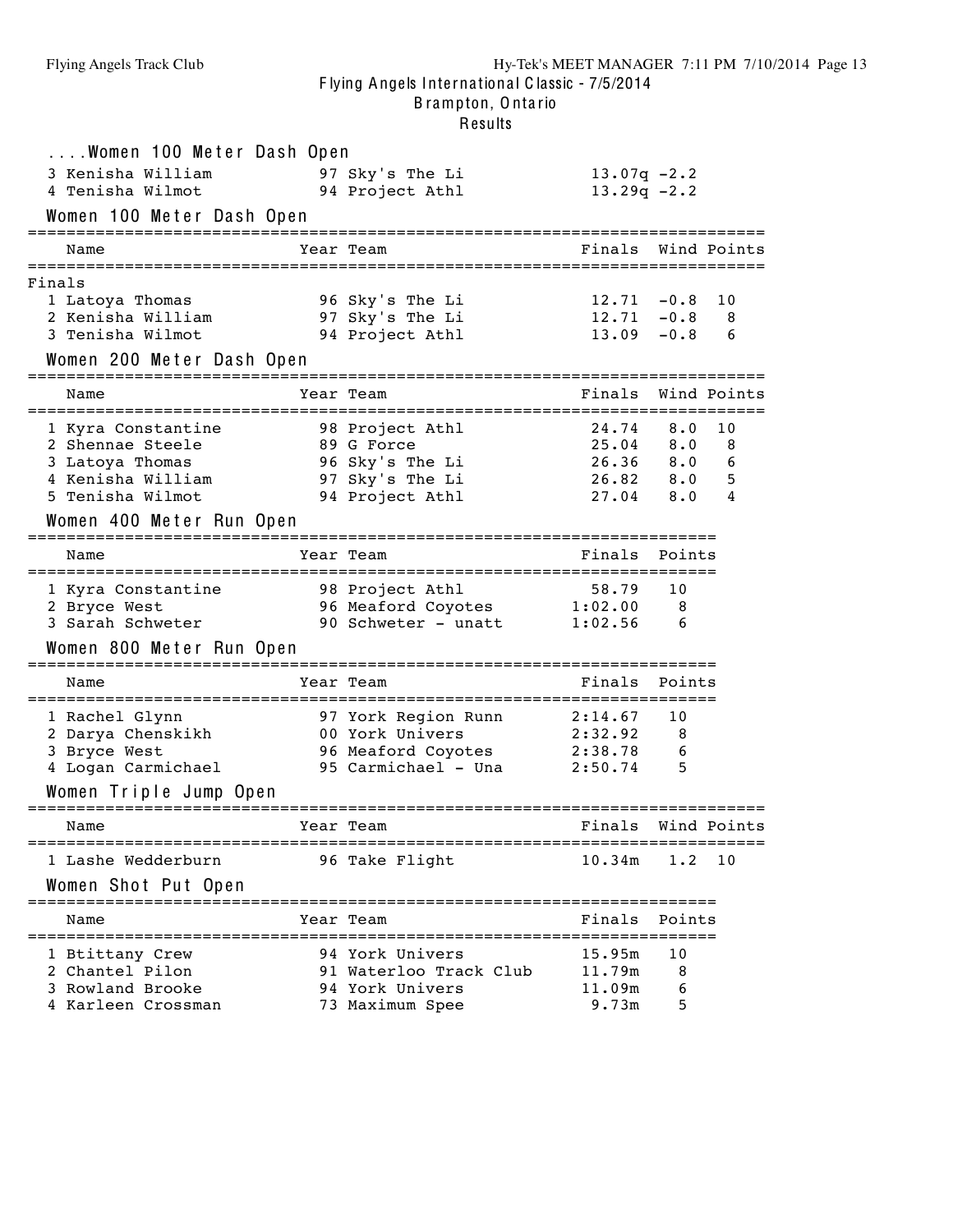|               | Women Discus Throw Open                                                                                                                                                                                           |                                                                                                                                                                                              | :======================                                                                           |                                                                               |                                                                   |
|---------------|-------------------------------------------------------------------------------------------------------------------------------------------------------------------------------------------------------------------|----------------------------------------------------------------------------------------------------------------------------------------------------------------------------------------------|---------------------------------------------------------------------------------------------------|-------------------------------------------------------------------------------|-------------------------------------------------------------------|
| Name          |                                                                                                                                                                                                                   | Year Team                                                                                                                                                                                    | Finals                                                                                            | Points                                                                        |                                                                   |
|               | 1 Btittany Crew<br>Boys 100 Meter Dash Pee Wee<br>Top 8 Advance by Time                                                                                                                                           | 94 York Univers<br>======================                                                                                                                                                    | 48.61m                                                                                            | 10                                                                            |                                                                   |
| Name          |                                                                                                                                                                                                                   | Year Team                                                                                                                                                                                    | Prelims                                                                                           | Wind H#                                                                       |                                                                   |
| Preliminaries | 1 Justin Knight<br>2 Maliek Smith<br>3 Birenavan Balaramana<br>4 Nate La Crette<br>5 Isaiah Bland<br>6 Kamani Santos<br>7 Kwane Hoggar<br>8 Julian Elliott<br>9 Vithuran Sriranjan<br>Boys 100 Meter Dash Pee Wee | 08 Brampton Racers<br>Durham Gazelles<br>United Tamil Spo<br>08 Brampton Racers<br>09 USA Infinity<br>09 Santos - Unattached<br>08 Brampton Racers<br>09 Brampton Racers<br>United Tamil Spo | 17.60q<br>19.71q<br>19.99q<br>20.34q<br>$21.69q$ 2.2<br>$21.69q$ 2.2<br>23.65g<br>24.48q<br>25.69 | $2 \cdot 2$<br>$2 \cdot 2$<br>6.2<br>6.2<br>6.2<br>$6 \cdot 2$<br>$2 \cdot 2$ | 1<br>1<br>2<br>$\overline{2}$<br>$\mathbf{1}$<br>1<br>2<br>2<br>1 |
| Name          |                                                                                                                                                                                                                   | Year Team                                                                                                                                                                                    | Finals                                                                                            |                                                                               | Wind Points                                                       |
| Finals        | 1 Maliek Smith<br>2 Birenavan Balaramana<br>3 Nate La Crette<br>4 Isaiah Bland<br>5 Kwane Hoggar<br>6 Kamani Santos<br>7 Julian Elliott<br>Boys 200 Meter Dash Pee Wee                                            | Durham Gazelles<br>United Tamil Spo<br>08 Brampton Racers<br>09 USA Infinity<br>08 Brampton Racers<br>09 Santos - Unattached<br>09 Brampton Racers                                           | 19.34<br>19.68<br>19.80<br>21.53<br>21.95<br>23.23<br>23.37                                       | 0.1<br>0.1<br>0.1<br>0.1<br>0.1<br>0.1<br>0.1                                 | 10<br>8<br>6<br>5<br>4<br>3<br>$\overline{2}$                     |
| Name          |                                                                                                                                                                                                                   | Year Team                                                                                                                                                                                    | Finals                                                                                            |                                                                               | Wind Points                                                       |
|               | 1 Maliek Smith<br>2 Birenavan Balaramana<br>3 Isaiah Bland<br>4 Edmund McPherson<br>5 Keysean Vygunthavasan<br>Boys Long Jump Pee Wee                                                                             | Durham Gazelles<br>United Tamil Spo<br>09 USA Infinity<br>09 Meaford Coyotes<br>United Tamil Spo                                                                                             | 42.77<br>46.52<br>47.69<br>48.65<br>56.54                                                         | $-0.9$<br>$-0.9$<br>$-0.9$<br>$-0.9$<br>$-0.9$                                | 10<br>8<br>6<br>5<br>4                                            |
| Name          | ===================                                                                                                                                                                                               | Year Team                                                                                                                                                                                    | Finals                                                                                            |                                                                               | Wind Points                                                       |
|               | 1 Birenavan Balaramana<br>2 Nate La Crette<br>3 Maliek Smith<br>4 Keysean Vygunthavasan                                                                                                                           | United Tamil Spo<br>08 Brampton Racers<br>Durham Gazelles<br>United Tamil Spo                                                                                                                | 2.38m<br>2.30m<br>2.12m<br>2.10m                                                                  | NWI<br>NWI<br>NWI<br>NWI                                                      | =========<br>10<br>8<br>6<br>5                                    |
| 5.            | Isaiah Bland<br>6 Vithuran Sriranjan                                                                                                                                                                              | 09 USA Infinity<br>United Tamil Spo                                                                                                                                                          | 1.91m<br>1.52m                                                                                    | NWI<br>NWI                                                                    | 4<br>3                                                            |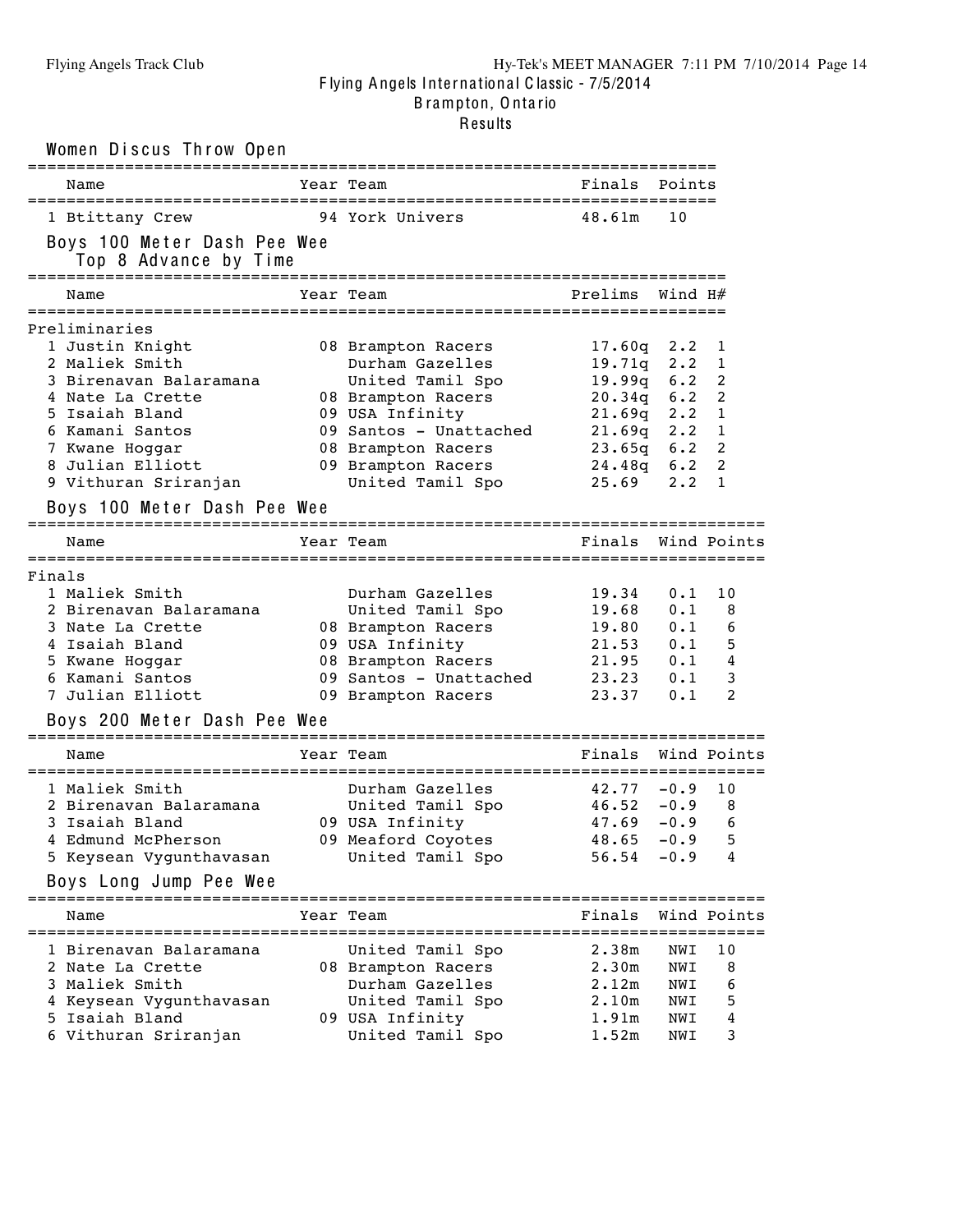#### Flying Angels Track Club Hy-Tek's MEET MANAGER 7:11 PM 7/10/2014 Page 15 F lying Angels Inte rna tiona l C lassic - 7/5/2014 B rampton, O nta rio

Results

Boys 100 Meter Dash Mite

Top 8 Advance by Time

|        |                                                   | -----------                            | ==========      | =======              |                |
|--------|---------------------------------------------------|----------------------------------------|-----------------|----------------------|----------------|
|        | Name                                              | Year Team                              | Prelims         | Wind H#              |                |
|        | Preliminaries                                     |                                        |                 |                      |                |
|        | 1 Ashvin Balaramana                               | United Tamil Spo                       | 16.63q          | 1.8                  | 2              |
|        | 2 Edem Hoggar                                     | 06 Brampton Racers                     | 16.64q          | 1.8                  | $\overline{c}$ |
|        | 3 Banujan Kulainthiran                            | United Tamil Spo                       | 16.68q          | 0.6                  | $\mathbf{1}$   |
|        | 4 Elamaran Babu                                   | United Tamil Spo                       | 16.72q          | 0.6                  | 1              |
|        | 5 Elijah McLaughlin                               | 07 Brampton Racers                     | 16.92q          | 0.6                  | 1              |
|        | 6 Liam Miller                                     | 06 Georgetown Rockets                  | 17.43q          | 1.8                  | $\overline{c}$ |
|        | 7 Jahnai Russel                                   | 06 Bullets Track Club                  |                 | 1.8                  | 2              |
|        | 8 Javonni Charles                                 | 07 Flying Angel                        | 17.45q          | 0.6                  | 1              |
|        | 9 Nelan Thayaparan                                | United Tamil Spo                       | 17.54q<br>17.68 | 0.6                  | 1              |
|        | 10 Walter Ndulue                                  | 06 Bullets Track Club                  | 19.49           | 1.8                  | 2              |
|        | 11 Josiah Elliott                                 |                                        |                 | 1.8                  | $\overline{c}$ |
|        |                                                   | 07 Brampton Racers<br>United Tamil Spo | 19.54<br>19.83  | 0.6                  | $\mathbf{1}$   |
|        | 12 Aharan Thayananthan                            | Durham Gazelles                        | 21.01           | 0.6                  | 1              |
|        | 13 Jeremiah Gyles                                 |                                        |                 |                      |                |
|        | Boys 100 Meter Dash Mite<br>===================== | ====================                   |                 |                      |                |
|        | Name                                              | Year Team                              | Finals          |                      | Wind Points    |
|        |                                                   |                                        |                 |                      |                |
| Finals |                                                   |                                        |                 |                      |                |
|        | 1 Banujan Kulainthiran                            | United Tamil Spo                       | 16.71           | $-2.2$               | 10             |
|        | 2 Edem Hoggar                                     | 06 Brampton Racers                     | 16.83           | $-2.2$               | 8              |
|        | 3 Elamaran Babu                                   | United Tamil Spo                       | 16.87           | $-2.2$               | 6              |
|        | 4 Ashvin Balaramana                               | United Tamil Spo                       | 17.32           | $-2.2$               | 5              |
|        | 5 Elijah McLaughlin                               | 07 Brampton Racers                     | 17.51           | $-2.2$               | 4              |
|        | 6 Javonni Charles                                 | 07 Flying Angel                        | $17.93 - 2.2$   |                      | 3              |
|        | 7 Jahnai Russel                                   | 06 Bullets Track Club                  | 18.14           | $-2.2$               | 2              |
|        | 8 Liam Miller                                     | 06 Georgetown Rockets                  | 18.97           | $-2.2$               | $\mathbf{1}$   |
|        | Boys 200 Meter Dash Mite                          |                                        |                 |                      |                |
|        | Name                                              | Year Team                              | Finals          |                      | Wind Points    |
|        |                                                   |                                        |                 |                      |                |
|        | 1 Elamaran Babu                                   | United Tamil Spo                       | 37.07           | $-1.2$               | 10             |
|        | 2 Banujan Kulainthiran                            | United Tamil Spo                       | 37.48           | $-1.2$               | 8              |
|        | 3 Nelan Thayaparan                                | United Tamil Spo                       | 38.02           | $-1.2$               | 6              |
|        | 4 Javonni Charles                                 | 07 Flying Angel                        | 38.64           | $-1.2$               | 5              |
|        | 5 Jahnai Russel                                   | 06 Bullets Track Club                  | 38.66           | $-1.2$               | 4              |
|        | 6 Aharan Thayananthan                             | United Tamil Spo                       | 42.23           | $-1.2$               | 3              |
|        | 7 Jeremiah Gyles                                  | Durham Gazelles                        | $47.38 - 1.2$   |                      | 2              |
|        | Boys 400 Meter Run Mite                           |                                        |                 |                      |                |
|        |                                                   |                                        |                 |                      |                |
|        | Name                                              | Year Team                              | Finals          | Points<br>========== |                |
|        | 1 Trai Ingram                                     | 06 USA Infinity                        | 1:24.81         | 10                   |                |
|        | 2 Liam Miller                                     | 06 Georgetown Rockets                  | 1:30.76         | 8                    |                |
|        | 3 Nelan Thayaparan                                | United Tamil Spo                       | 1:36.07         | 6                    |                |
|        | 4 Matthew Bush                                    | 07 Niagara Regional                    | 1:43.55         | 5                    |                |
|        | 5 Edmund McPherson                                | 09 Meaford Coyotes                     | 1:50.70         | 4                    |                |
|        |                                                   |                                        |                 |                      |                |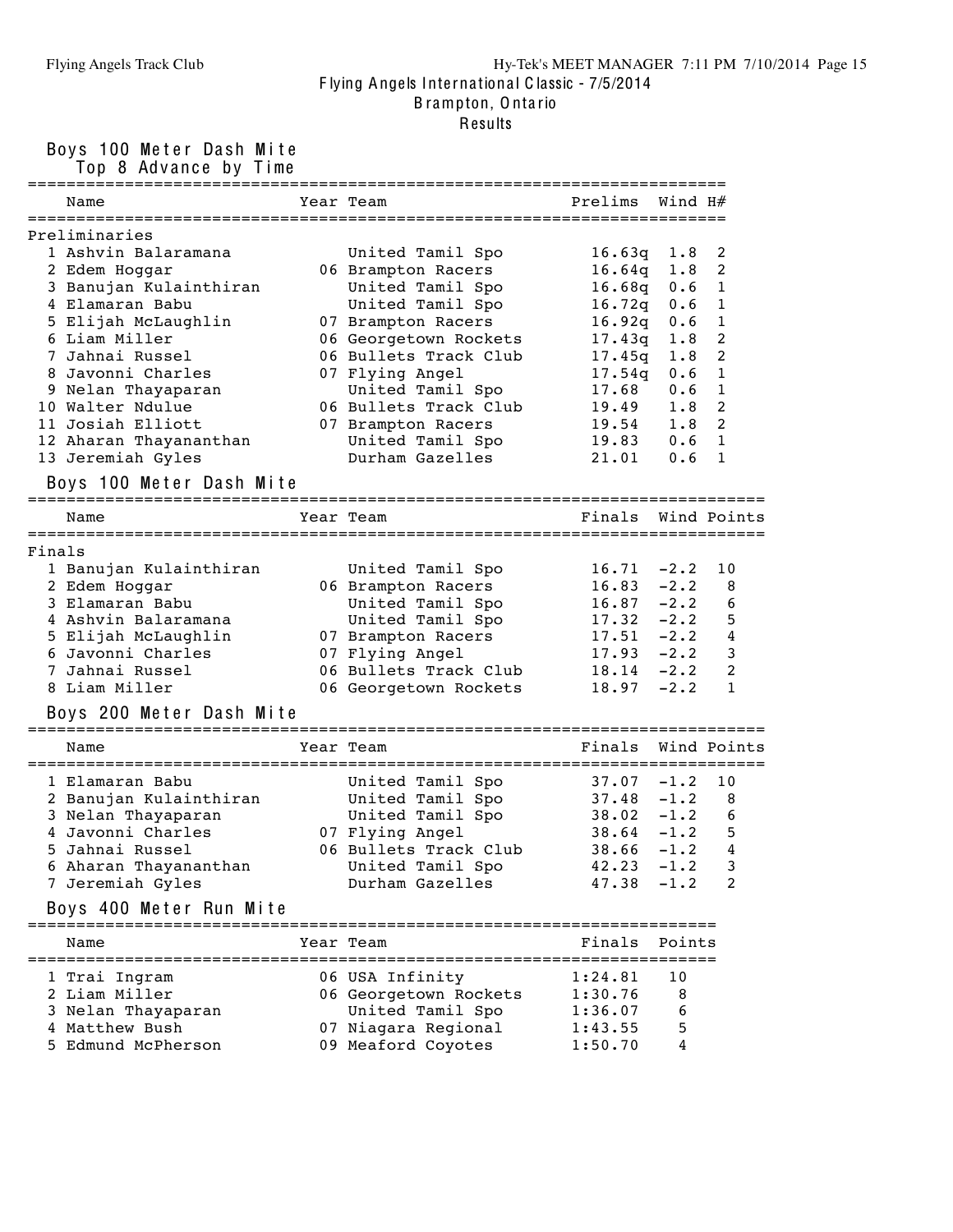| Boys 800 Meter Run Mite                           |       |                                       |                    |            |                         |
|---------------------------------------------------|-------|---------------------------------------|--------------------|------------|-------------------------|
| Name                                              |       | Year Team                             | Finals             | Points     |                         |
| 1 Trai Ingram<br>2 Justin Acres                   |       | 06 USA Infinity<br>06 Meaford Coyotes | 3:18.23<br>3:18.42 | 10<br>8    |                         |
| Boys 4x100 Meter Relay Mite                       |       |                                       |                    |            |                         |
| Team                                              |       | ==============================        | Finals             | Points     |                         |
| 1 United Tamil Sports Club                        | ' A ' |                                       | 1:09.74            | 10         |                         |
| Boys Long Jump Mite                               |       |                                       |                    |            |                         |
| Name                                              |       | Year Team                             | Finals Wind Points |            |                         |
| 1 Ashvin Balaramana<br>2 Trai Ingram              |       | United Tamil Spo<br>06 USA Infinity   | 3.47m<br>3.42m     | NWI<br>NWI | 10<br>7                 |
| 2 Liam Miller                                     |       | 06 Georgetown Rockets                 | 3.42m              | NWI        | 7                       |
| 4 Banujan Kulainthiran                            |       | United Tamil Spo                      | 3.36m              | NWI        | 5                       |
| 5 Elamaran Babu                                   |       | United Tamil Spo                      | 3.33m              | NWI        | 4                       |
| 6 Nelan Thayaparan<br>7 Aharan Thayananthan       |       | United Tamil Spo<br>United Tamil Spo  | 3.11m<br>2.88m     | NWI<br>NWI | 3<br>2                  |
| 8 Jeremiah Gyles                                  |       | Durham Gazelles                       | 2.76m              | NWI        | 1                       |
| 9 Sakeeran Ganeshamurthi                          |       | United Tamil Spo                      | 2.41m              | NWI        |                         |
| Boys Shot Put Mite                                |       |                                       |                    |            |                         |
| Name                                              |       | Year Team                             | Finals             | Points     |                         |
|                                                   |       |                                       |                    |            |                         |
| 1 Nelan Thayaparan                                |       | United Tamil Spo                      | 6.58m              | 10         |                         |
| 2 Ashvin Balaramana                               |       | United Tamil Spo                      | 5.50m              | 8          |                         |
| Boys 100 Meter Dash Tyke<br>Top 8 Advance by Time |       |                                       |                    |            |                         |
| Name                                              |       | Year Team                             | Prelims            | Wind H#    |                         |
| Preliminaries                                     |       |                                       |                    |            |                         |
| 1 Justin Chase                                    |       | 04 Flying Angel                       | 13.90q             | 1.8        | 1                       |
| 2 Desmond Frazer                                  |       | 04 Bullets Track Club                 | $14.63q$ 1.9       |            | 2                       |
| 3 Nathaniel Williams                              |       | 04 CAY Mustangs TC                    | $14.76q - 4.3$ 3   |            |                         |
| 4 Dejaun Thomas                                   |       | Aktev Sports T&F                      | 14.94q             | 1.9        | 2                       |
| 5 Aiden Cordington                                |       | 04 Durham Legion                      | 15.16q             | 1.8        | 1                       |
| 6 Aaron Ratnavel                                  |       | 05 Flying Angel                       | 15.25q             | 1.8        | $\mathbf 1$             |
| 7 Kidane Hyman                                    |       | Durham Gazelles                       | $15.46q -4.3$      |            | 3                       |
| 8 Edward Okengwu                                  |       | 04 Flying Angel                       | 15.52q             | 1.8        | 1                       |
| 9 Zachary Coley                                   |       | 04 Flying Angel                       | 15.53              | 1.9        | 2                       |
| 10 Jaden Hinds<br>11 Arwin Mathivathanan          |       | 05 Etobicoke Track                    | 15.57              | 1.9        | 2                       |
| 12 Isaiah Bennett                                 |       | United Tamil Spo<br>Aktev Sports T&F  | 15.86<br>15.99     | 1.8<br>1.9 | 1<br>$\boldsymbol{2}$   |
| 13 Stefan Anisko                                  |       | 04 Flying Angel                       | 16.13              | 1.9        | $\overline{\mathbf{c}}$ |
| 14 Shajeevan Nadarajah                            |       | United Tamil Spo                      | 16.14              | $-4.3$     | 3                       |
| 15 Shiloh Wallace                                 |       | 04 Brampton Racers                    | 17.03              | 1.8        | 1                       |
| 16 Marc Jones                                     |       | 04 Brampton Racers                    | 17.07              | $-4.3$     | 3                       |
| 17 Jasjeet Sohal                                  |       | 04 Bullets Track Club                 | 17.66              | $-4.3$     | 3                       |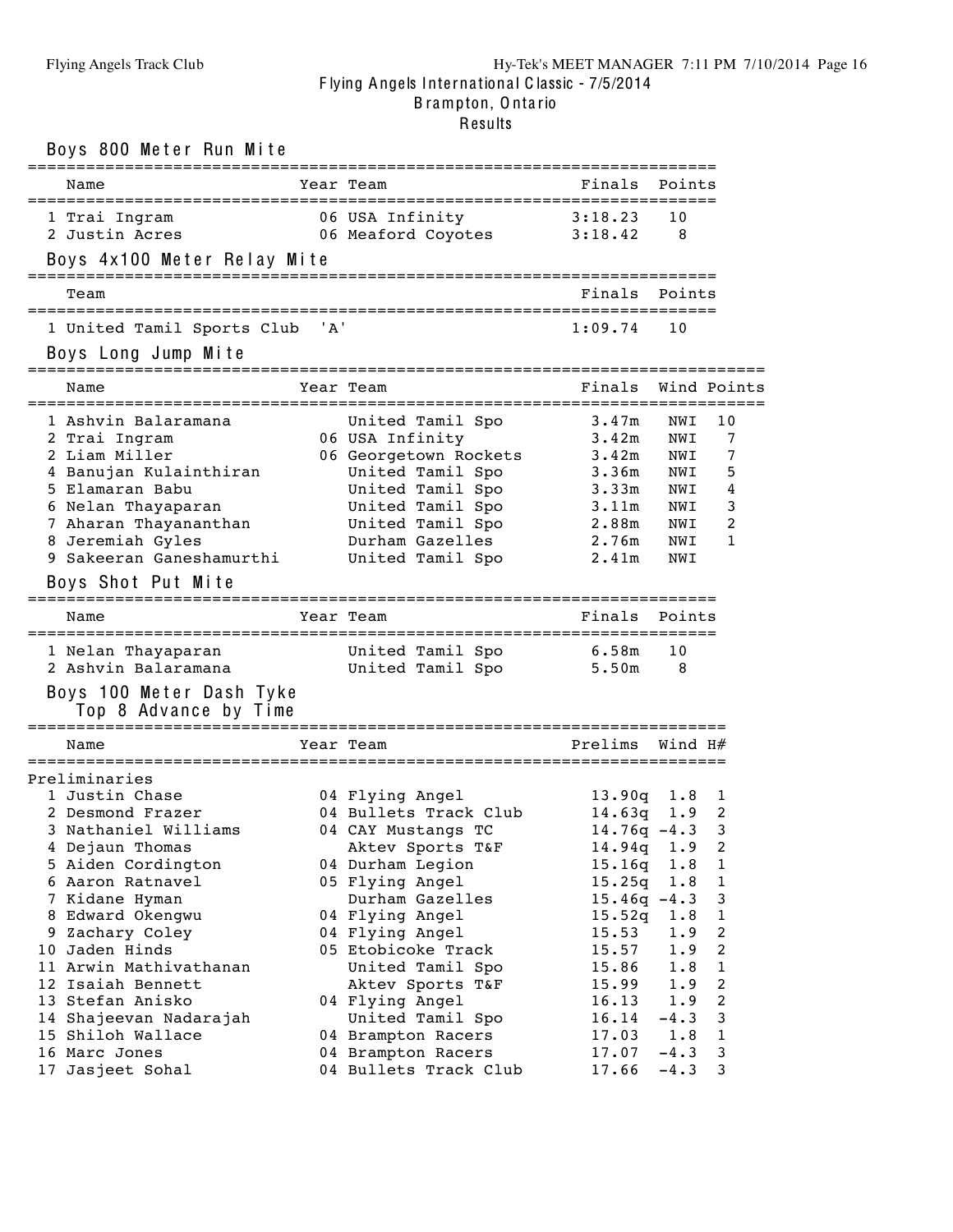#### Flying Angels Track Club Hy-Tek's MEET MANAGER 7:11 PM 7/10/2014 Page 17 F lying Angels Inte rna tiona l C lassic - 7/5/2014 B rampton, O nta rio

# Results

Boys 100 Meter Dash Tyke

| Name                                                                                                                                                                     | Year Team                                                     | Finals Wind Points |                                  |                             |
|--------------------------------------------------------------------------------------------------------------------------------------------------------------------------|---------------------------------------------------------------|--------------------|----------------------------------|-----------------------------|
|                                                                                                                                                                          |                                                               |                    |                                  |                             |
| Finals                                                                                                                                                                   |                                                               |                    |                                  |                             |
| 1 Justin Chase                                                                                                                                                           | 04 Flying Angel                                               | 14.34              | $-2.1$                           | 10                          |
| 2 Nathaniel Williams                                                                                                                                                     | 04 CAY Mustangs TC 14.76 -2.1                                 |                    |                                  | 8                           |
| 3 Desmond Frazer                                                                                                                                                         | 04 Bullets Track Club                                         | $14.87 - 2.1$      |                                  | -6                          |
| 4 Dejaun Thomas                                                                                                                                                          | Aktev Sports T&F                                              |                    | $15.51 -2.1$ 5<br>$15.62 -2.1 4$ |                             |
| 5 Kidane Hyman                                                                                                                                                           | Durham Gazelles                                               | $15.69 -2.1$ 3     |                                  |                             |
| 7 Aaron Ratnavel                                                                                                                                                         | 05 Flying Angel 15.73 -2.1 2                                  |                    |                                  |                             |
| 8 Edward Okengwu                                                                                                                                                         | 04 Flying Angel 16.68 -2.1 1                                  |                    |                                  |                             |
|                                                                                                                                                                          |                                                               |                    |                                  |                             |
| Boys 200 Meter Dash Tyke                                                                                                                                                 |                                                               |                    |                                  |                             |
| Name                                                                                                                                                                     | Year Team                                                     |                    | Finals Wind H# Points            |                             |
| 1 Justin Chase                                                                                                                                                           | 04 Flying Angel                                               |                    | $31.12 -0.5$ 3                   | 10                          |
|                                                                                                                                                                          | 04 Bullets Track Club 32.40 -0.2 2 8                          |                    |                                  |                             |
| 2 Desmond Frazer                       04 Bullets Track Club<br>3 Nathaniel Williams             04 CAY Mustangs TC<br>4 Aiden Cordington               04 Durham Legion |                                                               |                    | $32.49$ 0.9 1                    | 6                           |
|                                                                                                                                                                          |                                                               | $32.82 - 0.5$ 3    |                                  | 5                           |
| 5 Dejaun Thomas                                                                                                                                                          | Aktev Sports T&F 33.53 0.9 1                                  |                    |                                  | 4                           |
| 6 Kidane Hyman                                                                                                                                                           | Durham Gazelles 33.94                                         |                    | $-0.5$                           | $\mathbf{3}$<br>$3^{\circ}$ |
| 7 Aaron Ratnavel                                                                                                                                                         | 05 Flying Angel 34.59 0.9 1                                   |                    |                                  | $\overline{c}$              |
| 8 Zachary Coley                                                                                                                                                          | 04 Flying Angel<br>04 Flving Angel                            | 34.60<br>35.06     | $\mathbf{3}$<br>$-0.5$           | $\mathbf{1}$                |
| 9 Stefan Anisko                                                                                                                                                          |                                                               |                    | $\mathbf{3}$<br>$-0.5$           |                             |
| 10 Brandon Scott                                                                                                                                                         |                                                               |                    | $-0.5$<br>3                      |                             |
| 11 Torin Mills                                                                                                                                                           | Aktev Sports $T\&F$ 36.16 -0.2                                |                    | 2                                |                             |
| 12 Isaac Soppit                                                                                                                                                          | 05 Niagara Regional                                           | $36.23$ 0.9        | $\mathbf{1}$                     |                             |
| 13 Arwin Mathivathanan                                                                                                                                                   | United Tamil Spo                                              | 37.09              | 2<br>$-0.2$                      |                             |
| Boys 400 Meter Run Tyke                                                                                                                                                  |                                                               |                    |                                  |                             |
| Name                                                                                                                                                                     | Year Team                                                     | Finals Points      |                                  |                             |
| 1 Brandon Scott                                                                                                                                                          | 05 York Region Runn 1:16.74                                   |                    | 10                               |                             |
| 2 Torin Mills                                                                                                                                                            | Aktev Sports T&F 1:26.20 8<br>04 Bullets Track Club 1:36.84 6 |                    |                                  |                             |
| 3 Jasjeet Sohal                                                                                                                                                          |                                                               |                    |                                  |                             |
| Boys 800 Meter Run Tyke                                                                                                                                                  |                                                               |                    |                                  |                             |
| Name                                                                                                                                                                     | Year Team                                                     | Finals Points      |                                  |                             |
| 1 Charlie Mills                                                                                                                                                          | 05 Boardwalk Rc                                               | 2:56.86            | 10                               |                             |
| 2 Jeffery McPherson                                                                                                                                                      | 04 Meaford Coyotes                                            | 3:05.43            | 8                                |                             |
| 3 Devlin Gillis                                                                                                                                                          | 05 Meaford Coyotes                                            | 3:05.77            | 6                                |                             |
| 4 Darion Jackson                                                                                                                                                         | 05 Flying Angel                                               | 3:53.32            | 5                                |                             |
| Boys 1500 Meter Run Tyke                                                                                                                                                 |                                                               |                    |                                  |                             |
| Name                                                                                                                                                                     | Year Team                                                     | Finals             | Points                           |                             |
|                                                                                                                                                                          |                                                               |                    |                                  |                             |
| 1 Charlie Mills                                                                                                                                                          | 05 Boardwalk Rc                                               | 5:47.24            | 10                               |                             |
| 2 Devlin Gillis                                                                                                                                                          | 05 Meaford Coyotes                                            | 6:06.17            | 8                                |                             |
| 3 Jeffery McPherson                                                                                                                                                      | 04 Meaford Coyotes                                            | 6:29.39            | 6                                |                             |
| 4 Darion Jackson                                                                                                                                                         | 05 Flying Angel                                               | 7:19.45            | 5                                |                             |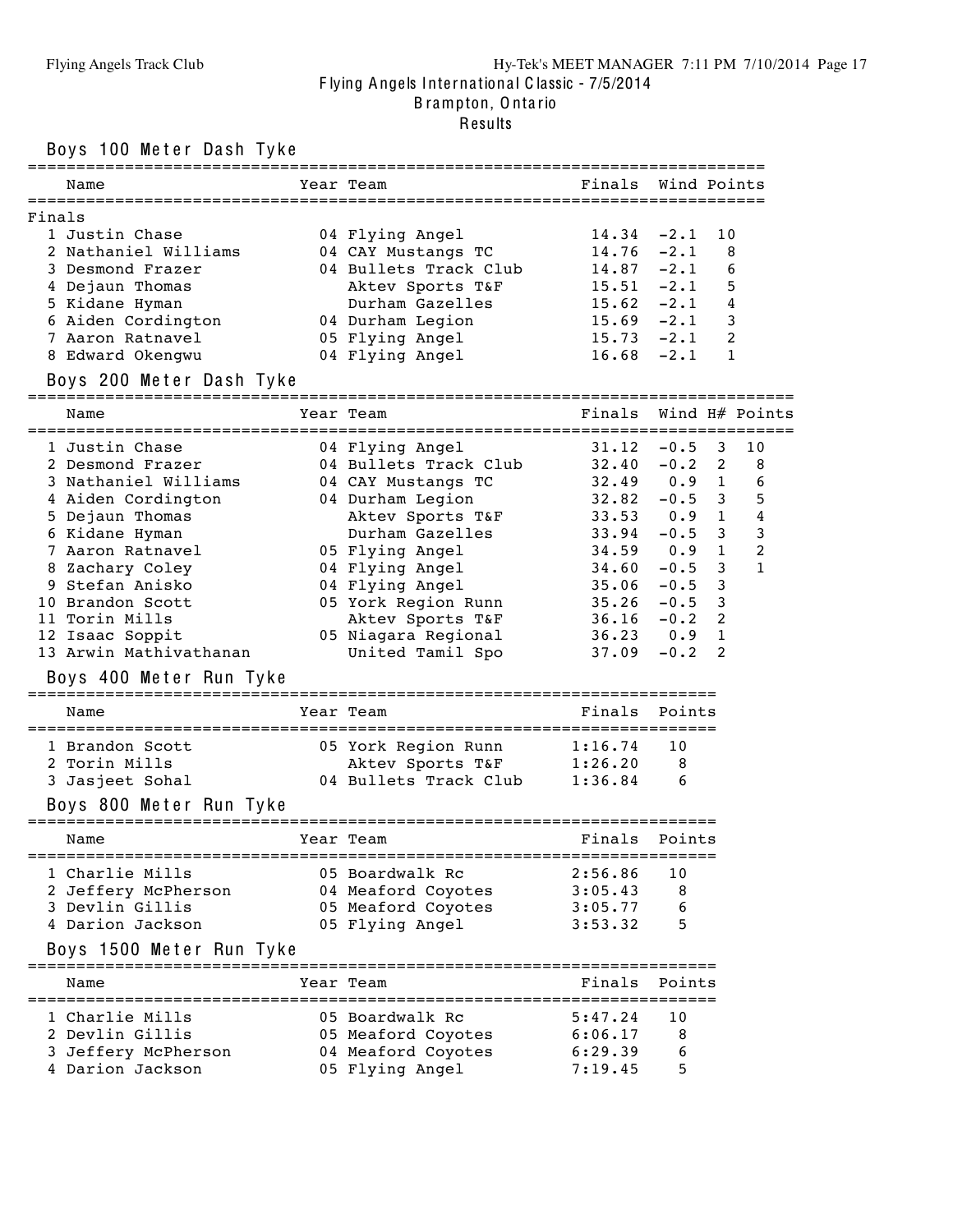| Boys 1500 Meter Run Tyke<br>5 Justin Acres<br>Boys 200 Meter Hurdles Tyke                                                                                                                                                                                                                                                                                                          | 06 Meaford Coyotes                                                                                                                                                                                                                                                                                                 | 7:48.75                                                                                                                              | 4                                                                                                       |                                                                   |
|------------------------------------------------------------------------------------------------------------------------------------------------------------------------------------------------------------------------------------------------------------------------------------------------------------------------------------------------------------------------------------|--------------------------------------------------------------------------------------------------------------------------------------------------------------------------------------------------------------------------------------------------------------------------------------------------------------------|--------------------------------------------------------------------------------------------------------------------------------------|---------------------------------------------------------------------------------------------------------|-------------------------------------------------------------------|
| Name                                                                                                                                                                                                                                                                                                                                                                               | Year Team                                                                                                                                                                                                                                                                                                          | Finals                                                                                                                               |                                                                                                         | Wind Points                                                       |
| 1 Justin Chase<br>2 Shajeevan Nadarajah<br>Boys 4x100 Meter Relay Tyke                                                                                                                                                                                                                                                                                                             | 04 Flying Angel<br>United Tamil Spo                                                                                                                                                                                                                                                                                | 32.57<br>38.06                                                                                                                       | $2 \cdot 5$<br>$2 \cdot 5$                                                                              | 10<br>8                                                           |
| Team                                                                                                                                                                                                                                                                                                                                                                               |                                                                                                                                                                                                                                                                                                                    | Finals                                                                                                                               | Points                                                                                                  |                                                                   |
| 1 Flying Angels Academy 'A'<br>2 United Tamil Sports Club 'A'<br>Boys Long Jump Tyke                                                                                                                                                                                                                                                                                               |                                                                                                                                                                                                                                                                                                                    | 1:03.91<br>1:09.33                                                                                                                   | 10<br>8                                                                                                 |                                                                   |
| Name                                                                                                                                                                                                                                                                                                                                                                               | Year Team                                                                                                                                                                                                                                                                                                          | Finals                                                                                                                               |                                                                                                         | Wind Points                                                       |
| 1 Desmond Frazer<br>1 Nathaniel Williams<br>3 Dejaun Thomas<br>4 Zachary Coley<br>5 Jaden Hinds<br>6 Hafish Paramesvaran<br>7 Shajeevan Nadarajah<br>8 Arwin Mathivathanan<br>9 Isaac Soppit<br>10 Stefan Anisko<br>11 Torin Mills<br>12 Isaiah Bennett<br>13 Shiloh Wallace<br>Boys Shot Put Tyke<br>Name<br>1 Damion Clarke<br>Boys 100 Meter Dash Atom<br>Top 8 Advance by Time | 04 Bullets Track Club<br>04 CAY Mustangs TC<br>Aktev Sports T&F<br>04 Flying Angel<br>05 Etobicoke Track<br>United Tamil Spo<br>United Tamil Spo<br>United Tamil Spo<br>05 Niagara Regional<br>04 Flying Angel<br>Aktev Sports T&F<br>Aktev Sports T&F<br>04 Brampton Racers<br>Year Team<br>04 Bullets Track Club | 4.00m<br>4.00m<br>3.96m<br>3.93m<br>3.70m<br>3.51m<br>3.50m<br>3.47m<br>3.45m<br>3.38m<br>3.31m<br>2.88m<br>2.78m<br>Finals<br>7.40m | NWI<br>NWI<br>NWI<br>NWI<br>NWI<br>NWI<br>NWI<br>NWI<br>NWI<br>NWI<br>NWI<br>NWI<br>NWI<br>Points<br>10 | 9<br>9<br>6<br>5<br>4<br>3<br>2<br>1                              |
| Name                                                                                                                                                                                                                                                                                                                                                                               | Year Team                                                                                                                                                                                                                                                                                                          | Prelims Wind H#                                                                                                                      |                                                                                                         |                                                                   |
| Preliminaries<br>1 Nasir Willabus -stephens<br>2 Matthew Richards<br>3 Jaheim Hall<br>4 Devante Medley<br>5 Malachi Virtue<br>6 Zion Brookes<br>7 Norico Daley<br>8 Marcus Moore<br>9 Brian Brown                                                                                                                                                                                  | 02 Durham Legion<br>02 Flying Angel<br>02 Brampton Racers<br>02 Durham Legion<br>02 Flying Angel<br>Durham Gazelles<br>02 Brampton Racers<br>02 Flying Angel<br>02 Bullets Track Club                                                                                                                              | 12.59q<br>13.04q<br>13.31q<br>13.42q<br>13.44q<br>13.54q<br>13.75q<br>13.85q<br>13.86                                                | $3 \cdot 1$<br>0.4<br>0.4<br>0.7<br>1.2<br>0.4<br>0.7<br>1.2<br>0.7                                     | 1<br>2<br>$\overline{c}$<br>$\mathbf{3}$<br>4<br>2<br>3<br>4<br>3 |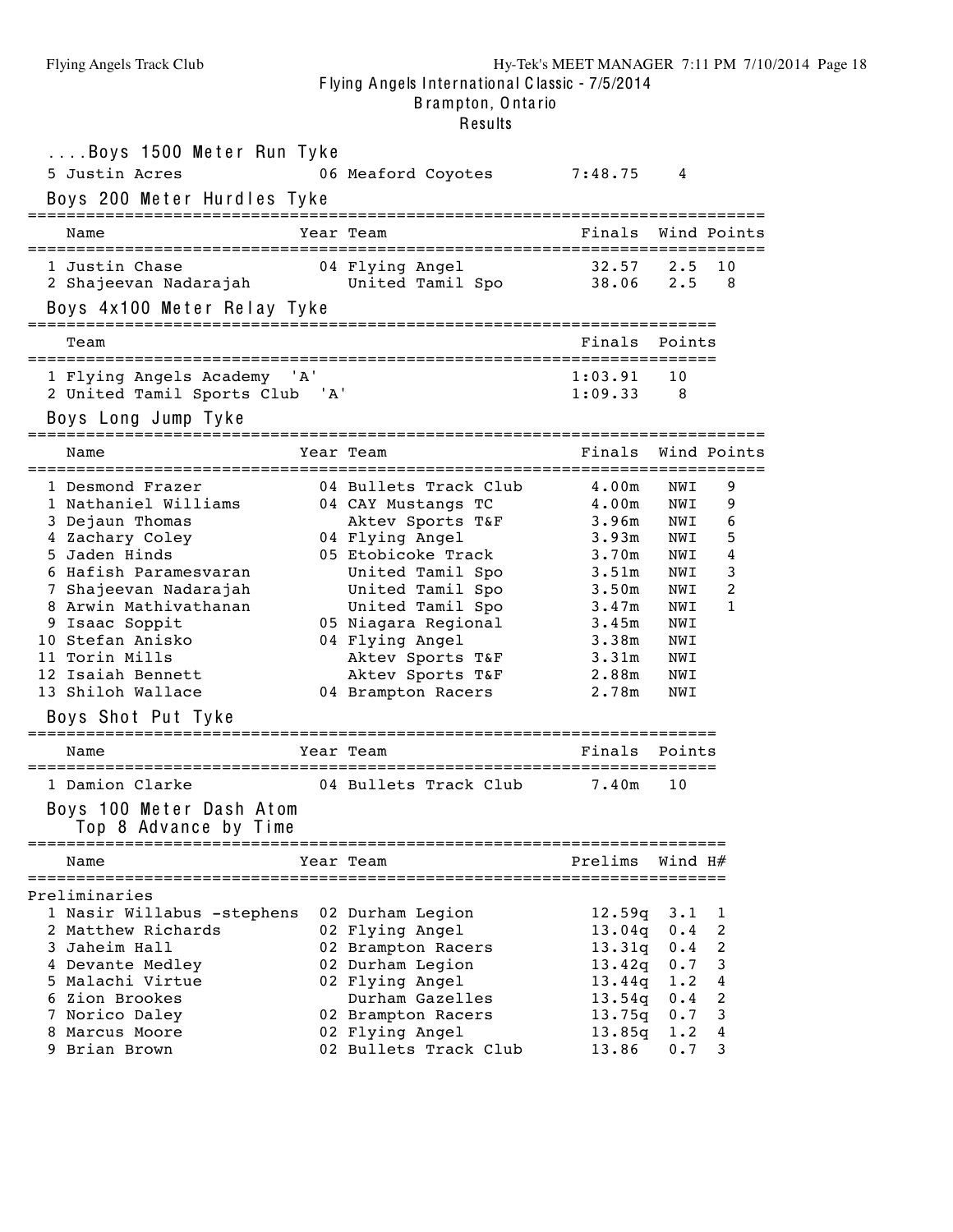B rampton, O nta rio

|        | Boys 100 Meter Dash Atom   |                                                                                                                               |                    |                |                         |
|--------|----------------------------|-------------------------------------------------------------------------------------------------------------------------------|--------------------|----------------|-------------------------|
|        | 10 Shamar John             | 03 Durham Legion                                                                                                              | 14.34              | 1.2            | 4                       |
|        | 11 Jackson Leverock        | 02 Oakville Legion TF                                                                                                         | 14.42              | 0.7            | 3                       |
|        | 12 Jaden Luke              | 02 Durham Legion                                                                                                              | 14.89              | $1 \cdot 2$    | 4                       |
|        | 13 Nathan Clark            | 03 Flying Angel                                                                                                               | 14.89              | $3 \cdot 1$    | 1                       |
|        | 14 James Wilson            | 03 Flying Angel                                                                                                               | 15.00              | $3 \cdot 1$    | 1                       |
|        | 15 Jones Au-Duke           | 03 Flying Angel                                                                                                               | 15.02              | 0.7            | 3                       |
|        | 16 Amiel Thompson          | 03 Flying Angel                                                                                                               | 15.18              | $3 \cdot 1$    | 1                       |
|        | 17 Justin Jones            | 03 Brampton Racers                                                                                                            | 15.30              | $3 \cdot 1$    | $\mathbf{1}$            |
|        | 18 Deandre Branch          | Durham Gazelles                                                                                                               | 15.43              | 0.7            | 3                       |
|        | 19 Jeven Eddy              | 03 Durham Legion                                                                                                              | 15.52              | 0.4            | 2                       |
|        | 20 Vachykaran Dushyanthan  | United Tamil Spo                                                                                                              | 15.57              | 0.4            | 2                       |
|        | 21 Jadon Ratti             | 02 York Region Runn                                                                                                           | 16.12              | $3 \cdot 1$    | 1                       |
|        | 22 David Okengwu           | 02 Flying Angel                                                                                                               | 16.54              | 0.7            | 3                       |
|        | 23 Cinque Diop             | Durham Gazelles                                                                                                               | 19.05              | $3 \cdot 1$    | 1                       |
|        | Boys 100 Meter Dash Atom   |                                                                                                                               |                    |                |                         |
|        | Name                       | Year Team                                                                                                                     | Finals Wind Points |                |                         |
|        |                            |                                                                                                                               |                    |                |                         |
| Finals |                            |                                                                                                                               |                    |                |                         |
|        | 1 Nasir Willabus -stephens | 02 Durham Legion                                                                                                              | 12.71              | 0.3            | 10                      |
|        | 2 Matthew Richards         | 02 Flying Angel                                                                                                               | 12.97              | 0.3            | 8                       |
|        | 3 Malachi Virtue           | 02 Flying Angel                                                                                                               | 13.43              | 0.3            | 6                       |
|        | 4 Devante Medley           | 02 Durham Legion                                                                                                              |                    | $13.44$ 0.3    | -5                      |
|        | 5 Zion Brookes             | Durham Gazelles                                                                                                               | 13.48 0.3          |                | $\overline{4}$          |
|        | 6 Jaheim Hall              | 02 Brampton Racers                                                                                                            | $13.71$<br>$14.01$ | 0.3            | $\overline{\mathbf{3}}$ |
|        | 7 Marcus Moore             | 02 Flying Angel                                                                                                               |                    | 0.3            | 2                       |
|        | 8 Norico Daley             | 02 Brampton Racers                                                                                                            | 14.49              | 0.3            | 1                       |
|        | Boys 200 Meter Dash Atom   |                                                                                                                               |                    |                |                         |
|        |                            |                                                                                                                               |                    |                |                         |
|        | Name                       | Year Team                                                                                                                     |                    |                | Finals Wind H# Points   |
|        | 1 Matthew Richards         |                                                                                                                               | 27.31              | $-1.7$         | 3<br>10                 |
|        | 2 Deandre Kerr             | 02 Flying Angel<br>02 Durham Legion                                                                                           |                    | $27.56$ 0.6    | 2<br>8                  |
|        | 3 Jaheim Hall              | 02 Brampton Racers                                                                                                            | 28.08              | $-1.7$ 1       | 6                       |
|        | 4 Malachi Virtue           | 02 Flying Angel                                                                                                               | 28.10              | $-1.7 \quad 1$ | 5                       |
|        | 5 Marcus Moore             | 02 Flying Angel<br>02 Flying Angel<br>02 Bullets Track Club<br>02 Bullets Track Club<br>02 Bullets Track Club<br>29.23 -1.7 3 |                    |                | $\bf 4$<br>$3^{\circ}$  |
|        | 6 Brian Brown              |                                                                                                                               |                    |                | 3                       |
|        | 7 Zion Brookes             |                                                                                                                               |                    |                | $\overline{c}$          |
|        | 8 Norico Daley             | 02 Brampton Racers                                                                                                            |                    | $29.51$ 0.6    | $\overline{2}$<br>1     |
|        | 9 Daniel Soppit            | 03 Niagara Regional                                                                                                           | 30.19              | 0.6            | 2                       |
|        | 10 Elynn Chen              | 02 Flying Angel                                                                                                               | 31.54              | $-1.7$         | 3                       |
|        | 11 Nathan Clark            | 03 Flying Angel                                                                                                               | 31.78              | $-1.7$         | 3                       |
|        | 12 Deandre Branch          | Durham Gazelles                                                                                                               | $32.64$ 0.6        |                | 2                       |
|        | 13 James Wilson            | 03 Flying Angel                                                                                                               | 33.78              | $-1.7$         | 1                       |
|        | 14 Justin Jones            | 03 Brampton Racers                                                                                                            | 34.53              | 0.6            | 2                       |
|        | 15 Jeven Eddy              | 03 Durham Legion                                                                                                              | 35.13              | $-1.7$         | 3                       |
|        | Boys 400 Meter Run Atom    |                                                                                                                               |                    |                |                         |
|        |                            |                                                                                                                               |                    |                |                         |
|        | Name                       | Year Team                                                                                                                     | Finals             | Points         |                         |
|        | 1 Trifon Trifonidis        | 00 Blue Devil A                                                                                                               | 1:07.83            | 10             |                         |
|        | 2 Elynn Chen               | 02 Flying Angel                                                                                                               | 1:08.17            | 8              |                         |
|        |                            |                                                                                                                               |                    |                |                         |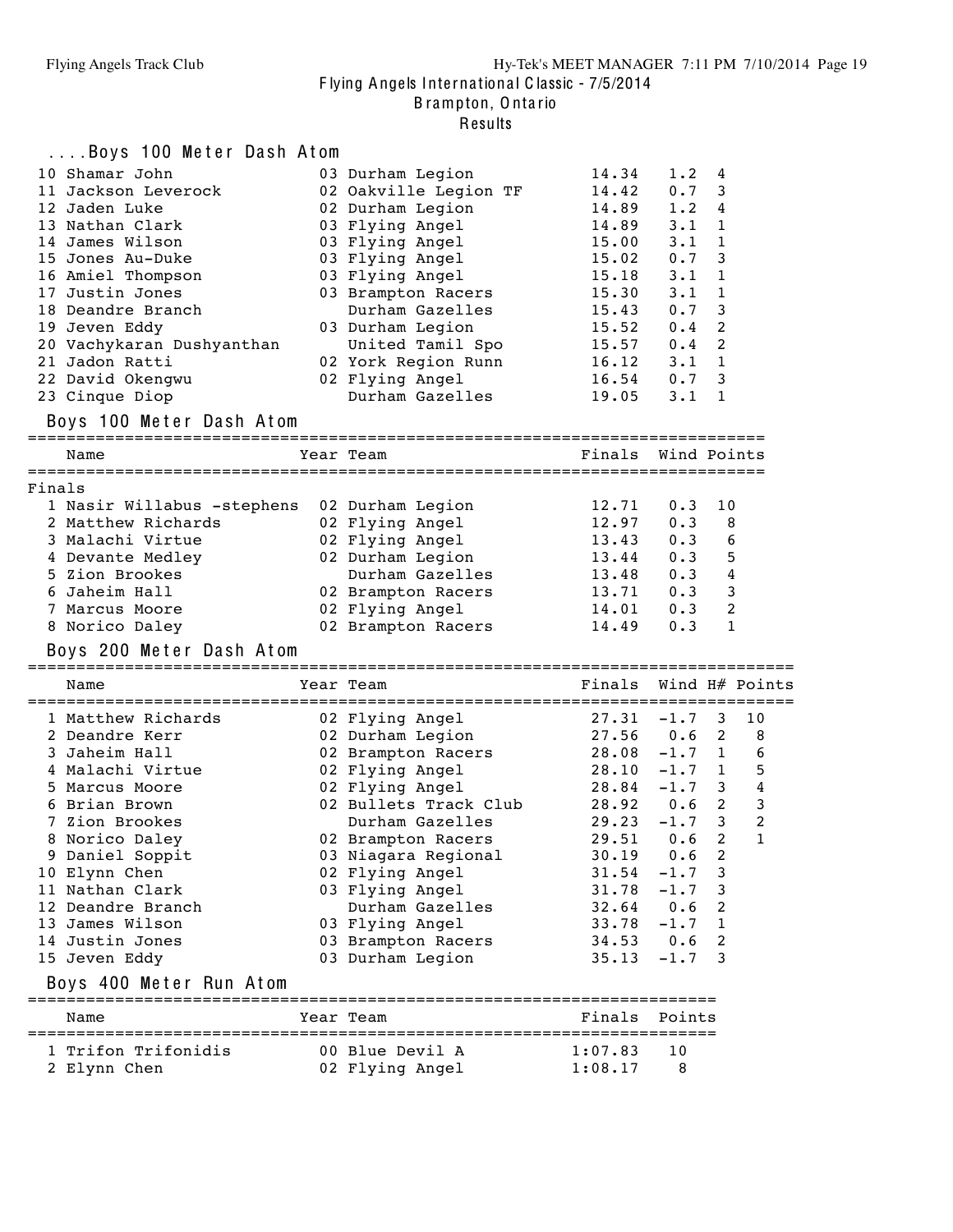| Name | Boys 400 Meter Run Atom<br>3 Athavan Krishnagopal<br>4 Noah Allen<br>5 Andrew Osborne<br>Boys 800 Meter Run Atom<br>1 Daniel Rowe<br>2 Terrence Lewis |     | United Tamil Spo<br>02 Meaford Coyotes<br>02 Kingston TF<br>Year Team<br>02 Oakville Legion TF 2:25.23<br>02 USA Infinity                              | 1:14.20<br>1:15.45<br>1:15.47<br>Finals Points<br>2:38.00                                           | 6<br>5<br>4<br>10<br>8          |                        |                                  |
|------|-------------------------------------------------------------------------------------------------------------------------------------------------------|-----|--------------------------------------------------------------------------------------------------------------------------------------------------------|-----------------------------------------------------------------------------------------------------|---------------------------------|------------------------|----------------------------------|
|      | 3 Trifon Trifonidis<br>4 Nathan Clark<br>5 Matthew Nichels                                                                                            |     | 00 Blue Devil A<br>03 Flying Angel                                                                                                                     | 2:41.62<br>2:51.19                                                                                  | 6<br>5<br>4                     |                        |                                  |
|      | 6 Noah Allen<br>7 Andrew Osborne<br>8 Nathaniel Penner<br>Boys 1500 Meter Run Atom                                                                    |     | 02 Meaford Coyotes 2:54.34<br>02 Meaford Coyotes<br>02 Kingston TF<br>Durham Gazelles                                                                  | 2:56.74<br>2:59.18<br>3:03.72                                                                       | 3<br>2<br>1                     |                        |                                  |
| Name |                                                                                                                                                       |     | Year Team                                                                                                                                              | Finals                                                                                              | Points                          |                        |                                  |
|      | 1 Daniel Rowe<br>2 Peter Ruest<br>3 Terrence Lewis<br>4 Ryan Bush<br>5 Matthew Nichels<br>6 Nathaniel Penner                                          |     | 02 Oakville Legion TF 5:05.53<br>02 Meaford Coyotes 5:15.21<br>02 USA Infinity<br>02 Niagara Regional 5:41.37<br>02 Meaford Coyotes<br>Durham Gazelles | 5:24.02<br>5:50.57<br>6:02.58                                                                       | 10<br>8<br>6<br>5<br>4<br>3     |                        |                                  |
|      | Boys 200 Meter Hurdles Atom                                                                                                                           |     |                                                                                                                                                        |                                                                                                     |                                 |                        |                                  |
| Name |                                                                                                                                                       |     | Year Team                                                                                                                                              | Finals Wind H# Points                                                                               |                                 |                        |                                  |
|      | 1 Jorden Knight<br>2 Elynn Chen<br>3 James Wilson<br>4 Connor Mackenzie<br>5 Jones Au-Duke<br>6 Aidon Jack<br>Boys 4x100 Meter Relay Atom             |     | 02 Brampton Racers<br>02 Flying Angel<br>03 Flying Angel<br>02 Laurel Creek<br>03 Flying Angel<br>03 Maximum Spee                                      | $31.99$ 0.9 1<br>$32.38$ 0.9 1 8<br>$33.76$ $3.4$ 2<br>34.08  0.9  1  5<br>$35.64$ $3.4$ 2<br>35.79 | $3 \cdot 4$                     | $\overline{2}$         | 10<br>6<br>$\boldsymbol{4}$<br>3 |
| Team |                                                                                                                                                       |     |                                                                                                                                                        | Finals                                                                                              | Points                          |                        |                                  |
|      | ' A '<br>1 Durham Legion<br>2 Flying Angels Academy<br>Boys Long Jump Atom                                                                            | 'B' |                                                                                                                                                        | 52.32<br>56.16                                                                                      | 10<br>8                         |                        |                                  |
| Name | ===================                                                                                                                                   |     | Year Team                                                                                                                                              | Finals                                                                                              | Wind Points                     |                        |                                  |
|      | 1 Malachi Virtue<br>2 Marcus Moore<br>3 Daniel Soppit<br>4 James Wilson<br>5 Vachykaran Dushyanthan                                                   |     | 02 Flying Angel<br>02 Flying Angel<br>03 Niagara Regional<br>03 Flying Angel<br>United Tamil Spo                                                       | 4.40m<br>4.32m<br>4.11m<br>4.09m<br>3.80m                                                           | NWI<br>NWI<br>NWI<br>NWI<br>NWI | 10<br>8<br>6<br>5<br>4 |                                  |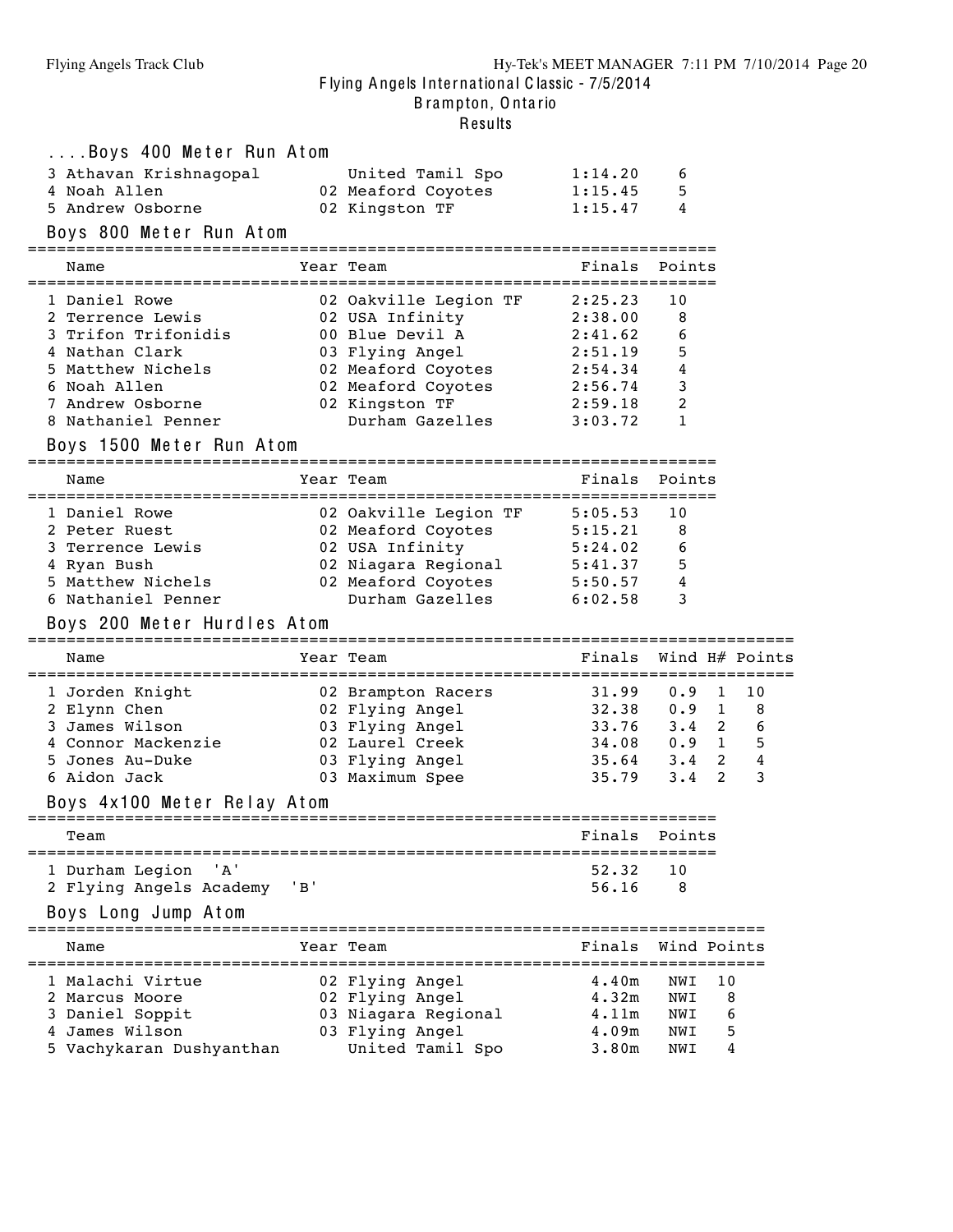B rampton, O nta rio

| Boys Long Jump Atom                                             |                                              |                |                  |                     |
|-----------------------------------------------------------------|----------------------------------------------|----------------|------------------|---------------------|
| 6 Aidon Jack                                                    | 03 Maximum Spee                              | 3.73m          | NWI              | 3                   |
| 7 Jadon Ratti                                                   | 02 York Region Runn                          | 3.52m          | NWI              | 2                   |
| -- Connor Mackenzie                                             | 02 Laurel Creek                              | DNF            | NWI              |                     |
| -- Ashvin Jayarajan                                             | United Tamil Spo                             | DNF            | NWI              |                     |
|                                                                 |                                              |                |                  |                     |
| Boys Triple Jump Atom                                           |                                              |                |                  |                     |
| Name                                                            | Year Team                                    | Finals         |                  | Wind Points         |
|                                                                 |                                              |                |                  |                     |
| 1 Ashvin Jayarajan                                              | United Tamil Spo                             | 9.50m          | NWI              | 10                  |
|                                                                 |                                              | 8.32m          | NWI              | 8                   |
| 3 Athavan Krishnagopal                                          | United Tamil Spo                             | 7.79m          | NWI              | 6                   |
| 4 David Okengwu                                                 | 02 Flying Angel                              | 7.70m          | NWI              | 5                   |
| Boys Shot Put Atom                                              |                                              |                |                  |                     |
| Name                                                            | ======================<br>Year Team          | Finals         | Points           |                     |
| ----------------------------------                              | ===========================                  |                |                  |                     |
| 1 Callan Saldutto                                               | 02 Niagara Regional                          | 11.06m         | 10               |                     |
| 2 David Okengwu                                                 | 02 Flying Angel                              | 7.81m          | 8                |                     |
| 3 Aidon Jack                                                    | 03 Maximum Spee                              | 6.98m          | 6                |                     |
| 4 Jones Au-Duke                                                 | 03 Flying Angel                              | 6.65m          | 5                |                     |
| 5 Cinque Diop                                                   | Durham Gazelles                              | 6.29m          | 4                |                     |
| Boys 100 Meter Dash MTA Senior<br>Top 8 Advance by Time<br>Name | ;==============================<br>Year Team | Prelims        | Wind H#          |                     |
|                                                                 |                                              |                |                  |                     |
| Preliminaries                                                   |                                              |                |                  |                     |
| 1 Sanjade Hylton                                                | 00 Flying Angel                              | $11.66q$ $0.1$ |                  | 1                   |
| 2 Emmanuel Felices                                              | 01 Flying Angel                              | $12.16q - 2.2$ |                  | 3                   |
| 3 Brandon Clarke                                                | 00 Clarke - Unattached                       | 12.19q 0.1     |                  | 1                   |
| 4 Malik Ballentyne-Campbel                                      | 00 Flying Angel                              | $12.31q -2.2$  |                  | 3                   |
| 5 Etyvick Buzangu                                               | 00 Flying Angel                              | $12.33q$ 0.1   |                  | $\mathbf{1}$        |
| 6 Deshawn Walters                                               | 01 Flying Angel                              | $12.54q - 0.5$ |                  | 2                   |
| 7 Joshua McCarroll                                              | 00 Flying Angel                              | $12.56q -2.2$  |                  | 3                   |
| 8 rashawn brown                                                 | 00 Durham Legion                             | $12.82q - 0.5$ |                  | 2                   |
| 9 Othneil Grindley                                              | Durham Gazelles                              | $12.92 - 2.2$  |                  | $\mathbf{3}$        |
| 10 Daniele Azzoli                                               | 00 Centro Scuol                              | $13.10 -2.2$   |                  | 3                   |
| 11 Kheleel Roberts                                              | 01 Durham Legion                             | 13.28<br>13.53 | $-2.2$<br>$-2.2$ | 3                   |
| 12 Kristopher Glen                                              | 01 Flying Angel                              |                |                  | 3                   |
| 13 Isaac Frazer                                                 | 06 Bullets Track Club                        | 13.65          | $-0.5$           | 2                   |
| 14 Brandon Brown                                                | 00 Bullets Track Club                        | 13.67          | $-0.5$<br>$-0.5$ | 2<br>$\overline{c}$ |
| 15 Negus Mighty                                                 | 01 Brampton Racers<br>01 Flying Angel        | 13.69<br>14.02 | 0.1              | $\mathbf 1$         |
| 16 Brandon Powell<br>17 Adrian Joshua - Reid                    | Durham Gazelles                              |                | 0.1              | 1                   |
| 18 Emmanuel Styles                                              | 00 Flying Angel                              | 14.32<br>15.37 | 0.1              | 1                   |
|                                                                 |                                              |                |                  |                     |
| 19 Hakam Sangha                                                 | 01 Oakville Legion TF                        | 15.94          | $-0.5$           | 2                   |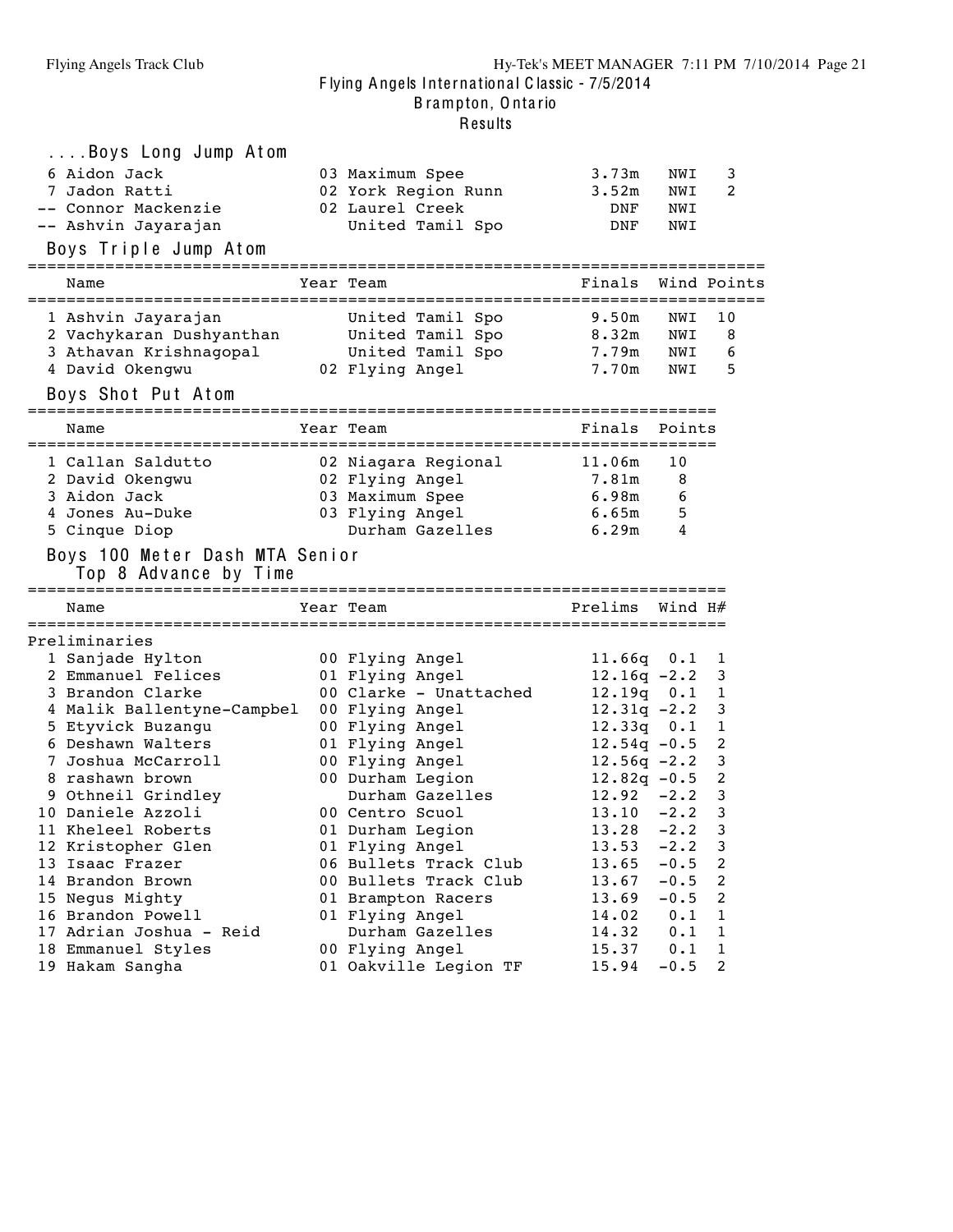#### Flying Angels Track Club Hy-Tek's MEET MANAGER 7:11 PM 7/10/2014 Page 22 Flying Angels International Classic - 7/5/2014

B rampton, O nta rio

#### Results

Boys 100 Meter Doob MTA Seni

| BOYS TOO METER DASN MIA SENIOR |                        |                    |              |                              |
|--------------------------------|------------------------|--------------------|--------------|------------------------------|
| Name                           | Year Team              | Finals Wind Points |              |                              |
| Finals                         |                        |                    |              |                              |
| 1 Sanjade Hylton               | 00 Flying Angel        | 11.70              | $-0.5$       | 10                           |
| 2 Emmanuel Felices             | 01 Flying Angel        | 12.18              | $-0.5$       | 8                            |
| 3 Brandon Clarke               | 00 Clarke - Unattached | 12.32              | $-0.5$       | 6                            |
| 4 Joshua McCarroll             | 00 Flying Angel        | 12.47              | $-0.5$       | 5                            |
| 5 Etyvick Buzangu              | 00 Flying Angel        | 12.51              | $-0.5$       | 4                            |
| 6 Deshawn Walters              | 01 Flying Angel        | 12.53              | $-0.5$       | 3                            |
| 7 Malik Ballentyne-Campbel     | 00 Flying Angel        | 12.53              | $-0.5$       | 2                            |
| 8 rashawn brown                | 00 Durham Legion       | 13.01              | $-0.5$       | 1                            |
| Boys 200 Meter Dash MTA Senior |                        |                    |              |                              |
| Name                           | Year Team              | Finals             |              | Wind $H#$ Points             |
| 1 Sanjade Hylton               | 00 Flying Angel        | 24.03              | 1.0          | 10<br>4                      |
| 2 Malik Ballentyne-Campbel     | 00 Flying Angel        | 25.25              | 1.0          | 8<br>4                       |
| 3 Isak Sines                   | 01 Flying Angel        | 25.29              | 1.0          | 6<br>4                       |
| 4 Asante Jackson               | 01 Durham Legion       | 25.35              | 1.5          | 2<br>5                       |
| 5 Deshawn Walters              | 01 Flying Angel        | 25.41              | 1.0          | 4<br>4                       |
| 6 Odosa Ojo-Ukanah             | 00 Flying Angel        | 25.87              | 1.0          | 3<br>4                       |
| 7 Othneil Grindley             | Durham Gazelles        | 26.50              | 1.0          | 2<br>4                       |
| 8 Matthew Lawes                | 00 Oakville Legion TF  | 26.59              | $-0.7$       | $\mathbf{1}$<br>$\mathbf{1}$ |
| 9 rashawn brown                | 00 Durham Legion       | 26.66              | 1.5          | 2                            |
| 10 Kheleel Roberts             | 01 Durham Legion       | 26.85              | $+0.0$       | 3                            |
| 11 Jaylen Gilbert-Ryan         | 00 Flying Angel        | 28.01              | $+0.0$       | 3                            |
| 12 Kristopher Glen             | 01 Flying Angel        | 28.89              | $+0.0$       | 3                            |
| 13 Matthew Nievara             | Durham Gazelles        | 28.91              | $+0.0$       | 3                            |
| 14 Negus Mighty                | 01 Brampton Racers     | 29.17              | $-0.7$       | 1                            |
| 15 Brandon Powell              | 01 Flying Angel        | 29.40              | $-0.7$       | $\mathbf{1}$                 |
| 16 Isaac Frazer                | 06 Bullets Track Club  | 29.49              | $-0.7$       | 1                            |
| 17 Quintin Phillips            | 01 Flying Angel        | 29.94              | 1.5          | $\overline{2}$               |
| 18 Terron Rice                 | 01 USA Infinity        | 30.78              | 1.5          | 2                            |
| 19 Cole Oldfin                 | Durham Gazelles        | $30.91$ 1.5        |              | 2                            |
| 20 Khalil Wheatle              | 01 Flying Angel        | 31.00              | $+0.0$       | 3                            |
| 21 Adrian Joshua - Reid        | Durham Gazelles        | 31.34              | $+0.0$       | 3                            |
| Boys 400 Meter Run MTA Senior  |                        |                    |              |                              |
| Name                           | Year Team              | Finals             | H# Points    |                              |
| 1 Raequon Mack                 | 00 USA Infinity        | 55.75              | 3            | 10                           |
| 2 Isak Sines                   | 01 Flying Angel        | 55.79              | 3            | 8                            |
| 3 Odosa Ojo-Ukanah             | 00 Flying Angel        | 56.32              | 3            | 6                            |
| 4 Asante Jackson               | 01 Durham Legion       | 56.61              | $\mathbf{1}$ | 5                            |
| 5 Malik Ballentyne-Campbel     | 00 Flying Angel        | 56.66              | $\mathbf{1}$ | 4                            |

 Matthew Lawes 00 Oakville Legion TF 56.98 2 3 Deshawn Walters 01 Flying Angel 57.20 3 2 Kevin Tabatabaei 01 Flying Angel 59.29 3 1 Kristopher Glen 01 Flying Angel 1:03.26 1 Matthew Nievara Durham Gazelles 1:04.64 1 Jaylen Gilbert-Ryan 00 Flying Angel 1:04.94 3 Ryan Xu 01 Flying Angel 1:05.69 2 Quintin Phillips 01 Flying Angel 1:08.40 2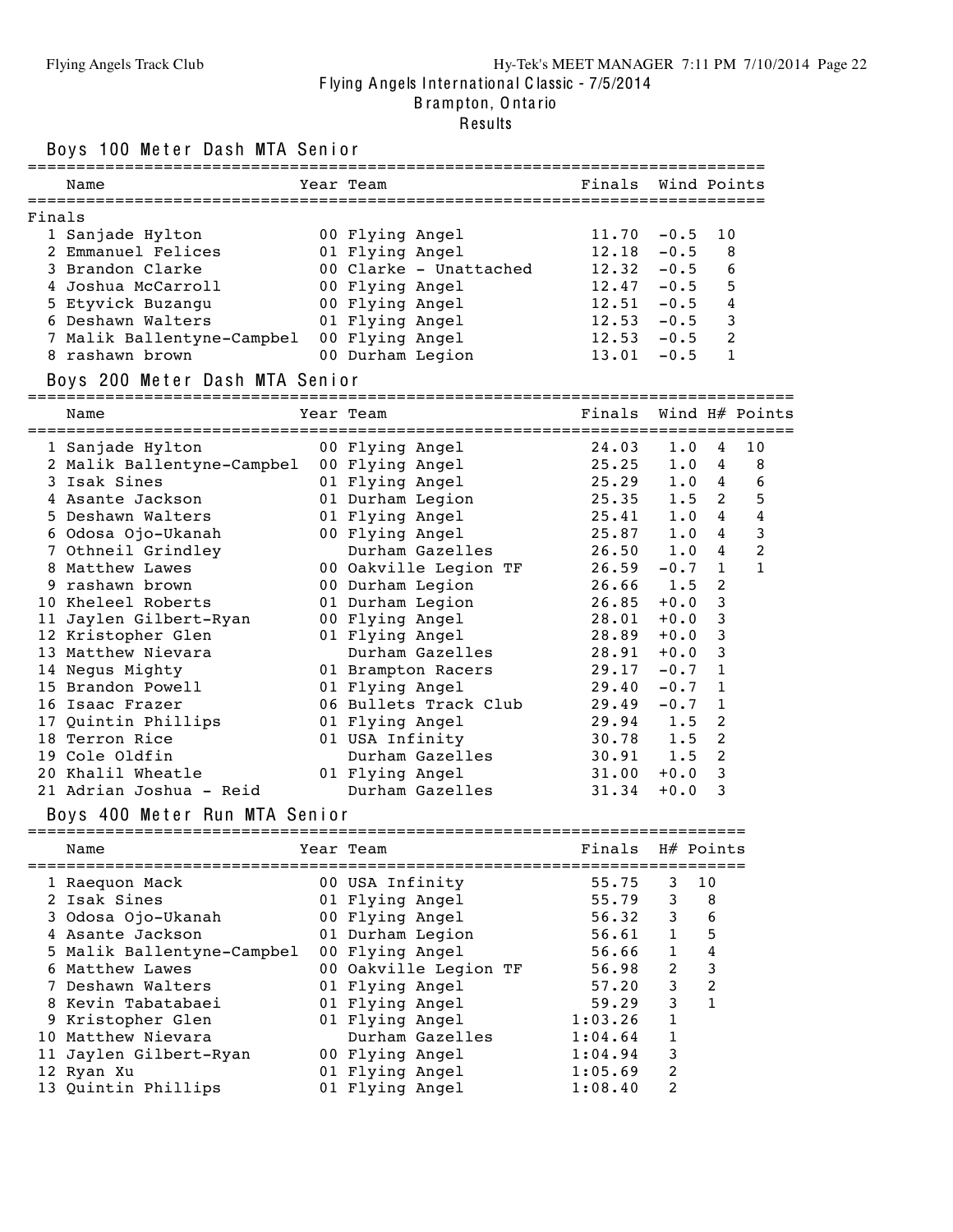B rampton, O nta rio

| Boys 400 Meter Run MTA Senior                   |       |                                                                                     |                |            |             |
|-------------------------------------------------|-------|-------------------------------------------------------------------------------------|----------------|------------|-------------|
| 14 Cole Oldfin                                  |       | Durham Gazelles                                                                     | 1:11.70        | 2          |             |
| 15 Terron Rice                                  |       | 01 USA Infinity                                                                     | 1:13.17        | 2          |             |
| 16 Adel Williams                                |       | 01 Brampton Racers                                                                  | 1:14.36        | 2          |             |
|                                                 |       |                                                                                     |                |            |             |
| Boys 800 Meter Run MTA Senior                   |       |                                                                                     |                |            |             |
| Name                                            |       | Year Team                                                                           | Finals         | Points     |             |
| 1 Odosa Ojo-Ukanah                              |       |                                                                                     | 2:16.02        | 10         |             |
| 2 Raequon Mack                                  |       | 00 Flying Angel<br>00 USA Infinity                                                  | 2:16.07        | 8          |             |
| 3 Khalil Bland                                  |       | 00 USA Infinity                                                                     | 2:35.09        | 6          |             |
| Boys 1500 Meter Run MTA Senior                  |       |                                                                                     |                |            |             |
| Name                                            |       | Year Team                                                                           | Finals         | Points     |             |
|                                                 |       |                                                                                     |                |            |             |
| 1 Raequon Mack                                  |       | 00 USA Infinity                                                                     | 4:42.83        | 10         |             |
| 2 Evan Capano                                   |       | 00 Mississauga Track 4:49.72                                                        |                | 8          |             |
| 3 Riley Higgs                                   |       | 00 Meaford Coyotes 5:02.99<br>01 Meaford Coyotes 5:18.35<br>00 USA Infinity 5:20.28 |                | 6          |             |
| 4 Michael Ruest                                 |       |                                                                                     |                | 5          |             |
| 5 Khalil Bland                                  |       |                                                                                     |                | 4          |             |
| 6 Cameron Woo                                   |       | 00 Boardwalk Rc                                                                     | 5:24.94        | 3          |             |
| 7 Luc Nusselder                                 |       | 01 Meaford Coyotes 5:33.04                                                          |                | 2          |             |
| Boys 200 Meter Hurdles MTA Senior               |       |                                                                                     |                |            |             |
|                                                 |       |                                                                                     |                |            |             |
| Name                                            |       | Year Team                                                                           | Finals         |            | Wind Points |
|                                                 |       |                                                                                     |                |            |             |
| 1 Ty Walace                                     |       | 00 Laurel Creek                                                                     | 31.75          | 0.5        | 10          |
| 2 Terron Rice                                   |       | 01 USA Infinity                                                                     | 32.04          | 0.5        | - 8         |
| Boys 4x100 Meter Relay MTA Senior               |       |                                                                                     |                |            |             |
| Team                                            |       |                                                                                     | Finals         | Points     |             |
|                                                 |       |                                                                                     |                |            |             |
| 1 Flying Angels Academy                         | ' A ' |                                                                                     | 50.44          | 10         |             |
| 2 Flying Angels Academy                         | 'B'   |                                                                                     | 55.70          | -8         |             |
| Boys Long Jump MTA Senior                       |       |                                                                                     |                |            |             |
| Name                                            |       | Year Team                                                                           | Finals         |            | Wind Points |
|                                                 |       |                                                                                     |                |            |             |
| 1 Joshua McCarroll booglying Angel 5.84m NWI 10 |       |                                                                                     |                |            |             |
| 2 Emmanuel Felices                              |       | 01 Flying Angel                                                                     | 5.54m          | NWI        | 8           |
| 3 Thanoshan Balakumar                           |       | United Tamil Spo                                                                    | 5.11m          | NWI        | 6           |
| 4 Jarusan Muraleetharan                         |       | United Tamil Spo                                                                    | 4.98m<br>4.81m | NWI<br>NWI | 5<br>4      |
| 5 Ryan Xu                                       |       | 01 Flying Angel                                                                     | 4.14m          | NWI        | 3           |
| 6 Adel Williams                                 |       | 01 Brampton Racers                                                                  |                | NWI        | 2           |
| 7 Quintin Phillips<br>8 Isaac Frazer            |       | 01 Flying Angel<br>06 Bullets Track Club                                            | 4.11m<br>4.01m | NWI        | 1           |
| 9 Khalil Wheatle                                |       | 01 Flying Angel                                                                     | 3.84m          | NWI        |             |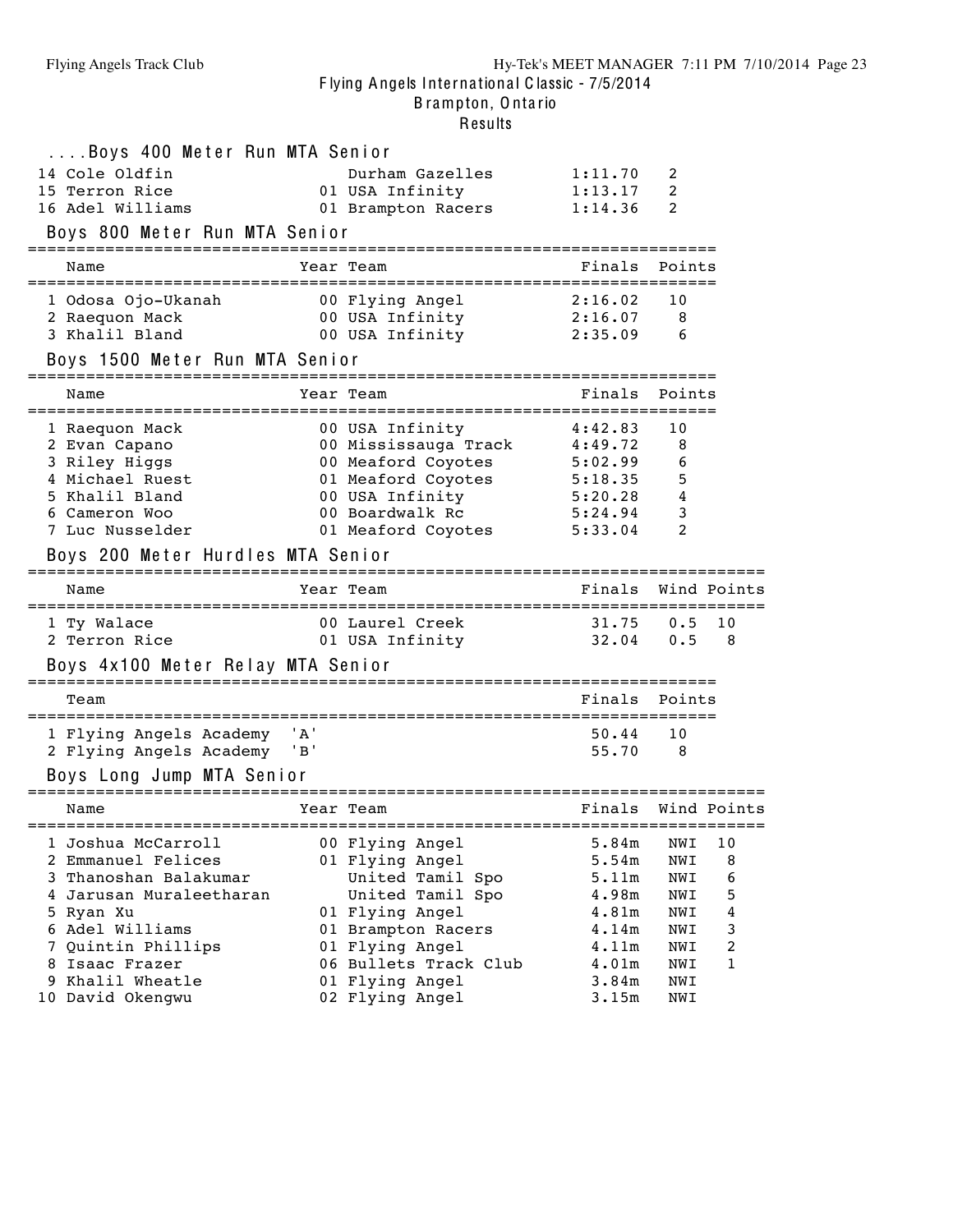### Flying Angels Track Club Hy-Tek's MEET MANAGER 7:11 PM 7/10/2014 Page 24 F lying Angels Inte rna tiona l C lassic - 7/5/2014 B rampton, O nta rio Results

### Boys Triple Jump MTA Senior

|    | Name                                                                                                                                    | Year Team                          | Finals Wind Points        |           |                |
|----|-----------------------------------------------------------------------------------------------------------------------------------------|------------------------------------|---------------------------|-----------|----------------|
|    | 1 Etyvick Buzangu                                                                                                                       | 00 Flying Angel                    | 11.73m                    | NWI       | 10             |
|    | 2 Thanoshan Balakumar                                                                                                                   | United Tamil Spo                   | 11.10m                    | NWI       | 8              |
|    | 3 Jarusan Muraleetharan                                                                                                                 | United Tamil Spo                   | $10\centerdot 00\text{m}$ | NWI       | 6              |
|    | 4 Ryan Xu                                                                                                                               | 01 Flying Angel                    | 9.69m                     | NWI       | 5              |
|    | 5 Ty Walace                                                                                                                             | 00 Laurel Creek                    | 9.05m                     | NWI       | 4              |
|    | -- Khalil Bland                                                                                                                         | 00 USA Infinity                    | DNF                       | NWI       |                |
|    | -- Alwrick Alexander                                                                                                                    | 01 Flying Angel                    | DNF                       | NWI       |                |
|    | Boys Shot Put MTA Senior                                                                                                                |                                    |                           |           |                |
|    | Name                                                                                                                                    | Year Team                          | Finals                    | Points    |                |
|    |                                                                                                                                         |                                    |                           | 10        |                |
|    | 1 Thanoshan Balakumar               United Tamil Spo           10.99m<br>2 Thuvarsan Ponsamy             United Tamil Spo         8.63m |                                    |                           | 8         |                |
|    | 3 Quintin Phillips 61 Flying Angel                                                                                                      | 8.17m                              |                           | 6         |                |
|    | Boys Discus Throw MTA Senior                                                                                                            |                                    |                           |           |                |
|    | Name                                                                                                                                    | Year Team                          | Finals                    | Points    |                |
|    | 1 Callan Saldutto                                                                                                                       | 02 Niagara Regional 29.57m         |                           | 10        |                |
|    | 2 Thuvarsan Ponsamy                                                                                                                     | United Tamil Spo 18.20m            |                           | 8         |                |
|    | Boys 100 Meter Dash Youth<br>Top 8 Advance by Time                                                                                      |                                    |                           |           |                |
|    | Name                                                                                                                                    | Year Team                          | Prelims                   | Wind $H#$ |                |
|    | Preliminaries                                                                                                                           |                                    |                           |           |                |
|    | 1 Kyle Kudlik                                                                                                                           | 00 Burlington T                    | $11.42q$ 0.9              |           | 2              |
|    | 2 Jordayne Henry-Morrison                                                                                                               | 97 Flying Angel                    | $11.52q - 0.5$            |           | 5              |
|    | 3 Giorgio Fallico                                                                                                                       | 97 Centro Scuol                    | $11.52q$ 0.2              |           | 3              |
|    | 4 Jaeden Melbourne                                                                                                                      | 99 Flying Angel                    | $11.58q - 0.3$            |           | 4              |
|    | 5 Jordan Miller                                                                                                                         | 99 Flying Angel                    | $11.63q - 0.5$            |           | 5              |
|    | 6 Kejean Jackson                                                                                                                        | 97 Flying Angel                    | $11.67q$ 0.4              |           | $\mathbf{1}$   |
|    | 7 Karim Murray                                                                                                                          | 99 CAY Mustangs TC                 | $11.70q$ 0.4              |           | $\mathbf 1$    |
|    | 8 Adam Czach                                                                                                                            | Oakville Legion TF                 | $11.72q$ 0.9              |           | 2              |
|    | 9 Talon Denton                                                                                                                          | 98 Take Flight                     | 11.72 0.4                 |           | 1              |
|    | 10 Patrick Stoeckle                                                                                                                     | 97 Project Athl                    | 11.72                     | 0.2       | 3              |
|    | 11 Alex Connell                                                                                                                         | 97 Oakville Legion TF              | $11.73$ 0.9 2             |           |                |
|    | 12 Travis Sangler                                                                                                                       | 97 Take Flight                     | 11.81                     | $-0.3$    | 4              |
|    | 13 Roshane Farquharson                                                                                                                  | 98 Roots Power Athl                | 11.85                     | $-0.5$    | 5              |
|    | 14 Marcus Carrington                                                                                                                    | 97 Flying Angel                    | 11.87                     | 0.4       | 1              |
|    | 15 Michael Thompson                                                                                                                     | 99 Kingston TF                     | 11.87                     | 0.2       | 3              |
|    | 16 Isaiah Robinson                                                                                                                      | 99 CAY Mustangs TC                 | 11.87                     | 0.4       | 1              |
| 17 | Tohma Vanbergen                                                                                                                         | 00 Burlington T                    | 11.90                     | $-0.5$    | 5              |
|    | 18 Leighton Thomas                                                                                                                      | 99 CAY Mustangs TC                 | 11.97                     | 0.9       | $\overline{c}$ |
|    | 19 Ethan Cummings                                                                                                                       | Aktev Sports T&F                   | 12.05                     | 0.2       | 3              |
|    | 20 Devin Leblanc                                                                                                                        | 98 Kingston TF                     | 12.05                     | 0.4       | 1              |
|    | 21 Christopher Tungam                                                                                                                   | 99 CAY Mustangs TC                 | 12.06                     | $-0.3$    | 4              |
|    | 22 Emmanuel Richards                                                                                                                    | 99 Flying Angel                    | 12.09                     | $-0.5$    | 5              |
|    | 23 Jordan Zeppieri                                                                                                                      | 97 Project Athl<br>99 Project Athl | 12.14<br>12.27            | $-0.3$    | 4<br>2         |
|    | 24 Spencer Fairbairn                                                                                                                    |                                    |                           | 0.9       |                |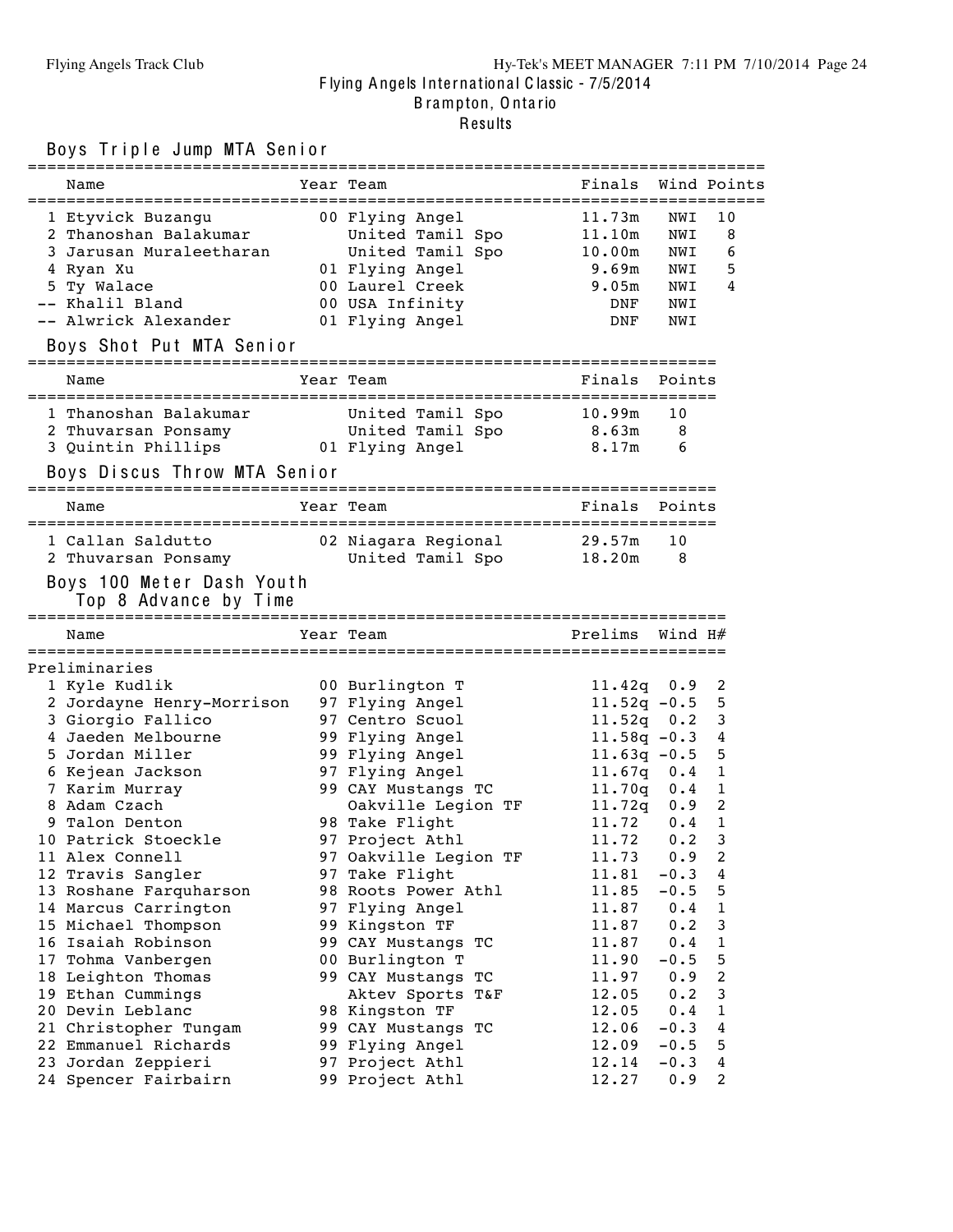.<br>Results

|        | Boys 100 Meter Dash Youth |                          |               |             |                |                  |
|--------|---------------------------|--------------------------|---------------|-------------|----------------|------------------|
|        | 25 Emanoeil Khacho        | Aktev Sports T&F         | 12.31         | $-0.3$      | 4              |                  |
|        | 26 Philip Ramlogan        | 97 Centro Scuol          | $12.51$ 0.2   |             | 3              |                  |
|        | 27 Tyler Alexander        | 99 Flying Angel          | $12.52 \t0.9$ |             | 2              |                  |
|        | 28 yan charitar           | 97 Flying Angel          | 13.01         | $-0.5$      | 5              |                  |
|        | 29 Jacob Hoang            | 98 Flying Angel          | 13.23         | $-0.5$      | 5              |                  |
|        | Boys 100 Meter Dash Youth |                          |               |             |                |                  |
|        |                           |                          |               |             |                |                  |
|        | Name                      | Year Team                | Finals        | Wind Points |                |                  |
| Finals |                           |                          |               |             |                |                  |
|        | 1 Jordayne Henry-Morrison | 97 Flying Angel          | 11.28         | $-2.4$      | 10             |                  |
|        | 2 Jaeden Melbourne        | 99 Flying Angel          | 11.52         | $-2.4$      | 8              |                  |
|        | 3 Kyle Kudlik             | 00 Burlington T          | 11.55         | $-2.4$      | 6              |                  |
|        | 4 Giorgio Fallico         | 97 Centro Scuol          | 11.65         | $-2.4$      | 5              |                  |
|        | 5 Jordan Miller           | 99 Flying Angel          | 11.65         | $-2.4$      | 4              |                  |
|        | 6 Adam Czach              | Oakville Legion TF 11.73 |               | $-2.4$      | 3              |                  |
|        | 7 Kejean Jackson          | 97 Flying Angel          | $11.78 - 2.4$ |             | 2              |                  |
|        | 8 Karim Murray            | 99 CAY Mustangs TC       | 11.81         | $-2.4$      | 1              |                  |
|        | Boys 200 Meter Dash Youth |                          |               |             |                |                  |
|        |                           |                          |               |             |                |                  |
|        | Name                      | Year Team                | Finals        |             |                | Wind H# Points   |
|        | 1 Nathan Friginette       | 99 Flying Angel          | 23.28         | $-1.9$      | 5              | 10               |
|        | 2 Jordayne Henry-Morrison | 97 Flying Angel          | 23.61         | $-0.6$ 2    |                | 8                |
|        | 3 Kejean Jackson          | 97 Flying Angel          | 23.91         | $-3.4$ 3    |                | 6                |
|        | 4 Karim Murray            | 99 CAY Mustangs TC       | 23.91         | $-0.6$ 2    |                | 5                |
|        | 5 Giorgio Fallico         | 97 Centro Scuol          | 23.95         | $-3.4$ 3    |                | $\bf{4}$         |
|        | 6 Adam Czach              | Oakville Legion TF       | 24.04         | $-3.4$      | 3              | 3                |
|        | 7 Jaeden Melbourne        | 99 Flying Angel          | 24.10         | $-1.9$      | 5              | $\boldsymbol{2}$ |
|        | 8 Tohma Vanbergen         | 00 Burlington T          | 24.24         | $-1.9$      | 5              | $\mathbf{1}$     |
|        | 9 Alex Connell            | 97 Oakville Legion TF    | 24.32         | $-3.5$      | 1              |                  |
|        | 10 Jacob McLennan         | 98 Centro Scuol          | 24.38         | $-1.1$      | 4              |                  |
|        | 11 Travis Sangler         | 97 Take Flight           | 24.49         | $-1.1$      | 4              |                  |
|        | 12 Roshane Farquharson    | 98 Roots Power Athl      | 24.73         | $-1.9$      | 5              |                  |
|        | 13 Marcus Carrington      | 97 Flying Angel          | 24.80         | $-0.6$      | $\overline{c}$ |                  |
|        | 14 Michael Thompson       | 99 Kingston TF           | 24.84         | $-1.1$      | 4              |                  |
|        | 15 Devin Leblanc          | 98 Kingston TF           | 24.87         | $-1.1$      | 4              |                  |
|        | 16 Thomas Lambert         | 99 Kingston TF           | 24.97         | $-3.4$      | 3              |                  |
|        | 17 Christopher Tungam     | 99 CAY Mustangs TC       | 24.99         | $-1.9$ 5    |                |                  |
|        | 18 David Ma               | 98 Mississauga Track     | 25.02         | $-1.9$      | 5              |                  |
|        | 19 Spencer Fairbairn      | 99 Project Athl          | 25.30         | $-1.1$      | 4              |                  |
|        | 20 Ethan Cummings         | Aktev Sports T&F         | 25.72         | $-0.6$      | 2              |                  |
|        | 21 Tyler Alexander        | 99 Flying Angel          | 25.96         | $-3.4$      | 3              |                  |
|        | 22 Elijah Beckford        |                          | 26.06         | $-3.4$      | 3              |                  |
|        |                           | 99 Flying Angel          | 26.62         | $-3.5$      |                |                  |
|        | 23 Andre Bramble          | 99 Flying Angel          | 27.11         |             | 1<br>2         |                  |
|        | 24 Jacob Hoang            | 98 Flying Angel          |               | $-0.6$      |                |                  |
|        | Boys 400 Meter Run Youth  |                          |               |             |                |                  |
|        | Name                      | Year Team                | Finals        | H# Points   |                |                  |
|        | 1 Jacob McLennan          | 98 Centro Scuol          | 52.75         | 2           | 10             |                  |
|        | 2 David Ma                | 98 Mississauga Track     | 53.21         | 2           | 8              |                  |
|        |                           |                          |               |             |                |                  |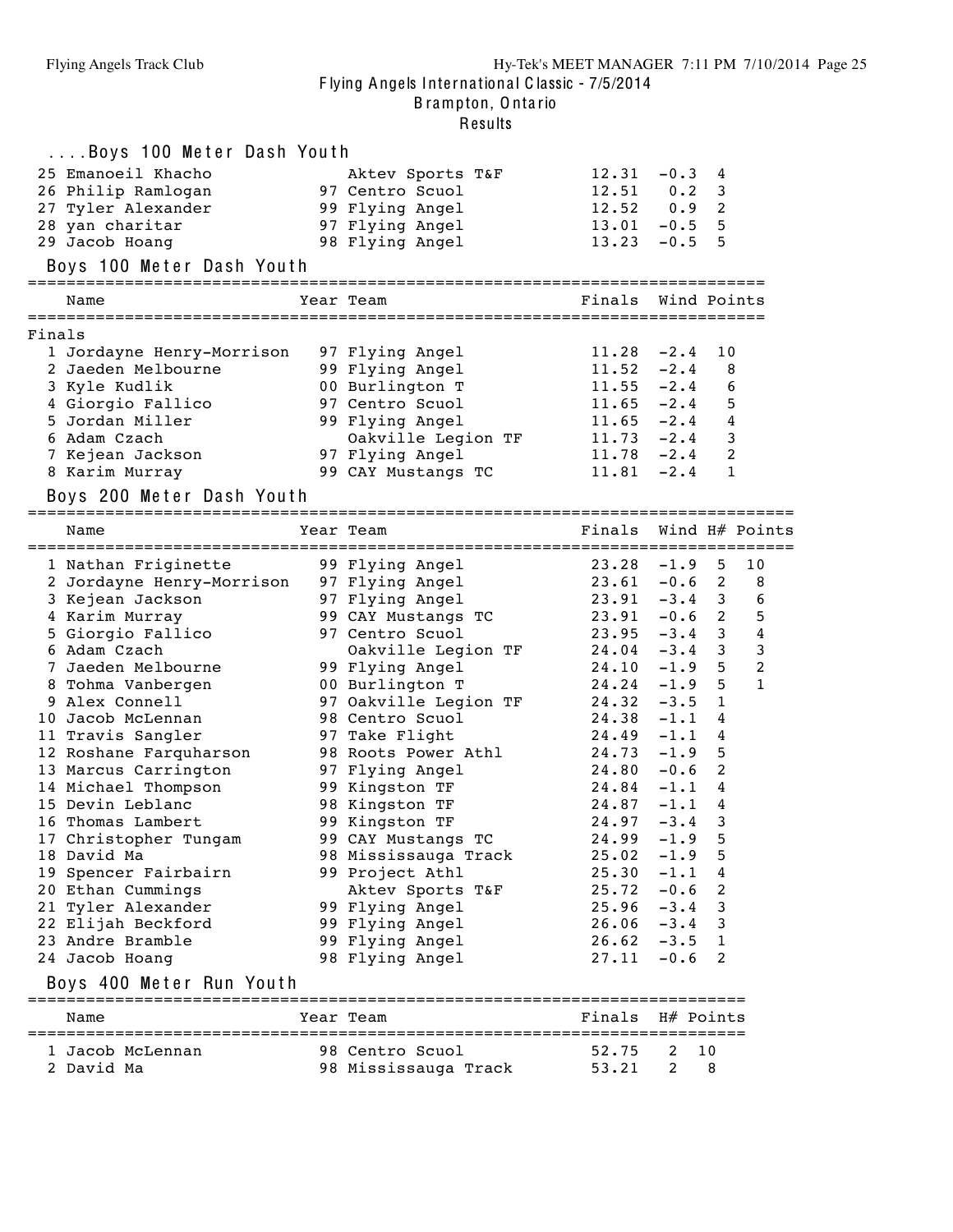| Boys 400 Meter Run Youth              |                                                      |                    |              |                      |
|---------------------------------------|------------------------------------------------------|--------------------|--------------|----------------------|
| 3 Taj Adam - Phillips                 | Aktev Sports T&F                                     | 55.77              | 2            | 6                    |
| 4 Thomas Lambert                      | 99 Kingston TF                                       | 56.31              | $\mathbf{1}$ | 5                    |
| 5 Taj Bland                           | 98 USA Infinity                                      | 57.11              | $2^{\circ}$  | 4                    |
| 6 nasim gordon                        | 99 Durham Legion                                     | 57.83 1            |              | 3                    |
| 7 Jake Clarke                         | 99 Meaford Coyotes                                   | $59.59$ 2          |              | $\overline{c}$       |
| 8 Tyler Alexander                     | 99 Flying Angel                                      | 1:00.89            | 2            | $\mathbf{1}$         |
| Boys 800 Meter Run Youth              |                                                      |                    |              |                      |
|                                       |                                                      |                    |              |                      |
| Name                                  | Year Team                                            | Finals             | Points       |                      |
| 1 Nicholas Matius                     | Oakville Legion TF 2:05.83                           |                    | 10           |                      |
| 2 Taj Bland                           | 98 USA Infinity                                      | 2:12.84            | 8            |                      |
| 3 Alex Tulloch                        | 99 Meaford Coyotes                                   | 2:13.14            | 6            |                      |
| Boys 1500 Meter Run Youth             |                                                      |                    |              |                      |
| Name                                  | Year Team                                            | Finals             | Points       |                      |
|                                       |                                                      |                    |              |                      |
| 1 Sam Nusselder                       | 99 Meaford Coyotes                                   | 4:24.49            | 10           |                      |
| 2 Logan Martineau                     | 99 Niagara Regional                                  | 4:33.15            | 8            |                      |
| 3 Taj Bland                           | 98 USA Infinity                                      | 4:36.53            | 6            |                      |
| 4 Alex Tulloch                        | 99 Meaford Coyotes                                   | 4:39.31<br>4:51.98 | 5            |                      |
| 5 Jake Clarke                         | 99 Meaford Coyotes                                   |                    | 4            |                      |
| 6 Daniel O'Rourke                     | 99 Niagara Regional                                  | 5:01.26            | 3            |                      |
| Boys 4x100 Meter Relay Youth          |                                                      |                    |              |                      |
|                                       |                                                      |                    |              |                      |
| Team                                  |                                                      | Finals             | Points       |                      |
|                                       |                                                      |                    |              |                      |
| ' A '<br>1 Flying Angels Academy      |                                                      | 45.59              | 10           |                      |
| 2 Cayman Island - Mustangs TC         | ' A '                                                | 45.76              | 8            |                      |
| 3 Take Flight Athletics<br>'A'        |                                                      | 45.84              | 6            |                      |
| Boys Long Jump Youth                  |                                                      |                    |              |                      |
| Name                                  | Year Team                                            | Finals             |              | Wind Points          |
|                                       |                                                      | 6.87m              | 0.8          | 10                   |
| 1 Keysean Powell<br>2 Jordan Zeppieri |                                                      |                    |              | 8                    |
| 3 Patrick Stoeckle                    | 97 Take Flight<br>97 Project Athl<br>97 Project Athl | 6.60m<br>6.53m     | 0.7<br>1.3   | 6                    |
| 4 Andrew Stewart                      | 97 Take Flight                                       | $6.31m - 0.1$ 4.50 |              |                      |
| 4 Brandon Bastian                     | 97 Take Flight                                       |                    |              | $6.31m$ $0.1$ $4.50$ |
| 6 Leighton Thomas                     | 99 CAY Mustangs TC                                   | 5.94m              | $-0.1$       | 3                    |
| 7 Benjamin Cross                      | 00 Kingston TF                                       | 5.90m              | $-1.3$       | 2                    |
| 8 Jacob Hoang                         | 98 Flying Angel                                      | $5.24m$ $2.2$      |              | 1                    |
| 9 Kabilan Thasarathan                 | United Tamil Spo                                     | 5.06m              | $+0.0$       |                      |
| Boys Triple Jump Youth                |                                                      |                    |              |                      |
| Name                                  | Year Team                                            | Finals             |              | Wind Points          |
|                                       |                                                      |                    |              |                      |
| 1 Keysean Powell                      | 97 Take Flight                                       | $14.36m$ 1.5       |              | 10                   |
| 2 Patrick Stoeckle                    | 97 Project Athl                                      | $13.90m$ 0.6       |              | 8                    |
| 3 Brandon Bastian                     | 97 Take Flight                                       | $13.19m + 0.0$     |              | 6                    |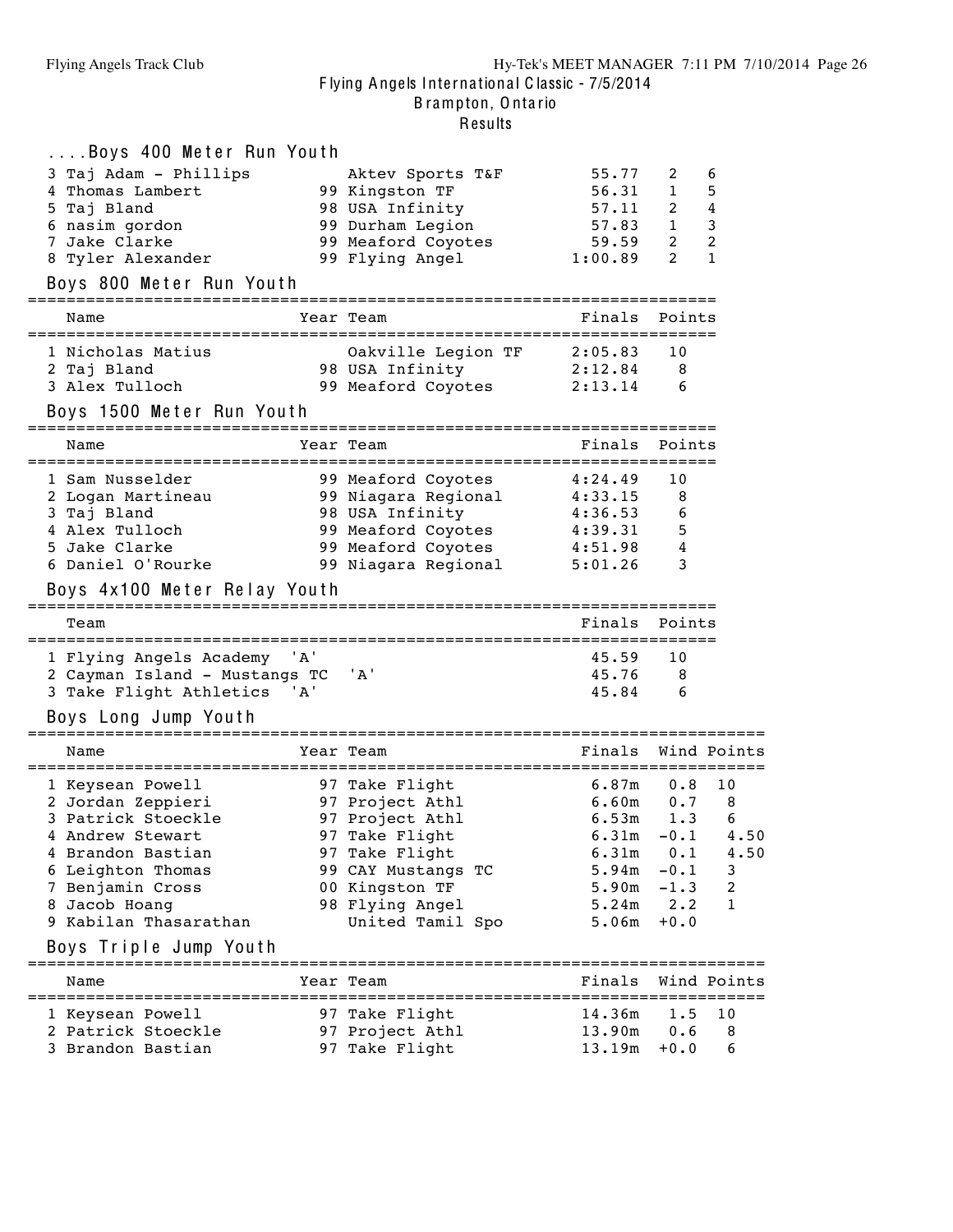B rampton, O nta rio

|        | Boys Triple Jump Youth                                                                                 |                                           |                 |         |                |
|--------|--------------------------------------------------------------------------------------------------------|-------------------------------------------|-----------------|---------|----------------|
|        |                                                                                                        |                                           | $12.73m$ 0.4    |         | 5              |
|        | 4 Benjamin Cross                         00 Kingston TF<br>5 Kabilan Thasarathan           United Tami | United Tamil Spo                          | $9.46m - 0.4$   |         | 4              |
|        | Boys Shot Put Youth                                                                                    |                                           |                 |         |                |
|        |                                                                                                        |                                           |                 |         |                |
|        | Name                                                                                                   | Year Team                                 | Finals          | Points  |                |
|        |                                                                                                        |                                           |                 |         |                |
|        | 1 Emmanuel Richards 99 Flying Angel                                                                    |                                           | 10.00m          | 10      |                |
|        | Boys Long Jump Open                                                                                    |                                           |                 |         |                |
|        |                                                                                                        |                                           |                 |         |                |
|        | Name                                                                                                   | Year Team                                 | Finals          |         | Wind Points    |
|        | 1 Jhary Bowry                                                                                          | 90 Take Flight                            | $7.60m$ 0.1     |         | 10             |
|        | 2 Clayton Latham                                                                                       | 80 Brampton Elite                         | $7.41m - 0.3$   |         | 8              |
|        | 3 Myron Byrnes                                                                                         | 89 Byrnes - Unattached                    | $7.36m$ $0.3$   |         | 6              |
|        | 4 Kadeem Douglas                                                                                       | 90 Take Flight                            | $7.31m$ 0.2     |         | 5              |
|        | 5 Andrew Dandie                                                                                        |                                           | $7.04m - 0.1$ 4 |         |                |
|        | 6 Miguel Lalor                                                                                         | 90 Take Flight<br>96 Take Flight<br>01 II | $6.39m - 0.2$   |         | 3              |
|        | 7 Justin Conlon                                                                                        | 91 Waterloo Track Club                    | 6.21m           | $+0.0$  | $\mathbf{1}$   |
|        |                                                                                                        |                                           |                 |         |                |
|        | Men 100 Meter Dash Open                                                                                |                                           |                 |         |                |
|        | Top 8 Advance by Time                                                                                  |                                           |                 |         |                |
|        |                                                                                                        |                                           |                 |         |                |
|        | Name                                                                                                   | Year Team                                 | Prelims         | Wind H# |                |
|        | Preliminaries                                                                                          |                                           |                 |         |                |
|        | 1 Alex Helman                                                                                          | 93 Centro Scuol                           | $10.83q$ 1.2    |         | 3              |
|        | 2 Philip Hayle                                                                                         | 91 Project Athl                           | $10.88q$ 1.2    |         | 3              |
|        | 3 Bismark Boateng                                                                                      | 92 Project Athl                           | $10.90q - 1.1$  |         | 1              |
|        | 4 Tyler Hayle                                                                                          | 93 Mississauga Track                      | $10.92q$ 1.2    |         | 3              |
|        | 5 Michael James                                                                                        | 80 Jamaica                                | $10.96q$ 1.3    |         | $\overline{c}$ |
|        | 6 Nathan Kyeame                                                                                        | 00 Durham Dragons                         | $11.10q - 1.1$  |         | $\mathbf{1}$   |
|        | 7 Kevin Ignacio                                                                                        | 86 G-Force Track Club                     | $11.20q - 1.1$  |         | 1              |
|        | 8 Kyle Bennett                                                                                         | 93 Take Flight                            | $11.27q$ 1.3    |         | 2              |
|        | 9 Kofi Kwarko-Fosu                                                                                     | 00 Waterloo Track Club                    | $11.31 \t1.3$   |         | 2              |
|        | 10 Nicholas Palomino                                                                                   | 96 Flying Angel                           | $11.38 - 1.1$   |         | $\mathbf{1}$   |
|        | 11 chafari bailey                                                                                      | 88 G Force                                | $11.40 - 1.1$   |         | 1              |
|        | 12 jermaine cameron                                                                                    | 96 Take Flight                            | $11.58$ 1.2     |         | 3              |
|        | 13 Darien Leblanc                                                                                      | 95 Kingston TF                            | $11.73 - 1.1$   |         | 1              |
|        | 14 Alex Manuel                                                                                         | 94 Waterloo Track Club                    | 11.74           | $-1.1$  | 1              |
|        | 15 Paul Laidlaw                                                                                        | 96 CAY Mustangs TC                        | 11.98           | $-1.1$  | 1              |
|        | 16 Khalil Alliman                                                                                      | 96 Flying Angel                           | 12.40           | 1.2     | 3              |
|        | 17 Bernard St. Lewis                                                                                   | 67 Ottawa Lions                           | 12.63           | 1.2     | 3              |
|        |                                                                                                        |                                           |                 |         |                |
|        | Men 100 Meter Dash Open                                                                                |                                           |                 |         |                |
|        | Name                                                                                                   | Year Team                                 | Finals          |         | Wind Points    |
|        |                                                                                                        |                                           |                 |         |                |
| Finals |                                                                                                        |                                           |                 |         |                |
|        | 1 Bismark Boateng                                                                                      | 92 Project Athl                           | 10.74           | $-0.8$  | 10             |
|        | 2 Philip Hayle                                                                                         | 91 Project Athl                           | 10.85           | $-0.8$  | 8              |
|        | 3 Alex Helman                                                                                          | 93 Centro Scuol                           | 10.93           | $-0.8$  | 6              |
|        | 4 Tyler Hayle                                                                                          | 93 Mississauga Track                      | 10.96           | $-0.8$  | 5              |
|        | 5 Nathan Kyeame                                                                                        | 00 Durham Dragons                         | 11.02           | $-0.8$  | 4              |
|        |                                                                                                        |                                           |                 |         |                |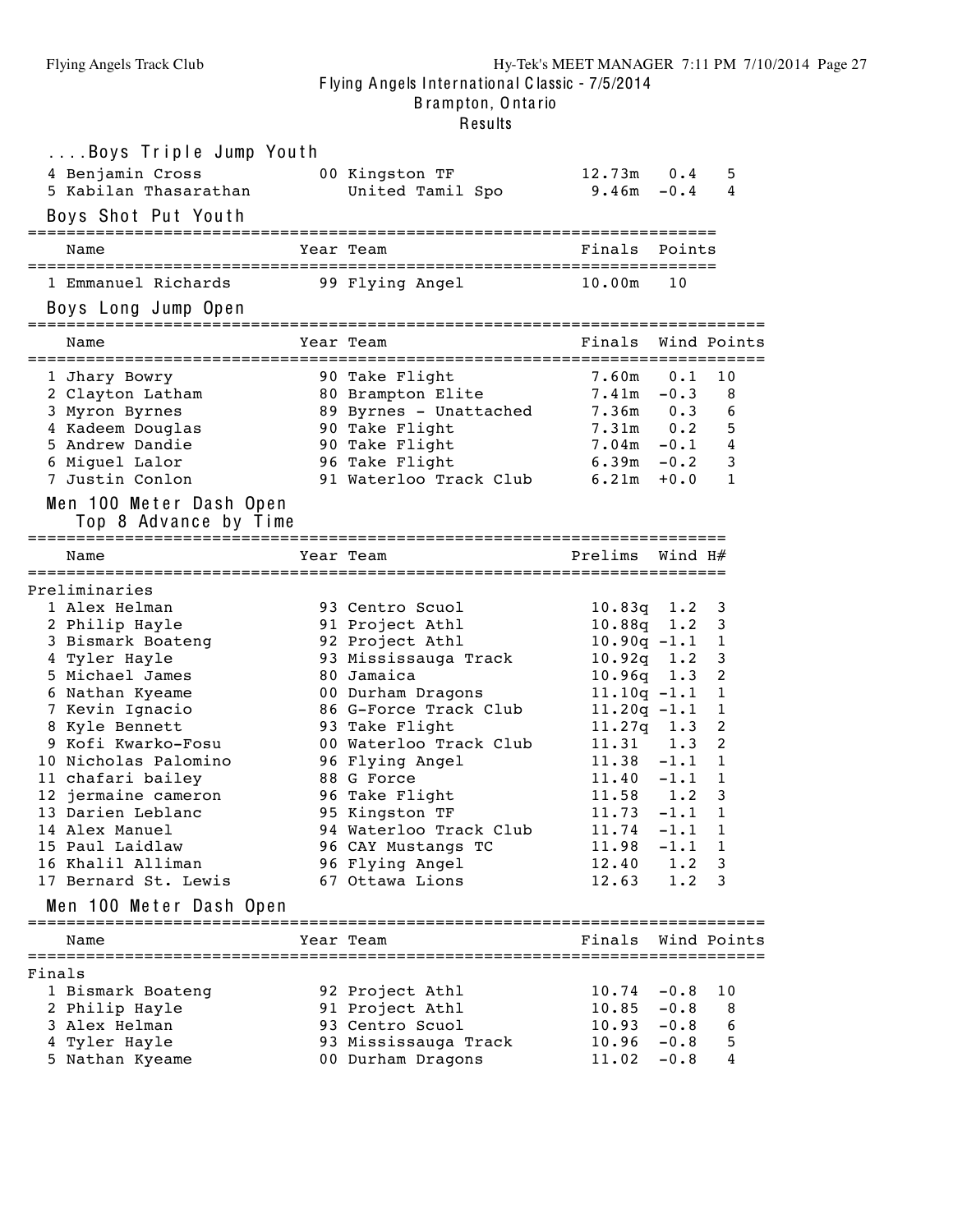#### Flying Angels Track Club Hy-Tek's MEET MANAGER 7:11 PM 7/10/2014 Page 28 F lying Angels Inte rna tiona l C lassic - 7/5/2014

B rampton, O nta rio

| Men 100 Meter Dash Open<br>6 Michael James<br>7 Kyle Bennett<br>Men 200 Meter Dash Open                                                                                                                                                                                                                           | 80 Jamaica<br>93 Take Flight                                                                                                                                                                                                                                                 | $11.20 - 0.8$<br>$11.40 - 0.8$                                                                                    | 3<br>2                                                                                                                                                                                                                                                           |                                                                 |
|-------------------------------------------------------------------------------------------------------------------------------------------------------------------------------------------------------------------------------------------------------------------------------------------------------------------|------------------------------------------------------------------------------------------------------------------------------------------------------------------------------------------------------------------------------------------------------------------------------|-------------------------------------------------------------------------------------------------------------------|------------------------------------------------------------------------------------------------------------------------------------------------------------------------------------------------------------------------------------------------------------------|-----------------------------------------------------------------|
| Name                                                                                                                                                                                                                                                                                                              | Year Team                                                                                                                                                                                                                                                                    | Finals                                                                                                            | Wind H# Points                                                                                                                                                                                                                                                   |                                                                 |
| 1 William Russell<br>2 Kofi Kwarko-Fosu<br>3 Adrian Reece<br>4 Adam Neale<br>5 Alex Manuel<br>6 Darien Leblanc<br>7 Paul Laidlaw<br>8 Richard Reid<br>Jacob Muirhead<br>9<br>10 Pravjot Kang                                                                                                                      | 95 Russell W - Unat<br>00 Waterloo Track Club<br>91 Sky's The Li<br>84 Waterloo Track Club<br>94 Waterloo Track Club<br>95 Kingston TF<br>96 CAY Mustangs TC<br>68 Jamaica<br>88 Muirhead - unatt<br>96 Project Athl                                                         | 22.75<br>23.54<br>23.56<br>23.79<br>$24.25$ 0.2<br>$24.43$ 0.2<br>24.62<br>24.97<br>25.11<br>26.93                | 0.2<br>2<br>3<br>NWI<br>NWI<br>3<br>2<br>0.2<br>$\overline{2}$<br>$\overline{2}$<br>$\mathbf{1}$<br>$-4.1$<br>$-4.1$<br>$\mathbf{1}$<br>2<br>0.2<br>$\mathbf{1}$<br>$-4 \cdot 1$                                                                                 | 10<br>8<br>6<br>5<br>$\overline{4}$<br>3<br>$\overline{2}$<br>1 |
| Men 400 Meter Run Open                                                                                                                                                                                                                                                                                            | :==================                                                                                                                                                                                                                                                          |                                                                                                                   |                                                                                                                                                                                                                                                                  |                                                                 |
| Name                                                                                                                                                                                                                                                                                                              | Year Team<br>:===============<br>-===============================                                                                                                                                                                                                            | Finals                                                                                                            | H# Points                                                                                                                                                                                                                                                        |                                                                 |
| 1 William Russell<br>2 Kola Olabode<br>3 Michael Moseley<br>4 Christopher Miller<br>5 Shane Ferth<br>6 Adam Neale<br>7 Lawrence Xie<br>8 Adrian Reece<br>9 Eric Mokri<br>10 Brock Martin<br>11 Trevor Zingg<br>12 Wayne Nisiah<br>13 Norton Woo<br>Men 800 Meter Run Open<br>=============<br>=================== | 95 Russell W - Unat<br>95 Project Athl<br>93 Centro Scuol<br>97 Project Athl<br>00 Waterloo Track Club<br>84 Waterloo Track Club<br>90 Xie - unattached<br>91 Sky's The Li<br>95 Mokri - Unattached<br>00 Burlington T<br>92 Flying Angel<br>93 Sky's The Li<br>Boardwalk Rc | 49.42<br>50.37<br>50.81<br>50.93<br>51.10<br>51.41<br>51.43<br>51.44<br>51.82<br>55.07<br>56.02<br>58.64<br>59.31 | 10<br>2<br>$\overline{2}$<br>8<br>$\overline{2}$<br>6<br>$\overline{2}$<br>5<br>$\overline{2}$<br>4<br>$\overline{2}$<br>$\overline{\mathbf{3}}$<br>2<br>$\mathbf{1}$<br>$\overline{2}$<br>$\mathbf{1}$<br>$\mathbf{1}$<br>1<br>1<br>$\mathbf 1$<br>$\mathbf{1}$ |                                                                 |
| Name                                                                                                                                                                                                                                                                                                              | Year Team                                                                                                                                                                                                                                                                    | Finals                                                                                                            | Points                                                                                                                                                                                                                                                           |                                                                 |
| 1 Mark Charanduk<br>2 Michael Charanduk<br>3 Aaron McQuiad<br>4 Nicholas Smith<br>5 Matthew McGarr<br>6 Jimmy Semes<br>Men 1500 Meter Run Open                                                                                                                                                                    | 96 CRT<br>96 CRT<br>00 York Univers<br>93 York Univers<br>96 Niagara Regional<br>78 Boardwalk Rc                                                                                                                                                                             | 2:06.39<br>2:07.15<br>2:09.20<br>2:10.27<br>2:10.73<br>2:12.93                                                    | 10<br>8<br>6<br>5<br>4<br>3                                                                                                                                                                                                                                      |                                                                 |
| Name                                                                                                                                                                                                                                                                                                              | Year Team                                                                                                                                                                                                                                                                    | Finals                                                                                                            | Points                                                                                                                                                                                                                                                           |                                                                 |
| 1 Lewis Kent<br>2 Mark Charanduk<br>3 Scott Labella<br>4 Michael Charanduk                                                                                                                                                                                                                                        | 94 Mississauga Track<br>96 CRT<br>96 Mississauga Track<br>96 CRT                                                                                                                                                                                                             | 4:08.64<br>4:17.71<br>4:22.27<br>4:22.45                                                                          | 10<br>8<br>6<br>5                                                                                                                                                                                                                                                |                                                                 |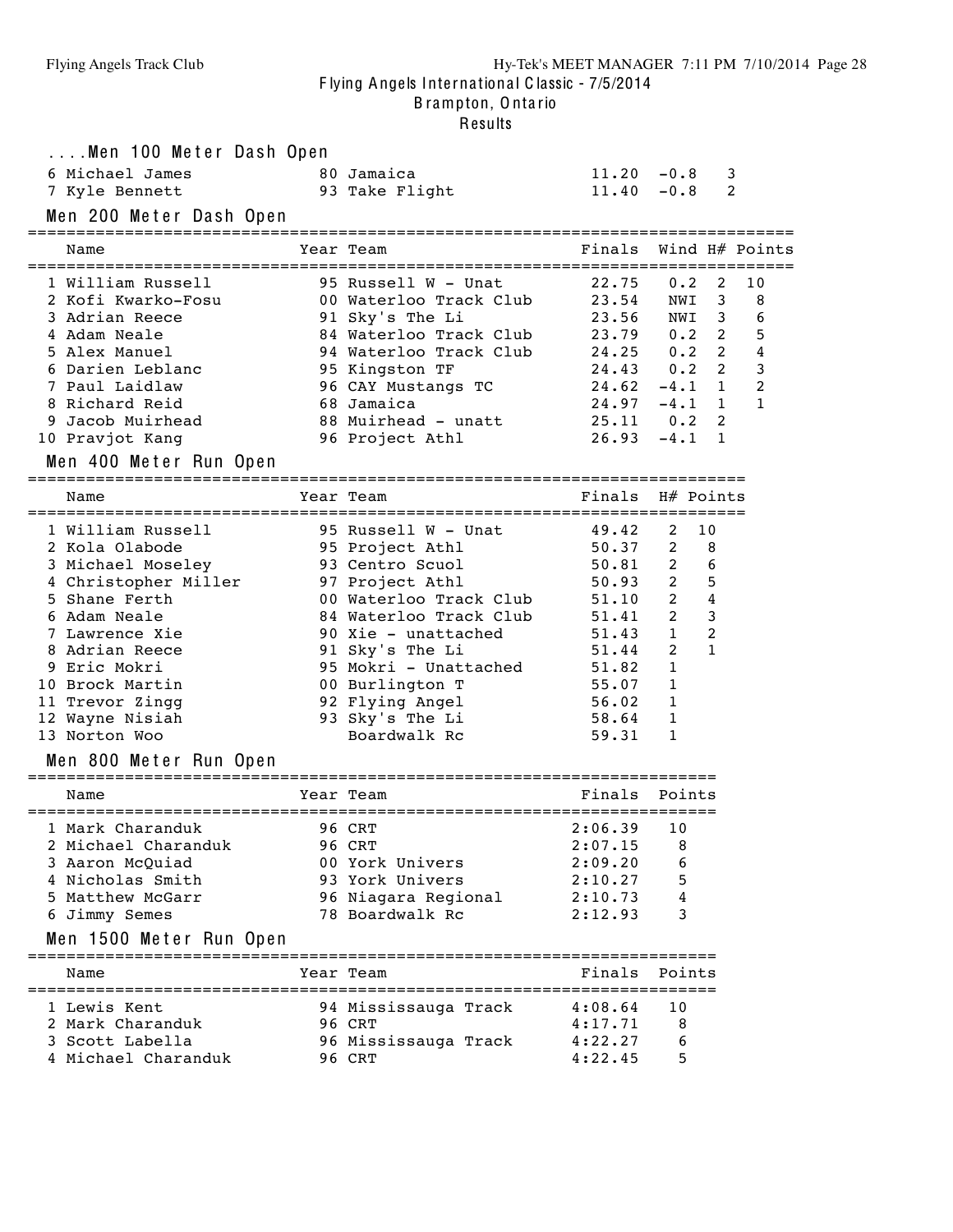| Men 1500 Meter Run Open<br>5 Jimmy Semes<br>6 Aaron McQuiad<br>Men 4x100 Meter Relay Open                        | 78 Boardwalk Rc<br>00 York Univers                                                               | 4:37.40<br>4:39.38           | 4<br>3                                                                   |  |
|------------------------------------------------------------------------------------------------------------------|--------------------------------------------------------------------------------------------------|------------------------------|--------------------------------------------------------------------------|--|
| Team                                                                                                             |                                                                                                  | Finals                       | Points                                                                   |  |
| 1 Kingston TF 'A'<br>Men Triple Jump Open                                                                        |                                                                                                  | 47.04                        | 10                                                                       |  |
| Name                                                                                                             | Year Team                                                                                        | Finals                       | Wind Points                                                              |  |
| 1 Jharyl Bowry<br>2 Toba Olaiya<br>3 Kadeem Douglas<br>4 Andrew Dandie<br>-- Samuel Okantey<br>Men Shot Put Open | Take Flight<br>95 Olaiya - Unattached<br>90 Take Flight<br>90 Take Flight<br>74 Okantey - Unatta | $13.91m - 0.8$<br><b>DNF</b> | $15.03m - 0.2$ 10<br>$14.29m - 0.6$<br>8<br>$14.00m - 0.7$ 6<br>5<br>NWI |  |
| Name                                                                                                             | Year Team                                                                                        | Finals                       | Points                                                                   |  |
| 1 Junior Solomon<br>Men Discus Throw Open                                                                        | 94 Project Athl                                                                                  | 11.92m                       | 10                                                                       |  |
| Name                                                                                                             | Year Team                                                                                        | Finals                       | Points                                                                   |  |
| 1 Adam Karakolis<br>2 Justin Conlon                                                                              | 92 University o<br>91 Waterloo Track Club                                                        | 49.23m<br>33.93m             | 10<br>8                                                                  |  |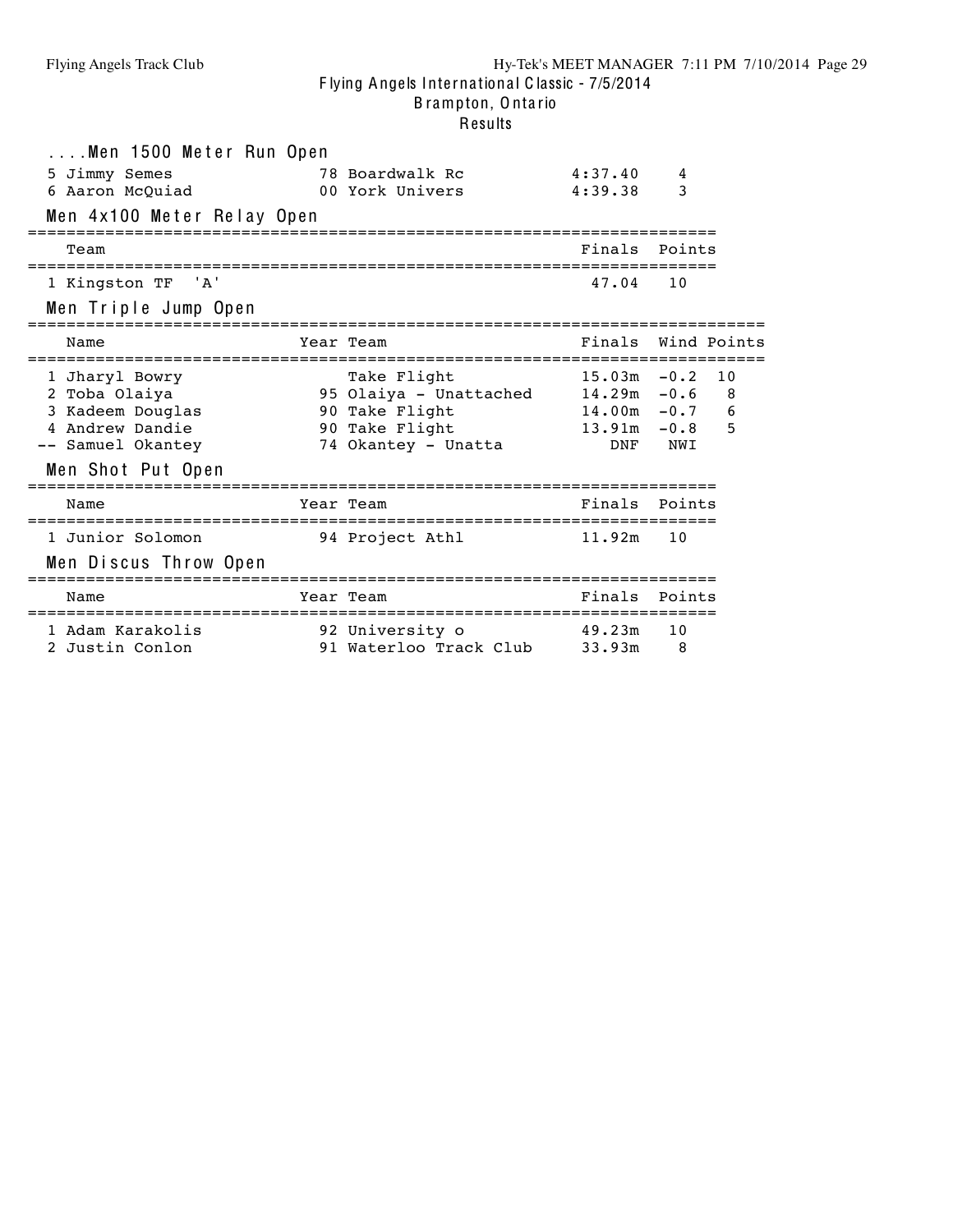Brampton, Ontario

Team Rankings - Through E vent 124

# Combined Team Scores

| Place          | Team                           |              | Points         |
|----------------|--------------------------------|--------------|----------------|
| $\mathbf 1$    | <b>Flying Angels Academy</b>   | <b>FLYA</b>  | 713            |
| $\overline{c}$ | United Tamil Sports Club       | <b>UTSC</b>  | 445            |
| 3              | <b>Meaford Coyotes</b>         | <b>MEAFO</b> | 279            |
| $\overline{4}$ | <b>USA Infinity Track Club</b> | <b>INFI</b>  | 265            |
| 5              | <b>Durham Gazelles</b>         | <b>GAZEL</b> | 162            |
| 6              | Niagara Regional Athletic Club | <b>NRAC</b>  | 145            |
| 7              | Project Athletics Track &      | PROJ         | 106            |
| $\overline{7}$ | <b>Take Flight Athletics</b>   | <b>TFLT</b>  | 106            |
| 9              | Durham Legion                  | <b>DULEG</b> | 99             |
| 10             | <b>Bullets Track Club</b>      | <b>BULLE</b> | 87             |
| 11             | <b>Brampton Racers</b>         | <b>BRAMR</b> | 80             |
| 12             | Aktev Sports T&F Club          | <b>AKTEV</b> | 71             |
| 13             | Oakville Legion TF             | <b>OAKVL</b> | 66.50          |
| 14             | Mississauga Track              | <b>MISS</b>  | 65             |
| 15             | Sky's The Limit Athletics      | <b>SKYS</b>  | 55             |
| 16             | York University Track Clu      | <b>YUTC</b>  | 54             |
| 17             | Waterloo Track Club            | <b>UWTC</b>  | 49             |
| 18             | York Region Runners Club       | <b>YREG</b>  | 47             |
| 19             | Cayman Island - Mustangs TC    | <b>MUSTA</b> | 42             |
| 20             | <b>Burlington Track Club</b>   | <b>BURL</b>  | 41             |
| 21             | Centro Scuola Track & Fie      | <b>CTRO</b>  | 32             |
| 22             | Maximum Speed Track Club       | <b>MXSP</b>  | 31             |
| 22             | Kingston TF                    | <b>KINGS</b> | 31             |
| 22             | <b>CRT</b>                     | <b>CRT</b>   | 31             |
| 25             | Santiago - unattached          | Santi        | 30             |
| 25             | <b>Boardwalk Rc</b>            | <b>BDWK</b>  | 30             |
| 27             | Project Athletics Track &      | <b>PATF</b>  | 26             |
| 27             | Georgetown Rockets             | <b>GROC</b>  | 26             |
| 29             | Laurel Creek Track and Field C | <b>LAUR</b>  | 22             |
| 30             | Wood - Unattched               | <b>WOOD</b>  | 21             |
| 31             | Russell W - Unattached         | <b>RussW</b> | 20             |
| 32             | <b>Blue Devil Athletics</b>    | <b>BDA</b>   | 16             |
| 33             | South Simcoe Dufferin T&F      | <b>OSSD</b>  | 15             |
| 34             | University of Toronto Tra      | <b>UTTC</b>  | 10             |
| 35             | G Force                        | G FO         | 8              |
| 35             | <b>Brampton Elite</b>          | <b>BREL</b>  | 8              |
| 35             | Olaiya - Unattached            | Olaiy        | 8              |
| 38             | Durham Dragons                 | <b>DURA</b>  | 7              |
| 39             | Clarke - Unattached            | Clark        | 6              |
| 39             | Murphy - Unattached            | Murph        | 6              |
| 39             | Schweter - unattached          | Schwe        | 6              |
| 39             | <b>Byrnes</b> - Unattached     | <b>Byrne</b> | 6              |
| 43             | Carmichael - Unattached        | Carmi        | 5              |
| 44             | Etobicoke Track Club           | <b>ETOBI</b> | $\overline{4}$ |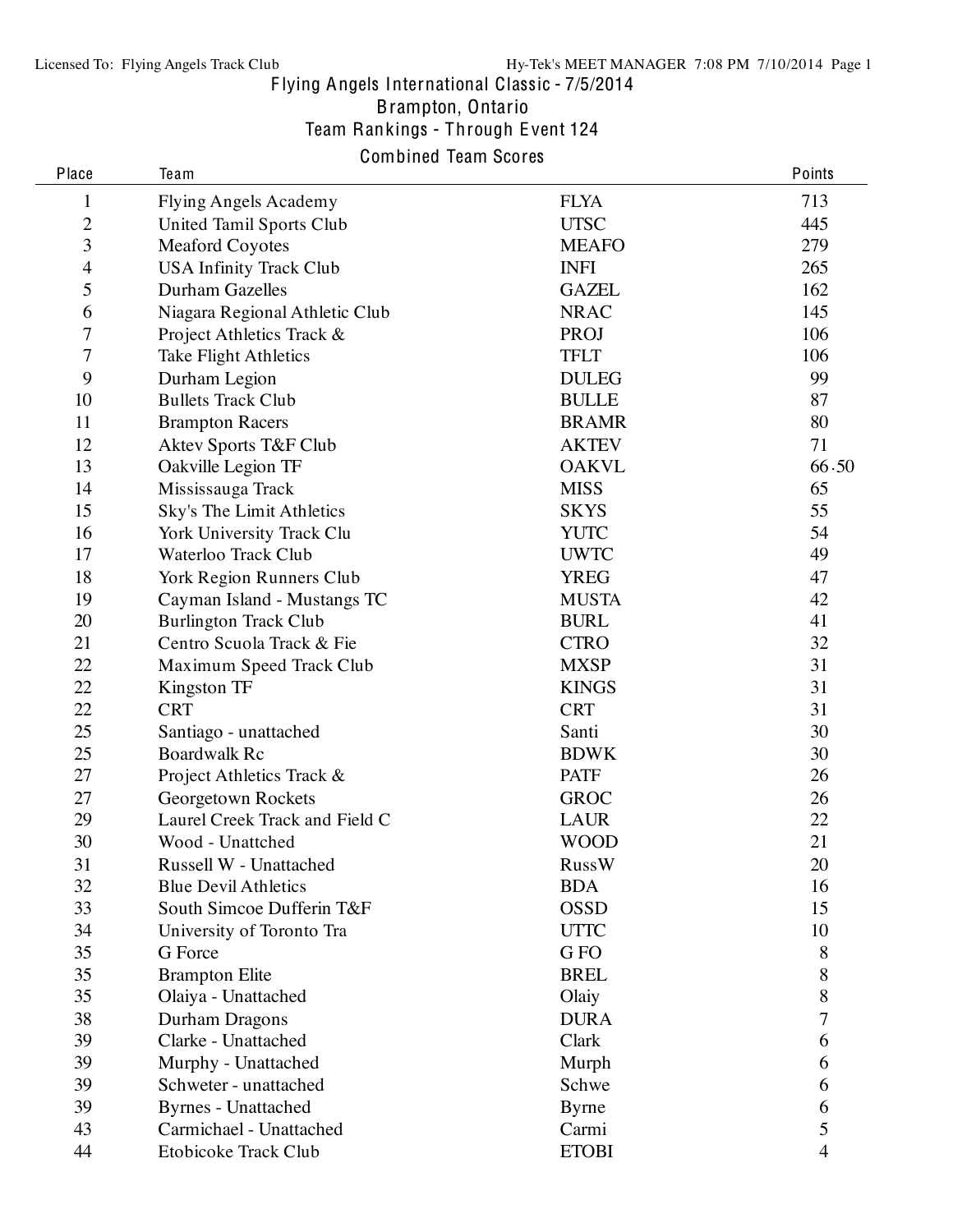Brampton, Ontario

### Team Rankings - Through E vent 124

# Combined Team Scores

| Place | Team                 |              |       | Points   |
|-------|----------------------|--------------|-------|----------|
| 44    | Jamaica              | JM           |       |          |
| 46    | Santos - Unattached  | Santo        |       |          |
| 47    | Quinte Legion        | <b>QUINT</b> |       | 2.50     |
| 48    | Xie - unattached     | Xie          |       |          |
| 49    | Russell - Unattached | Russ1        |       |          |
|       |                      |              | Total | 3,395.00 |
|       |                      |              |       |          |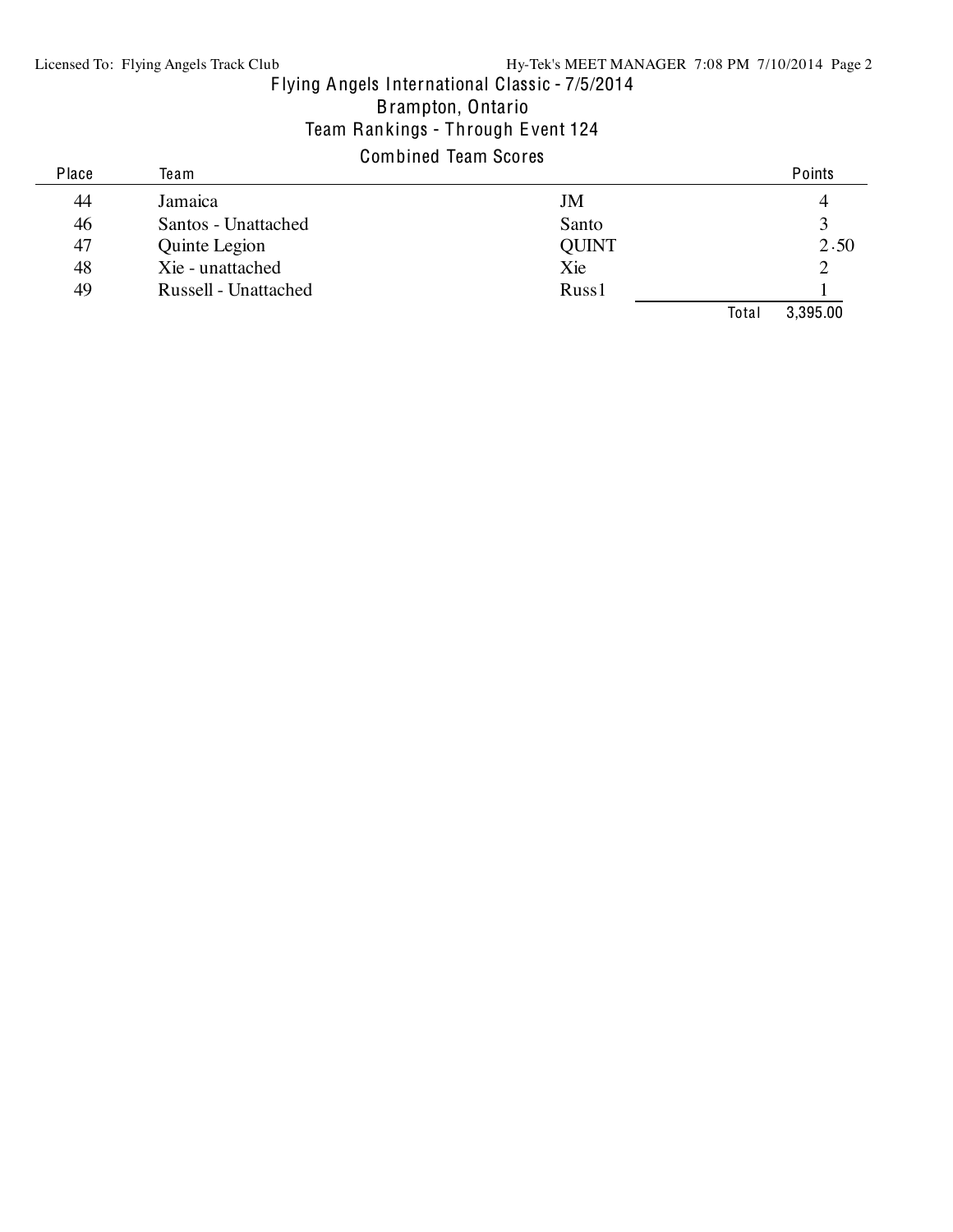Brampton, Ontario

Medal Count

# Combined: Men + Women

| Team                             | Gold             | Silver           | <b>Bronze</b>    | Total |
|----------------------------------|------------------|------------------|------------------|-------|
| Flying Angels Academy            | 24               | 23               | 14               | 61    |
| United Tamil Sports Club         | 16               | 17               | 11               | 44    |
| Usa Infinity Track Club          | 10               | 11               | 6                | 27    |
| Niagara Regional Athletic Club   | 7                | 3                | 2                | 12    |
| <b>Durham Gazelles</b>           | 7                | 2                | 4                | 13    |
| <b>Take Flight Athletics</b>     | 6                | $\overline{0}$   | 3                | 9     |
| <b>Meaford Coyotes</b>           | 5                | 10               | 10               | 25    |
| Project Athletics Track &        | 4                | 2                | 3                | 9     |
| <b>Bullets Track Club</b>        | 4                |                  | 4                | 9     |
| Durham Legion                    | 3                | 3                | L                | 7     |
| Oakville Legion TF               | 3                |                  | 1                | 5     |
| Santiago - unattached            | 3                | 0                | $\theta$         | 3     |
| Mississauga Track                | 2                | 3                | 2                | 7     |
| <b>Brampton Racers</b>           | 2                | 2                | 3                | 7     |
| York University Track Clu        | 2                |                  | 3                | 6     |
| York Region Runners Club         | 2                |                  | 2                | 5     |
| Russell W - Unattached           | 2                | O                | $\boldsymbol{0}$ | 2     |
| <b>Boardwalk Rc</b>              | 2                | $_{0}$           | $\theta$         | 2     |
| Sky's The Limit Athletics        |                  | 2                | 3                | 6     |
| Cayman Island - Mustangs TC      |                  | 2                | 1                | 4     |
| Crt                              |                  | 2                | 0                | 3     |
| Project Athletics Track &        |                  | 2                | 0                | 3     |
| Centro Scuola Track & Fie        |                  | $\boldsymbol{0}$ | 2                | 3     |
| Wood - Unattched                 |                  | 0                |                  | 2     |
| <b>Blue Devil Athletics</b>      |                  | $_{0}$           | L                | 2     |
| South Simcoe Dufferin T&F        |                  | O                | 0                |       |
| University of Toronto Tra        |                  | O                | O                |       |
| Laurel Creek Track and Field C   |                  | 0                | O                |       |
| Kingston TF                      |                  | U                | U                |       |
| Waterloo Track Club              | 0                |                  | O                | 4     |
| <b>Aktev Sports T&amp;F Club</b> | 0                | 3                | 4                | 7     |
| <b>Burlington Track Club</b>     | 0                | 2                | 2                | 4     |
| Georgetown Rockets               | 0                | $\overline{c}$   |                  | 3     |
| Maximum Speed Track Club         | $\theta$         |                  | 2                | 3     |
| Olaiya - Unattached              | 0                |                  | 0                |       |
| G Force                          | 0                |                  | O                |       |
| <b>Brampton Elite</b>            | 0                |                  | 0                |       |
| Murphy - Unattached              | 0                | 0                |                  |       |
| Clarke - Unattached              | $\theta$         | 0                |                  |       |
| Schweter - unattached            | $\boldsymbol{0}$ | $\boldsymbol{0}$ |                  |       |